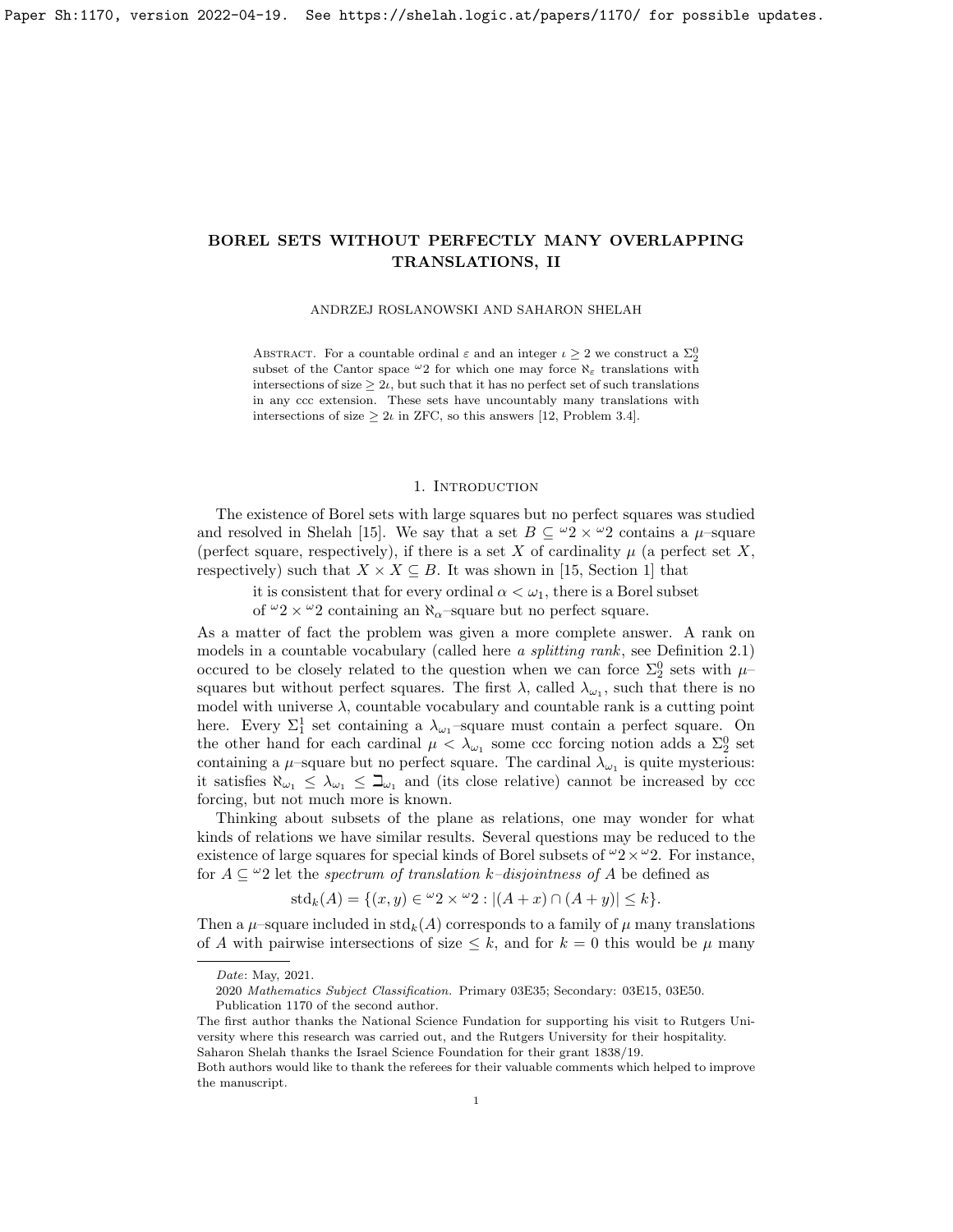pairwise disjoint translations. Interest in Borel sets with  $\mu \geq \aleph_1$  pairwise disjoint translations but without any perfect set of such translations is motivated by several works in literature. For instance, Balcerzak, Rosłanowski and Shelah [1] studied the  $\sigma$ -ideal of subsets of  $\omega_2$  generated by Borel sets with a perfect set of pairwise disjoint translations. A generalization of this direction follows Darji and Keleti [3], Elekes and Steprāns [5], and Zakrzewski [16]. They studied perfectly  $k$ –small sets which for a finite k can be described as follows. A set  $A \subseteq \mathcal{Q}$  is perfectly k–small if there is a perfect set  $P \subseteq \omega_2$  such that for distinct  $x_0, \ldots, x_{k-1} \in P$  the intersection  $(A + x_0) \cap ... \cap (A + x_{k-1})$  is empty. Elekes and Keleti [4] studied decompositions of the real line into pairwise disjoint Borel pieces so that each piece is closed under addition and in this context they explicitly asks [4, Question 4.5]:

Suppose that a Borel subset of  $\mathbb R$  has uncountably many pairwise disjoint translates. Does it also have continuum many pairwise disjoint translates?

If we want to answer the above question by a direct application of [15, Section 1], we could look for a  $\Sigma_2^0$  set  $A \subseteq \mathcal{L}_2$  such that  $\mathrm{std}_0(A)$  contains a large square but no very large square. However, in this situation,  $\text{std}_0(A)$  is a  $\Pi_2^0$  subset of  $\omega_2 \times \omega_2$ and, as it was noted in [15, Remark 1.14],

if  $B \subseteq {}^{\omega}2 \times {}^{\omega}2$  is a  $\Pi_2^0$  set and it contains an uncountable square,

then it contains a perfect square.

Therefore, forcing "a bad Borel set" for  $\text{std}_k$  must involve adding a  $\Pi_2^0$  (or more complex) subset of  $\omega_2$ , a task that at the moment appears substantially more complicated than adding "a bad  $\Sigma_2^0$  set".

In developing tools to deal with  $\text{std}_k$  and perfect sets of disjoint translations, we looked into the dual direction. Now, for a set  $A \subseteq \mathcal{L}2$  and an integer k we consider the spectrum of translation  $k$ –non-disjointness of  $A$ ,

$$
stnd_k(A) = \{(x, y) \in {}^{\omega}2 \times {}^{\omega}2 : |(A+x) \cap (A+y)| \ge k\}.
$$

Then a  $\mu$ –square included in stnd<sub>k</sub>(A) determines a family of  $\mu$  many pairwise  $k$ –overlapping translations. The existence of Borel sets with many, but not too many, pairwise  $k$ -overlapping translations was studied in Roslanowski and Rykov [12] and Rosłanowski and Shelah [14]. In the latter work we carried out arguments fully parallel to that of [15, Section 1] and we showed that, e.g., for  $\lambda < \aleph_{\omega_1}$  and an even integer  $k \geq 6$  there is a ccc forcing notion  $\mathbb P$  adding a  $\Sigma^0_2$  set  $B \subseteq {}^{\omega}2$  with the property that

- for some  $H \subseteq \omega_2$  of size  $\lambda$ ,  $|(B+h) \cap (B+h')| \geq k$  for all  $h, h' \in H$ , but
- for every perfect set  $P \subseteq \omega$ 2 there are  $x, x' \in P$  with  $|(B+x) \cap (B+x')| < k$ .

Our goal in the current article is to analyze the construction of [14] and split it into two steps: first constructing a  $\Sigma^0_2$  set (in ZFC) and then forcing non-disjoint translations to this set. (A similar analysis for homogeneous sets for analytic colorings was done by Kubis and Shelah  $[10]$ .) In addition to better understanding of the connection between the splitting rank and forcing non-disjoint translations, we get an improvement over the older results, extending them to even integers  $k \geq 4$ . Moreover, our analysis allows us to answer [12, Problem 3.4]: there are  $\Sigma^0_2$  subsets of  $\omega_2$  with uncountably many pairwise 4–non-disjoint translations but with no perfect set of such translations (cf Corollary 5.3). In relation to that problem, let us give an easy construction of a  $\Sigma_2^0$  set  $B^* \subseteq {}^{\omega}2 \times {}^{\omega}2$  containing an uncountable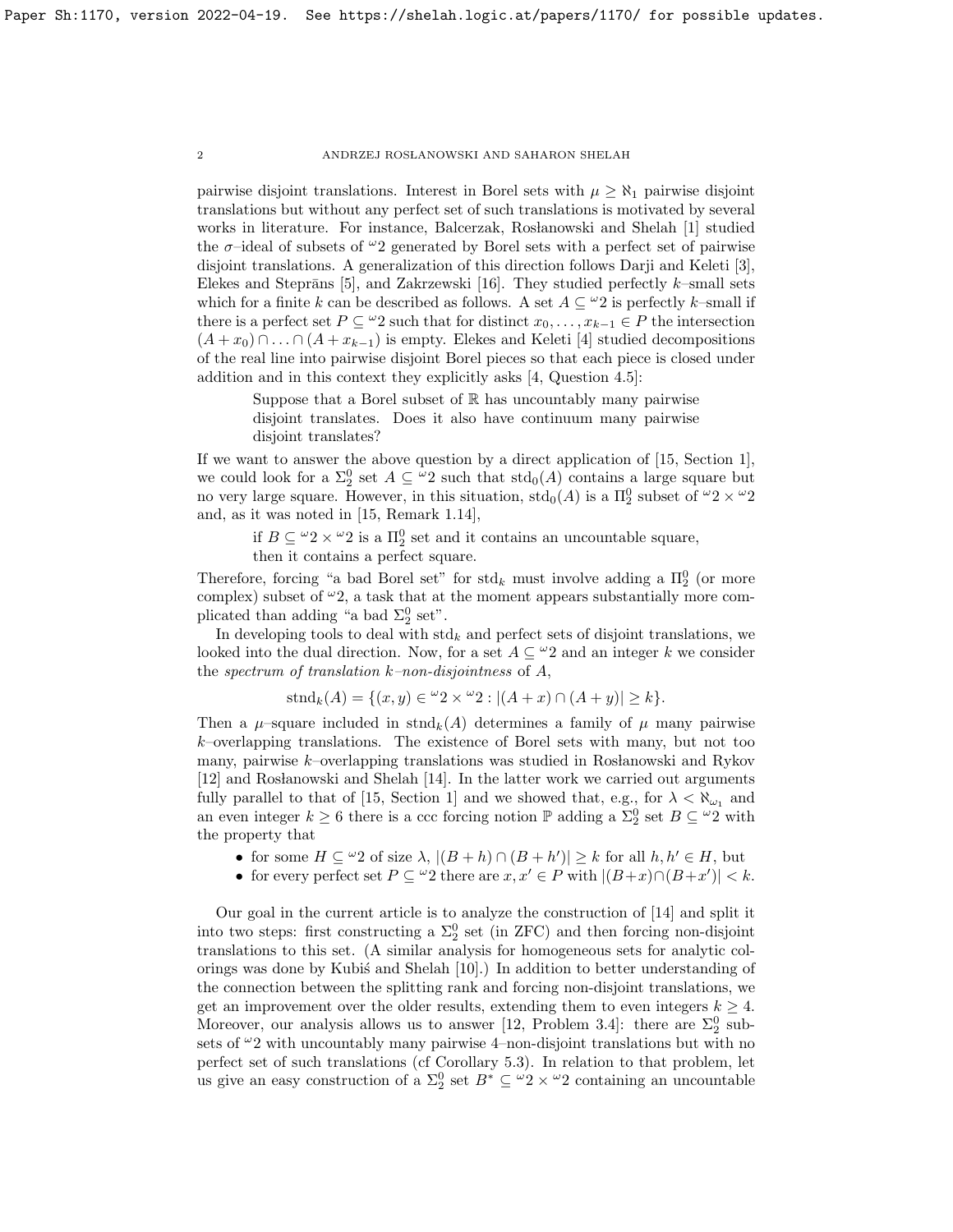square but no perfect square. This set, however, does not work for [12, Problem 3.4] as it is not of the form  $\text{stnd}_k(A)$ .

Fix a bijection  $\pi : \omega \times \omega \longrightarrow \omega$  and define a set  $B^* \subseteq {}^{\omega}2 \times {}^{\omega}2$  as follows:

$$
(x, y) \in B^* \Leftrightarrow x = y \lor (\exists k \in \omega)(\forall n \in \omega)(x(n) = y(\pi(n, k))) \lor (\exists k \in \omega)(\forall n \in \omega)(y(n) = x(\pi(n, k))).
$$

**Proposition 1.1.** (1) There is an uncountable set  $X \subseteq \mathcal{L}$  and that  $X \times X \subseteq$  $B^*$ .

(2) There is no perfect set  $P \subseteq \omega_2$  such that  $P \times P \subseteq B^*$ .

*Proof.* (1) We choose inductively a sequence  $\langle x_{\alpha} : \alpha < \omega_1 \rangle$  of distinct elements of  $^{\omega}2$  satisfying

(⊠)  $\alpha < \beta < \omega_1 \Rightarrow x_\alpha \neq x_\beta \land (\exists k \in \omega)(\forall n \in \omega)(x_\alpha(n) = x_\beta(\pi(n,k))).$ So, when arriving to stage  $\beta < \omega_1$ , we first choose a sequence  $\langle y_k : k < \omega \rangle \subseteq \omega_2$  so that

- $\{x_\alpha : \alpha < \beta\} \subseteq \{y_k : k < \omega\}$ , and
- $(\forall \alpha < \beta)(\exists n < \omega)(y_0(n) \neq x_\alpha(\pi(n, 0)))$ .

Next we define

 $x_\beta(i) = y_k(n)$  whenever  $i = \pi(n, k)$ ,

Note that  $x_{\beta}$  satisfies the demand in ( $\boxtimes$ ) (for  $\alpha < \beta$ ).

After the inductive construction is completed, it should be clear that the set  $X = \{x_{\alpha} : \alpha < \omega_1\}$  is uncountable and  $X \times X \subseteq B^*$ .

(2) Assume towards contradiction that  $P \subseteq {}^{\omega}2$  is a perfect set such that  $P \times P \subseteq$ B<sup>∗</sup>. For  $k < \omega$  let

$$
R_{2k} = \{(x, y) \in \omega_2 \times \omega_2 : (\forall n \in \omega) (y(n) = x(\pi(n, k)))\},
$$
  
\n
$$
R_{2k+1} = \{(x, y) \in \omega_2 \times \omega_2 : (\forall n \in \omega) (x(n) = y(\pi(n, k)))\}.
$$

These are closed sets and  $P \times P \subseteq \bigcup$  $\bigcup_{\ell < \omega} R_{\ell} \cup \{(x, x) : x \in P\}$ , so by Mycielski theorem [11, Theorem 1, p. 141] (see also [12, Lemma 2.4]), there are a perfect set  $P' \subseteq P$  and an increasing sequence of integers  $0 = n_0 < n_1 < n_2 < n_3 < \dots$  such

that ( $\heartsuit$ ) for each  $k < \omega$ ,  $x, x', y, y' \in P'$  and  $\ell \leq k$ , if  $x' \upharpoonright n_k = x \upharpoonright n_k \neq y \upharpoonright n_k = y' \upharpoonright n_k$ ,

then

$$
(x,y)\in R_{\ell} \iff (x',y')\in R_{\ell}.
$$

Take distinct  $x, y \in P'$  and let  $\ell$  be such that  $(x, y) \in R_{\ell}$ ; by symmetry we may assume that  $\ell$  is even, say  $\ell = 2i$ . Choose  $k > \ell$  such that  $x \nvert n_k \neq y \nvert n_k$  and pick  $y' \in P'$  such that  $y \neq y'$  and  $y \upharpoonright n_k = y' \upharpoonright n_k$ . It follows from  $(\heartsuit)$  that  $(x, y') \in R_\ell =$  $R_{2i}$  and hence  $y'(n) = x(\pi(n, i)) = y(n)$  for all  $n \in \omega$ , a contradiction.

Every uncountable Borel subset B of  $\omega_2$  has a perfect set of pairwise non-disjoint translations (just consider a perfect set  $P \subseteq B$  and note that for  $x, y \in P$  we have  $\mathbf{0}, x + y \in (B + x) \cap (B + y)$ . The problem of many non-disjoint translations is more interesting if we demand that the intersections have more elements. Note that in  $\omega_2$ , if  $x + b_0 = y + b_1$  then also  $x + b_1 = y + b_0$ . Consequently, if  $x \neq y$  and  $|(B+x) \cap (B+y)| < \omega$ , then  $|(B+x) \cap (B+y)|$  is even. Therefore we will look at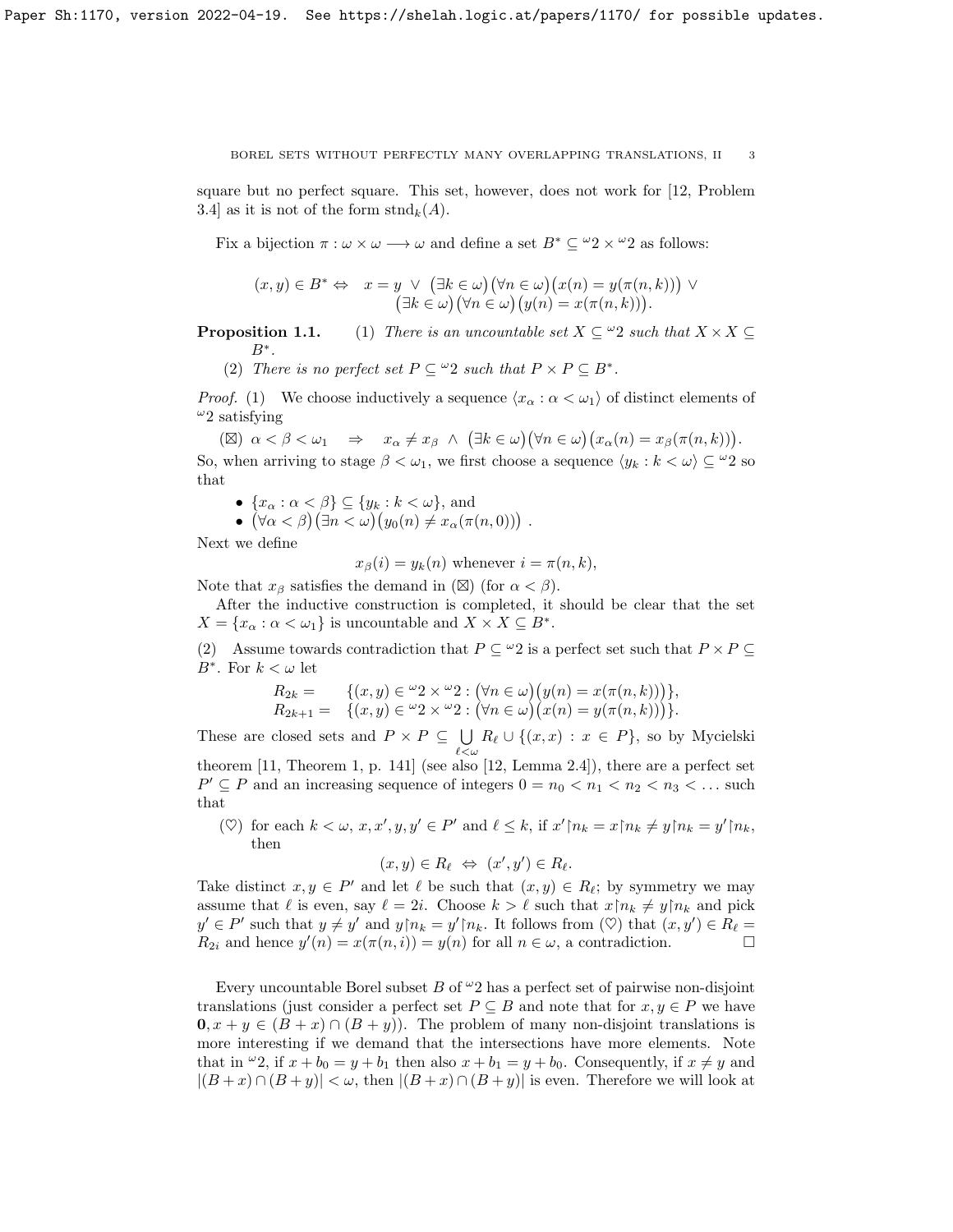intersections of size  $\geq 2\iota$  and (unlike in [14]) we will manage to deal here with any finite  $\iota \geq 2$ .

We fully utilize the algebraic properties of  $({}^{\omega}2, +)$ , in particular the fact that all elements of  $\omega_2$  are self-inverse. Independence results for the general case of Abelian Polish groups is investigated in the third paper of the series [13], however we do not carry out any rank analysis there (leaving that aspect open).

Notation: Our notation is rather standard and compatible with that of classical textbooks (like Jech  $[7]$  or Bartoszyński and Judah  $[2]$ ). However, in forcing we keep the older convention that a stronger condition is the larger one.

 $(1)$  For a set u we let

$$
u^{\langle 2 \rangle} = \{ (x, y) \in u \times u : x \neq y \}.
$$

- (2) For two sequences  $\eta$ ,  $\nu$  we write  $\nu \leq \eta$  whenever  $\nu$  is a proper initial segment of  $\eta$ , and  $\nu \leq \eta$  when either  $\nu \leq \eta$  or  $\nu = \eta$ .
- (3) The set of all sequences of length n and with values in  $\{0, 1\}$  is denoted by  $n_2$  and we let  $\omega > 2 = \bigcup_{n_2} n_2$ .  $n<\omega$
- (4) The Cantor space  $\omega_2$  of all infinite sequences with values 0 and 1 is equipped with the natural product topology and the group operation of coordinatewise addition  $+$  modulo 2.
- (5) A tree is a  $\triangleleft$ -downward closed set of sequences. For a tree  $T \subseteq \omega > 2$  the set of all  $\omega$ -branches through T is denoted  $\lim(T)$ .
- (6) Ordinal numbers will be denoted by lower case initial letters of the Greek alphabet  $\alpha, \beta, \gamma, \delta, \varepsilon$ . Finite ordinals (non-negative integers) will be denoted by letters  $a, b, c, d, i, j, k, \ell, m, n, J, K, L, M, N$  and  $\iota$ . For integers  $N^s \lt N^t$ , notations of the form  $[N^s, N^t)$  are used to denote *intervals of integers*.
- (7) The Greek letter  $\lambda$  will stand for an uncountable cardinal.
- (8) For a forcing notion  $\mathbb{P}$ , all  $\mathbb{P}-$ names for objects in the extension via  $\mathbb{P}$  will be denoted with a tilde below (e.g.,  $\mathcal{I}, \mathcal{X}$ ), and  $\mathcal{G}_{\mathbb{P}}$  will stand for the canonical  $\mathbb{P}_{\text{op}}$  are for the generic filter in  $\mathbb{P}$ **P**–name for the generic filter in  $\mathbb{P}$ .

### 2. Two Ranks from the Past

Let us recall two closely related ranks used in previous papers. They are central for the studies here too.

2.1. Splitting rank  $rk^{sp}$ . The results recalled in this subsection are quoted from [14, Section 2], however they were first given in [15, Section 1].

Let  $\lambda$  be a cardinal and M be a model with the universe  $\lambda$  and a countable vocabulary  $\tau$ .

**Definition 2.1.** (1) By induction on ordinals  $\delta$ , for finite non-empty sets  $w \subset$  $\lambda$  we define when  $rk(w, M) \geq \delta$ . Let  $w = {\alpha_0, \ldots, \alpha_n} \subseteq \lambda$ ,  $|w| = n + 1$ .

(a)  $rk(w, M) \geq 0$  if and only if for every quantifier free formula  $\varphi \in \mathcal{L}(\tau)$ and each  $k \leq n$ , if  $\mathbb{M} \models \varphi[\alpha_0, \ldots, \alpha_k, \ldots, \alpha_n]$  then the set

 $\{\alpha \in \lambda : \mathbb{M} \models \varphi[\alpha_0, \ldots, \alpha_{k-1}, \alpha, \alpha_{k+1}, \ldots, \alpha_n]\}$ 

is uncountable;

(b) if  $\delta$  is limit, then  $rk(w, M) \geq \delta$  if and only if  $rk(w, M) \geq \gamma$  for all  $\gamma < \delta$ ;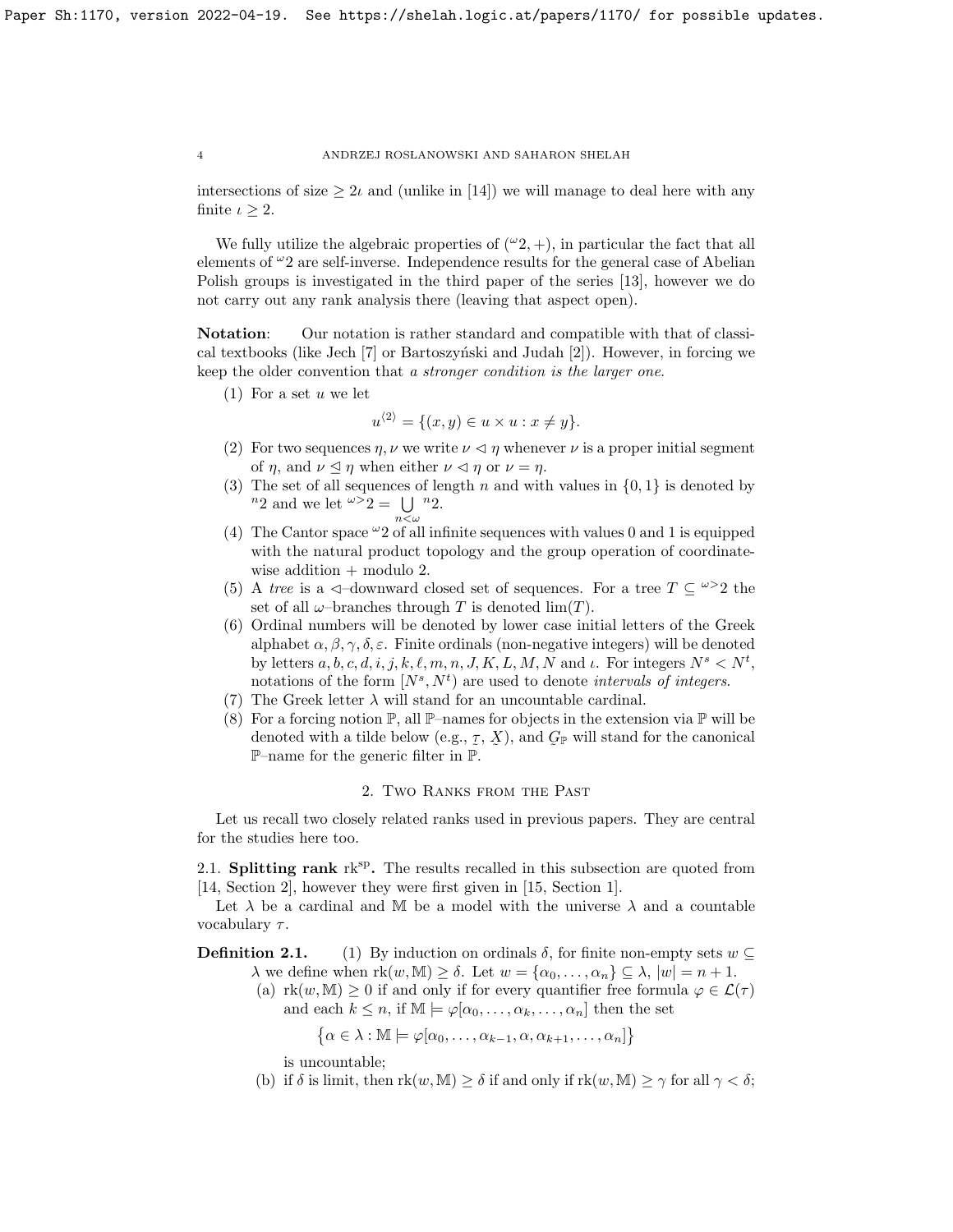- (c)  $\text{rk}(w, \mathbb{M}) > \delta+1$  if and only if for every quantifier free formula  $\varphi \in \mathcal{L}(\tau)$ and each  $k \leq n$ , if  $\mathbb{M} \models \varphi[\alpha_0, \dots, \alpha_k, \dots, \alpha_n]$  then there is  $\alpha^* \in \lambda \setminus w$ such that
- $rk(w \cup {\alpha^*}, \mathbb{M}) \geq \delta$  and  $\mathbb{M} \models \varphi[\alpha_0, \ldots, \alpha_{k-1}, \alpha^*, \alpha_{k+1}, \ldots, \alpha_n].$

By a straightforward induction on  $\delta$  one easily shows that if  $\emptyset \neq v \subseteq w$  then

 $rk(w, M) \ge \delta \ge \gamma \implies rk(v, M) \ge \gamma.$ 

Hence we may define the rank functions on finite non-empty subsets of  $\lambda$ .

**Definition 2.2.** The rank  $\text{rk}(w, \mathbb{M})$  of a finite non-empty set  $w \subseteq \lambda$  is defined as:

- $rk(w, M) = -1$  if  $\neg (rk(w, M) \geq 0)$ ,
- $rk(w, M) = \infty$  if  $rk(w, M) \geq \delta$  for all ordinals  $\delta$ ,
- for an ordinal  $\delta$ :  $\text{rk}(w, \mathbb{M}) = \delta$  if  $\text{rk}(w, \mathbb{M}) \geq \delta$  but  $\neg(\text{rk}(w, \mathbb{M}) \geq \delta + 1)$ .

**Definition 2.3.** For an ordinal  $\varepsilon$  and a cardinal  $\lambda$  let  $NPr^{\varepsilon}(\lambda)$  be the following statement:

"there is a model  $\mathbb{M}^*$  with the universe  $\lambda$  and a countable vocab-

ulary  $\tau^*$  such that  $1 + \mathrm{rk}(w, \mathbb{M}^*) \leq \varepsilon$  for all  $w \in [\lambda]^{<\omega} \setminus \{\emptyset\}$ ."

Let  $\Pr^{\varepsilon}(\lambda)$  be the negation of  $\operatorname{NPr}^{\varepsilon}(\lambda)$ .

(Note that  $NPr_{\varepsilon}$  of [14, Definition 2.4] differs from our  $NPr^{\varepsilon}$ : "sup $\{rk(w, \mathbb{M}^*)$ :  $\emptyset \neq w \in [\lambda]^{<\omega}\} < \varepsilon$ " there is replaced by "1 + rk(w, M\*)  $\leq \varepsilon$ " here.)

#### Proposition 2.4. (1)  $NPr^1(\aleph_1)$ .

- (2) If  $NPr^{\epsilon}(\lambda)$ , then  $NPr^{\epsilon+1}(\lambda^+)$ .
- (3) If  $\text{NPr}^{\varepsilon}(\mu)$  for  $\mu < \lambda$  and  $cf(\lambda) = \omega$ , then  $\text{NPr}^{\varepsilon}(\lambda)$ .
- (4) If  $\alpha < \omega_1$ , then  $NPr^{\alpha}(\aleph_{\alpha})$  but  $Pr^{\alpha}(\beth_{\omega_1})$  holds.

**Definition 2.5.** Let  $\tau^{\otimes} = \{R_{n,j} : n, j < \omega\}$  be a fixed relational vocabulary where  $R_{n,j}$  is an *n*–ary relational symbol (for  $n, j < \omega$ ).

**Definition 2.6.** Assume that  $\varepsilon < \omega_1$  and  $\lambda$  is an uncountable cardinal such that  $NPr^{\varepsilon}(\lambda)$ . By this assumption, we may fix a model  $\mathbb{M}(\varepsilon,\lambda) = \mathbb{M} = (\lambda, \{R_{n,j}^{\mathbb{M}}\}_{n,j < \omega})$ in the vocabulary  $\tau^{\otimes}$  with the universe  $\lambda$  such that:

(⊛)<sub>a</sub> for every *n* and a quantifier free formula  $\varphi(x_0, \ldots, x_{n-1}) \in \mathcal{L}(\tau^{\otimes})$  there is  $j < \omega$  such that for all  $\alpha_0, \ldots, \alpha_{n-1} \in \lambda$ ,

$$
\mathbb{M} \models \varphi[\alpha_0, \dots, \alpha_{n-1}] \Leftrightarrow R_{n,j}[\alpha_0, \dots, \alpha_{n-1}],
$$

- $(\circledast)_b$  the rank of every singleton is at least 0,
- $(\circledast)_c$  1 + rk $(v, M) \leq \varepsilon$  for every  $v \in [\lambda]^{<\omega} \setminus \{\emptyset\}.$

For a nonempty finite set  $v \subseteq \lambda$  let  $\mathrm{rk}^{\mathrm{sp}}(v) = \mathrm{rk}(v, \mathbb{M})$ , and let  $\mathbf{j}(v) < \omega$  and  $\mathbf{k}(v) < \lambda$ |v| be such that  $R_{|v|,j(v)},\mathbf{k}(v)$  witness the rank of v. Thus letting  $\{\alpha_0,\ldots,\alpha_k,\ldots,\alpha_{n-1}\}$ be the increasing enumeration of v and  $k = k(v)$  and  $j = j(v)$ , we have

 $(\circledast)_e$  if  $rk^{sp}(v) \geq 0$ , then  $\mathbb{M} \models R_{n,j}[\alpha_0,\ldots,\alpha_k,\ldots,\alpha_{n-1}]$  but there is no  $\alpha \in \lambda \backslash v$ such that

 $rk^{sp}(v \cup {\alpha}) \geq rk^{sp}(v)$  and  $\mathbb{M} \models R_{n,j}[\alpha_0,\ldots,\alpha_{k-1},\alpha,\alpha_{k+1},\ldots,\alpha_{n-1}],$ 

 $(\circledast)_f$  if  $rk^{sp}(v) = -1$ , then  $\mathbb{M} \models R_{n,j}[\alpha_0,\ldots,\alpha_k,\ldots,\alpha_{n-1}]$  but the set

$$
\{\alpha \in \lambda : \mathbb{M} \models R_{n,j}[\alpha_0, \dots, \alpha_{k-1}, \alpha, \alpha_{k+1}, \dots, \alpha_{n-1}]\}
$$

is countable.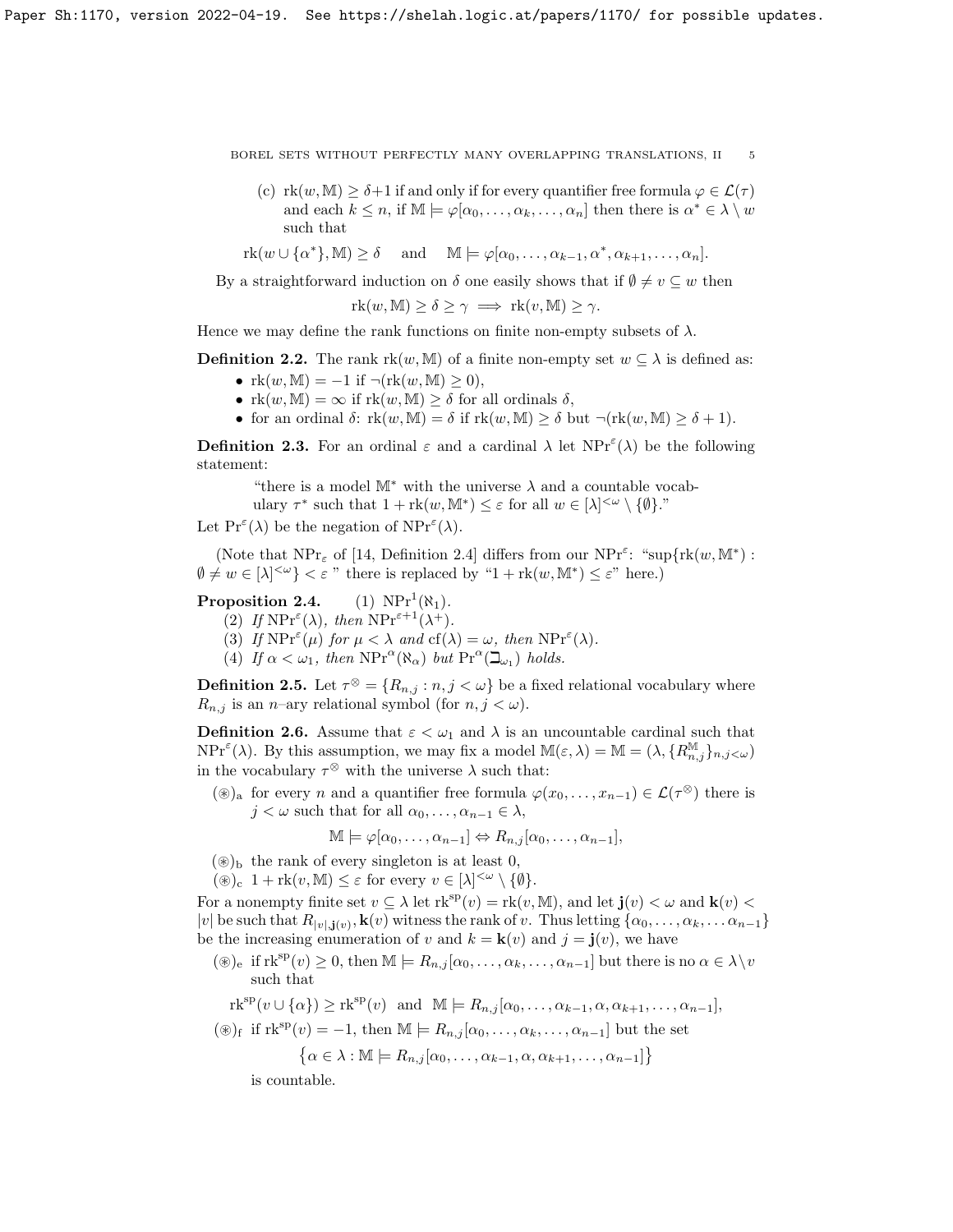We may and will also require that for  $j = \mathbf{j}(v)$ ,  $n = |v|$  we have:

 $(\circledast)_g$  for every  $\beta_0, \ldots, \beta_{n-1} < \lambda$ 

if  $\mathbb{M} \models R_{n,j}[\beta_0,\ldots,\beta_{n-1}]$  then  $\beta_0 < \ldots < \beta_{n-1}$ .

The choices above define functions  $\mathbf{j}: [\lambda]^{<\omega} \setminus \{\emptyset\} \longrightarrow \omega$ ,  $\mathbf{k}: [\lambda]^{<\omega} \setminus \{\emptyset\} \longrightarrow \omega$ , and  $\mathrm{rk}^{\mathrm{sp}} : [\lambda]^{<\omega} \setminus \{\emptyset\} \longrightarrow \{-1\} \cup (\varepsilon + 1).$ 

2.2. Non-disjontness rank ndrk<sub> $i$ </sub>. Here we recall the rank measuring the easiness of building large sets of pairwise overlapping translations of a given  $\Sigma_2^0$  set. The definitions and results given here are quoted after [14, Section 3]. Let us point out that Definition 2.8 is a slightly modified version of  $[14,$  Definition 3.5] – we added demand (f) here. The addition is needed for the precise rank considerations when our ranks are finite (to eliminate "disturbances in rank" by not important factors). It does not change the proofs of the facts quoted here, however.

We assume the following.

- **Assumption 2.7.** (1)  $T_n \subseteq \omega > 2$  is a tree with no maximal nodes (for  $n < \omega$ );  $(2)$   $B = \bigcup$  $\bigcup_{n<\omega}$  lim $(T_n)$ ,  $\overline{T} = \langle T_n : n < \omega \rangle$  and  $2 \leq \iota < \omega$ ;
	- (3) there are distinct  $\rho_0, \rho_1 \in {}^{\omega}2$  such that  $|(\rho_0 + B) \cap (\rho_1 + B)| \geq 2\iota$ .

**Definition 2.8.** Let  $M_{\bar{T},i}$  consist of all tuples

$$
\mathbf{m} = (\ell_{\mathbf{m}}, u_{\mathbf{m}}, \bar{h}_{\mathbf{m}}, \bar{g}_{\mathbf{m}}) = (\ell, u, \bar{h}, \bar{g})
$$

such that:

- (a)  $0 < \ell < \omega$ ,  $u \subseteq {}^{\ell}2$  and  $2 \le |u|$ ;
- (b)  $\bar{h} = \langle h_i : i \langle \nu \rangle, \bar{g} = \langle g_i : i \langle \nu \rangle$  and for each  $i \langle \nu \rangle$  we have

$$
h_i: u^{\langle 2 \rangle} \longrightarrow \omega
$$
 and  $g_i: u^{\langle 2 \rangle} \longrightarrow \bigcup_{n < \omega} (T_n \cap {^{\ell}2});$ 

- (c)  $g_i(\eta, \nu) \in T_{h_i(\eta, \nu)} \cap {}^{\ell}2$  for all  $(\eta, \nu) \in u^{\langle 2 \rangle}, i < \iota$ ;
- (d) if  $(\eta, \nu) \in u^{\langle 2 \rangle}$  and  $i < \iota$ , then  $\eta + g_i(\eta, \nu) = \nu + g_i(\nu, \eta)$ ;
- (e) for any  $(\eta, \nu) \in u^{\langle 2 \rangle}$ , there are no repetitions in the sequence  $\langle g_i(\eta, \nu), g_i(\nu, \eta)$ :  $i < \iota$ ;
- (f) there are  $\langle F(\eta) : \eta \in u \rangle$  and  $\langle G_i(\eta, \nu) : i \langle \iota \wedge (\eta, \nu) \in u^{\langle 2 \rangle} \rangle$  such that

$$
\eta \lhd F(\eta) \in {}^{\omega}2
$$
 and  $g_i(\eta, \nu) \lhd G_i(\eta, \nu) \in \lim (T_{h_i(\eta, \nu)})$   
and  $F(\eta) + G_i(\eta, \nu) = F(\nu) + G_i(\nu, \eta)$ 

(for  $i < \iota$ ,  $(\eta, \nu) \in u^{\langle 2 \rangle}$ ).

Note that by Assumption 2.7(3) the family  $\mathbf{M}_{\bar{T},i}$  is not empty.

**Definition 2.9.** Assume  $\mathbf{m} = (\ell, u, \bar{h}, \bar{g}) \in \mathbf{M}_{\bar{T},\iota}$  and  $\rho \in {}^{\ell}2$ . We define  $\mathbf{m} + \rho =$  $(\ell', u', \bar h', \bar g')$  by

- $\ell' = \ell, u' = {\eta + \rho : \eta \in u},$
- $\bar{h}' = \langle h'_i : i \leq \iota \rangle$  where  $h'_i : (u')^{(2)} \longrightarrow \omega$  are such that  $h'_i(\eta + \rho, \nu + \rho) =$  $h_i(\eta,\nu)$  for  $(\eta,\nu) \in u^{\langle 2 \rangle},$
- $\bar{g}' = \langle g'_i : i < \iota \rangle$  where  $g'_i : (u')^{(2)} \longrightarrow \bigcup_{n < \omega} (T_n \cap {}^{\ell}2)$  are such that

$$
g'_i(\eta + \rho, \nu + \rho) = g_i(\eta, \nu)
$$
 for  $(\eta, \nu) \in u^{\langle 2 \rangle}$ .

Also if  $\rho \in {}^{\omega}2$ , then we set  $\mathbf{m} + \rho = \mathbf{m} + (\rho \upharpoonright \ell)$ .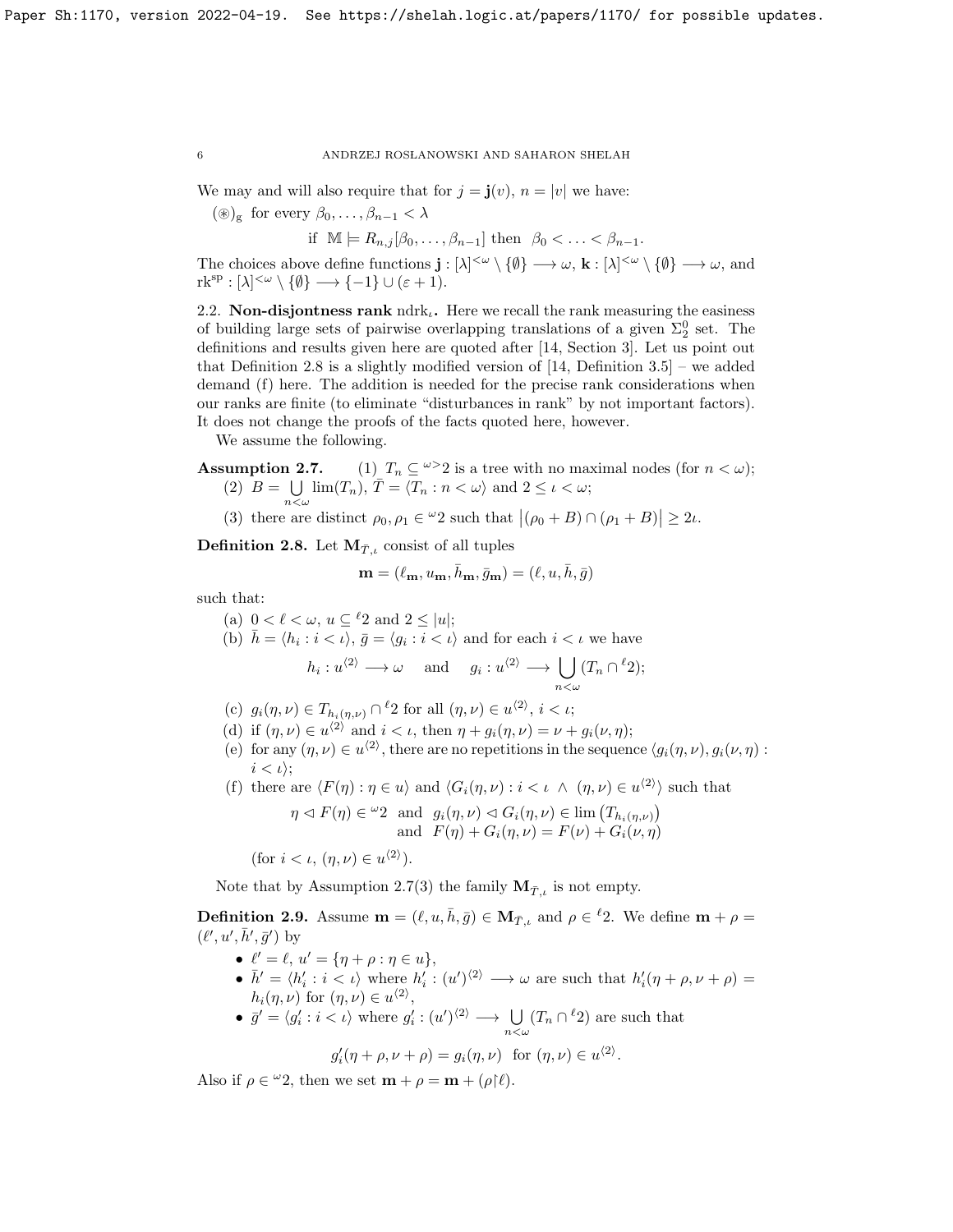**Observation 2.10.** (1) If  $\mathbf{m} \in \mathbf{M}_{\bar{T},\iota}$  and  $\rho \in \ell^m 2$ , then  $\mathbf{m} + \rho \in \mathbf{M}_{\bar{T},\iota}$ . (2) For each  $\rho \in {}^{\omega}2$  the mapping  $\mathbf{M}_{\bar{T},\iota} \longrightarrow \mathbf{M}_{\bar{T},\iota} : \mathbf{m} \mapsto \mathbf{m} + \rho$  is a bijection.

**Definition 2.11.** Assume  $\mathbf{m}, \mathbf{n} \in M_{\mathcal{T},i}$ . We say that  $\mathbf{n}$  extends  $\mathbf{m}$  ( $\mathbf{m} \subseteq \mathbf{n}$  in short) if and only if:

- $\ell_{\mathbf{m}} \leq \ell_{\mathbf{n}}, u_{\mathbf{m}} = {\eta | \ell_{\mathbf{m}} : \eta \in u_{\mathbf{n}}}, \text{ and}$
- for every  $(\eta, \nu) \in (u_{\mathbf{n}})^{\langle 2 \rangle}$  such that  $\eta | \ell_{\mathbf{m}} \neq \nu | \ell_{\mathbf{m}}$  and each  $i < \iota$  we have

$$
h^{\mathbf m}_i(\eta{\restriction}\ell_{\mathbf m},\nu{\restriction}\ell_{\mathbf m})=h^{\mathbf n}_i(\eta,\nu)\quad\text{ and }\quad g^{\mathbf m}_i(\eta{\restriction}\ell_{\mathbf m},\nu{\restriction}\ell_{\mathbf m})=g^{\mathbf n}_i(\eta,\nu){\restriction}\ell_{\mathbf m}.
$$

**Definition 2.12.** We define a function  $\text{ndrk}_\iota : \mathbf{M}_{\bar{T},\iota} \to \text{ON} \cup \{\infty\}$  declaring inductively when  $ndrk_{\iota}(\mathbf{m}) \geq \alpha$  (for an ordinal  $\alpha$ ).

- ndrk<sub> $\iota$ </sub>(**m**)  $\geq 0$  always;
- if  $\alpha$  is a limit ordinal, then  $\mathrm{ndrk}_\iota(\mathbf{m}) \geq \alpha \Leftrightarrow (\forall \beta < \alpha)(\mathrm{ndrk}_\iota(\mathbf{m}) \geq \beta);$
- if  $\alpha = \beta + 1$ , then  $\text{ndrk}_l(\mathbf{m}) \geq \alpha$  if and only if for every  $\nu \in u_{\mathbf{m}}$  there is  $\mathbf{n} \in \mathbf{M}_{\bar{T},\iota}$  such that  $\ell_{\mathbf{n}} > \ell_{\mathbf{m}}$ ,  $\mathbf{m} \sqsubseteq \mathbf{n}$  and  $\mathrm{ndrk}_{\iota}(\mathbf{n}) \geq \beta$  and

$$
|\{\eta \in u_{\mathbf{n}} : \nu \vartriangleleft \eta\}| \geq 2;
$$

• ndrk<sub>l</sub>(m) =  $\infty$  if and only if ndrk<sub>l</sub>(m)  $\geq \alpha$  for all ordinals  $\alpha$ .

We also define

$$
\mathrm{ndrk}_{\iota}(\bar{T})=\sup\{\mathrm{ndrk}_{\iota}(\mathbf{m}): \mathbf{m}\in \mathbf{M}_{\bar{T},\iota}\}.
$$

**Lemma 2.13** (See [14, Lemma 3.10]). (1) The relation  $\sqsubseteq$  is a partial order on  $M_{\bar{T}}$  .

- (2) If  $\mathbf{m}, \mathbf{n} \in \mathbf{M}_{T,\iota}$  and  $\mathbf{m} \sqsubseteq \mathbf{n}$  and  $\alpha \leq \text{ndrk}_{\iota}(\mathbf{n})$ , then  $\alpha \leq \text{ndrk}_{\iota}(\mathbf{m})$ .
- (3) The function  $\mathrm{ndrk}_t$  is well defined.
- (4) If  $\mathbf{m} \in \mathbf{M}_{\bar{T},\iota}$  and  $\rho \in {}^{\omega}2$  then  $\mathrm{ndrk}_{\iota}(\mathbf{m}) = \mathrm{ndrk}_{\iota}(\mathbf{m} + \rho)$ .
- (5) If  $\mathbf{m} \in \mathbf{M}_{\bar{T},\iota}$ ,  $\nu \in u_{\mathbf{m}}$  and  $\text{ndrk}_{\iota}(\mathbf{m}) \geq \omega_1$ , then there is an  $\mathbf{n} \in \mathbf{M}_{\bar{T},\iota}$  such that  $\mathbf{m} \sqsubseteq \mathbf{n}$ ,  $\text{ndrk}_\iota(\mathbf{n}) \geq \omega_1$ , and

$$
|\{\eta \in u_{\mathbf{n}} : \nu \vartriangleleft \eta\}| \geq 2.
$$

- (6) If  $\mathbf{m} \in \mathbf{M}_{\bar{T},i}$  and  $\infty > \text{ndrk}_i(\mathbf{m}) = \beta > \alpha$ , then there is  $\mathbf{n} \in \mathbf{M}_{\bar{T},i}$  such that  $\mathbf{m} \sqsubseteq \mathbf{n}$  and  $\mathrm{ndrk}_\iota(\mathbf{n}) = \alpha$ .
- (7) If  $\mathrm{ndrk}_\iota(\bar{T}) \geq \omega_1$ , then  $\mathrm{ndrk}_\iota(\bar{T}) = \infty$ .
- (8) Assume  $\mathbf{m} \in \mathbf{M}_{\bar{T},\iota}$  and  $u' \subseteq u_{\mathbf{m}}$ ,  $|u'| \geq 2$ . Put  $\ell' = \ell_{\mathbf{m}}$ ,  $h'_i = h_i^{\mathbf{m}} |(u')^{(2)}$ and  $g_i' = g_i^{\mathbf{m}}[(u')^{(2)} \text{ (for } i < \iota)$ , and let  $\mathbf{m}[u' = (\ell', u', \bar{h}', \bar{g}'])$ . Then  $\mathbf{m}[u' \in$  $\mathbf{M}_{\bar{T},\iota}$  and  $\mathrm{ndrk}_{\iota}(\mathbf{m}) \leq \mathrm{ndrk}_{\iota}(\mathbf{m} \upharpoonright u').$

Directly from Definition 2.12 and Lemma 2.13(2) we get the following observation.

**Observation 2.14.** If  $m \in M_{\bar{T},\iota}$  and  $\text{ndrk}_{\iota}(m) \ge \alpha + 1$ , then there is  $n \sqsupseteq m$  such that  $\ell_{\mathbf{n}} = \ell_{\mathbf{m}} + 1$  and  $\mathrm{ndrk}_\iota(\mathbf{n}) \geq \alpha$ .

Proposition 2.15 (See [14, Proposition 3.11]). The following conditions are equivalent.

- (a)  $\mathrm{ndrk}_{\iota}(\overline{T}) \geq \omega_1$ .
- (b)  $\mathrm{ndrk}_{\iota}(\overline{T}) = \infty$ .
- (c) There is a perfect set  $P \subseteq {}^{\omega}2$  such that

$$
(\forall \eta, \nu \in P) \left( |(B + \eta) \cap (B + \nu)| \ge 2\iota \right).
$$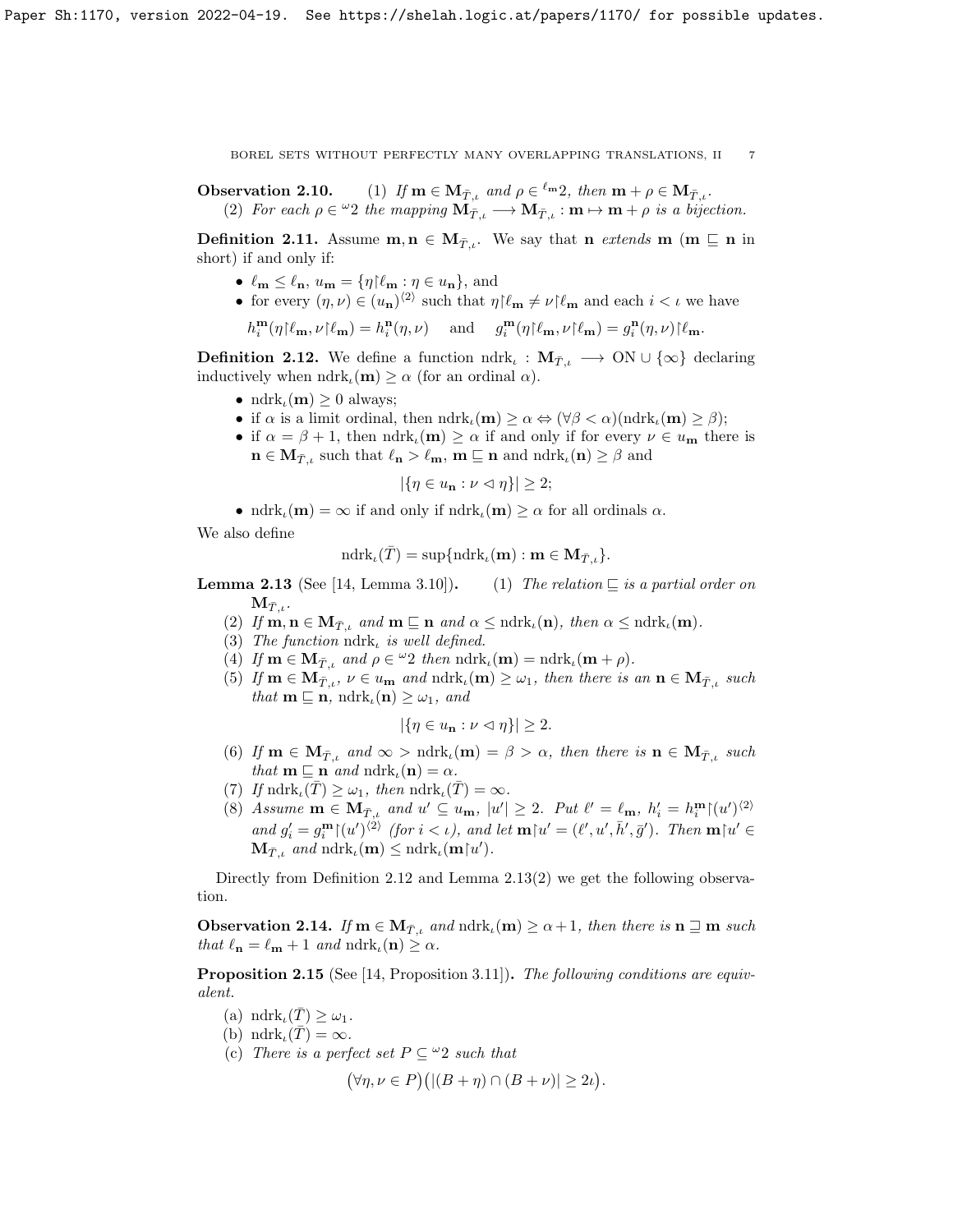**Proposition 2.16.** Assume ndrk<sub>l</sub>(T) <  $\varepsilon$ . If there is a set  $A \subseteq \mathcal{Q}$  of cardinality λ such that

$$
(\forall \eta, \nu \in A) \big( |(B + \eta) \cap (B + \nu)| \ge 2\iota \big),
$$

then  $NPr^{1+\varepsilon}(\lambda)$ .

*Proof.* This was implicitly shown by the proof of [14, Proposition 3.11( $(d) \Rightarrow (a)$ )], but let us repeat this argument.

Assume  $\langle \eta_\alpha : \alpha < \lambda \rangle$  is a sequence of distinct elements of  $\omega_2$  such that

$$
(\forall \alpha < \beta < \lambda)(|(B + \eta_{\alpha}) \cap (B + \eta_{\beta})| \ge 2\iota).
$$

Let  $\tau = \{R_{\bf m} : {\bf m} \in {\bf M}_{T,\iota}\}\$ be a (countable) vocabulary where each  $R_{\bf m}$  is a  $|u_{\bf m}|$ ary relational symbol. Let  $\mathbb{M} = (\lambda, \{R_{\mathbf{m}}^{\mathbb{M}}\}_{\mathbf{m}\in\mathbf{M}_{T,\iota}})$  be the model in the vocabulary  $\tau$ , where for  $\mathbf{m} = (\ell, u, \bar{h}, \bar{g}) \in \mathbf{M}_{\bar{T},\iota}$  the relation  $R_{\mathbf{m}}^{\mathbb{M}}$  is defined by

$$
R_{\mathbf{m}}^{\mathbb{M}} = \begin{cases} (\alpha_0, \dots, \alpha_{|u|-1}) \in {}^{|u|}\lambda : \{\eta_{\alpha_0} \upharpoonright \ell, \dots, \eta_{|u|-1} \upharpoonright \ell\} = u \text{ and} \\ \text{for distinct } j_1, j_2 < |u| \text{ there are } G_i(\alpha_{j_1}, \alpha_{j_2}) \text{ (for } i < \iota) \text{ such that} \\ g_i(\eta_{\alpha_{j_1}} \upharpoonright \ell, \eta_{\alpha_{j_2}} \upharpoonright \ell) \vartriangleleft G_i(\alpha_{j_1}, \alpha_{j_2}) \in \lim (T_{h_i(\eta_{\alpha_{j_1}} \upharpoonright \ell, \eta_{\alpha_{j_2}} \upharpoonright \ell)}) \text{ and} \\ \eta_{\alpha_{j_1}} + G_i(\alpha_{j_1}, \alpha_{j_2}) = \eta_{\alpha_{j_2}} + G_i(\alpha_{j_2}, \alpha_{j_1}) \end{cases}.
$$

We will show that the model M witnesses  $NPr^{1+\epsilon}(\lambda)$ .

Claim 2.16.1. (1) If  $\alpha_0, \alpha_1, \ldots, \alpha_{j-1} < \lambda$  are distinct,  $j \geq 2$ , then for all sufficiently large  $\ell < \omega$  there is  $\mathbf{m} \in \mathbf{M}_{T,\iota}$  such that

$$
\ell_{\mathbf{m}} = \ell, \quad u_{\mathbf{m}} = \{ \eta_{\alpha_0} | \ell, \dots, \eta_{\alpha_{j-1}} | \ell \} \quad \text{and} \quad \mathbb{M} \models R_{\mathbf{m}}[\alpha_0, \dots, \alpha_{j-1}].
$$

(2) Assume that  $\mathbf{m} \in \mathbf{M}_{\bar{T},\iota}$ ,  $j < |u_{\mathbf{m}}|$ ,  $\alpha_0, \alpha_1, \ldots, \alpha_{|u_{\mathbf{m}}|-1} < \lambda$  and  $\alpha^* < \lambda$  are all pairwise distinct and such that  $\mathbb{M} \models R_{\mathbf{m}}[\alpha_0, \ldots, \alpha_j, \ldots, \alpha_{|u_{\mathbf{m}}|-1}]$  and  $\mathbb{M} \models R_{\mathbf{m}}[\alpha_0,\ldots,\alpha_{j-1},\alpha^*,\alpha_{j+1},\ldots,\alpha_{|u_{\mathbf{m}}|-1}].$  Then for every sufficiently large  $\ell > \ell_m$  there is  $\mathbf{n} \in \mathbf{M}_{T,\iota}$  such that  $\mathbf{m} \sqsubseteq \mathbf{n}$  and

 $\ell_{\mathbf{n}} = \ell, \quad u_{\mathbf{n}} = {\eta_{\alpha_0} | \ell, \ldots, \eta_{\alpha_{|u_{\mathbf{m}}|-1}} | \ell, \eta_{\alpha^*} | \ell} \quad and \quad M \models R_{\mathbf{n}}[\alpha_0, \ldots, \alpha_{|u_{\mathbf{m}}|-1}, \alpha^*].$ *Proof of the Claim.* (1) For distinct  $j_1, j_2 < j$  let  $G_i(\alpha_{j_1}, \alpha_{j_2}) \in B$  (for  $i < \iota$ ) be

such that

$$
\eta_{\alpha_{j_1}} + G_i(\alpha_{j_1}, \alpha_{j_2}) = \eta_{\alpha_{j_2}} + G_i(\alpha_{j_2}, \alpha_{j_1})
$$

and there are no repetitions in the sequence  $\langle G_i(\alpha_{j_1}, \alpha_{j_2}), G_i(\alpha_{j_2}, \alpha_{j_1}) : i < \iota \rangle$ . (Remember,  $x \in (B + \eta_{\alpha_{j_1}}) \cap (B + \eta_{\alpha_{j_2}})$  if and only if  $x + (\eta_{\alpha_{j_1}} + \eta_{\alpha_{j_2}}) \in (B + \eta_{\alpha_{j_1}}) \cap$  $(B+\eta_{\alpha_{j_2}})$ , so the choice of  $G_i(\alpha_{j_1}, \alpha_{j_2})$  is possible by the assumptions on the  $\eta_\alpha$ 's.) Suppose that  $\ell < \omega$  is such that for any distinct  $j_1, j_2 < j$  we have  $\eta_{\alpha_{j_1}}$   $\lbrack \ell \neq \eta_{\alpha_{j_2}} \rbrack \ell$ and there are no repetitions in the sequence  $\langle G_i(\alpha_{j_1}, \alpha_{j_2}) | \ell, G_i(\alpha_{j_2}, \alpha_{j_1}) | \ell : i < \iota$ . Now let  $u = \{\eta_{\alpha_{j'}} | \ell : j' < j\}$ , and for  $i < \iota$  let  $g_i(\eta_{\alpha_{j_1}} | \ell, \eta_{\alpha_{j_2}} | \ell) = G_i(\alpha_{j_1}, \alpha_{j_2}) | \ell$ , and let  $h_i(\eta_{\alpha_{j_1}}|\ell, \eta_{\alpha_{j_2}}|\ell) < \omega$  be such that  $G_i(\alpha_{j_1}, \alpha_{j_2}) \in \lim_{i \to \infty} (T_{h_i(\eta_{\alpha_{j_1}}|\ell, \eta_{\alpha_{j_2}}|\ell)}).$ This defines  $\mathbf{m} = (\ell, u, \bar{h}, \bar{g}) \in \mathbf{M}_{\bar{T},\iota}$  and easily  $\mathbb{M} \models R_{\mathbf{m}}[\alpha_0, \ldots, \alpha_{j-1}].$ 

(2) Similar to (1).

The proof of the Proposition is a consequence of the following Claim.

Claim 2.16.2. If  $\mathbf{m} \in \mathbf{M}_{\bar{T},\iota}$  and  $\mathbb{M} \models R_{\mathbf{m}}[\alpha_0,\ldots,\alpha_{|u_{\mathbf{m}}|-1}],$  then  $rk({{\alpha_0}, \ldots, {\alpha_{|u_m|-1}}}, \mathbb{M}) \leq ndrk_{\iota}(\mathbf{m}) < \varepsilon.$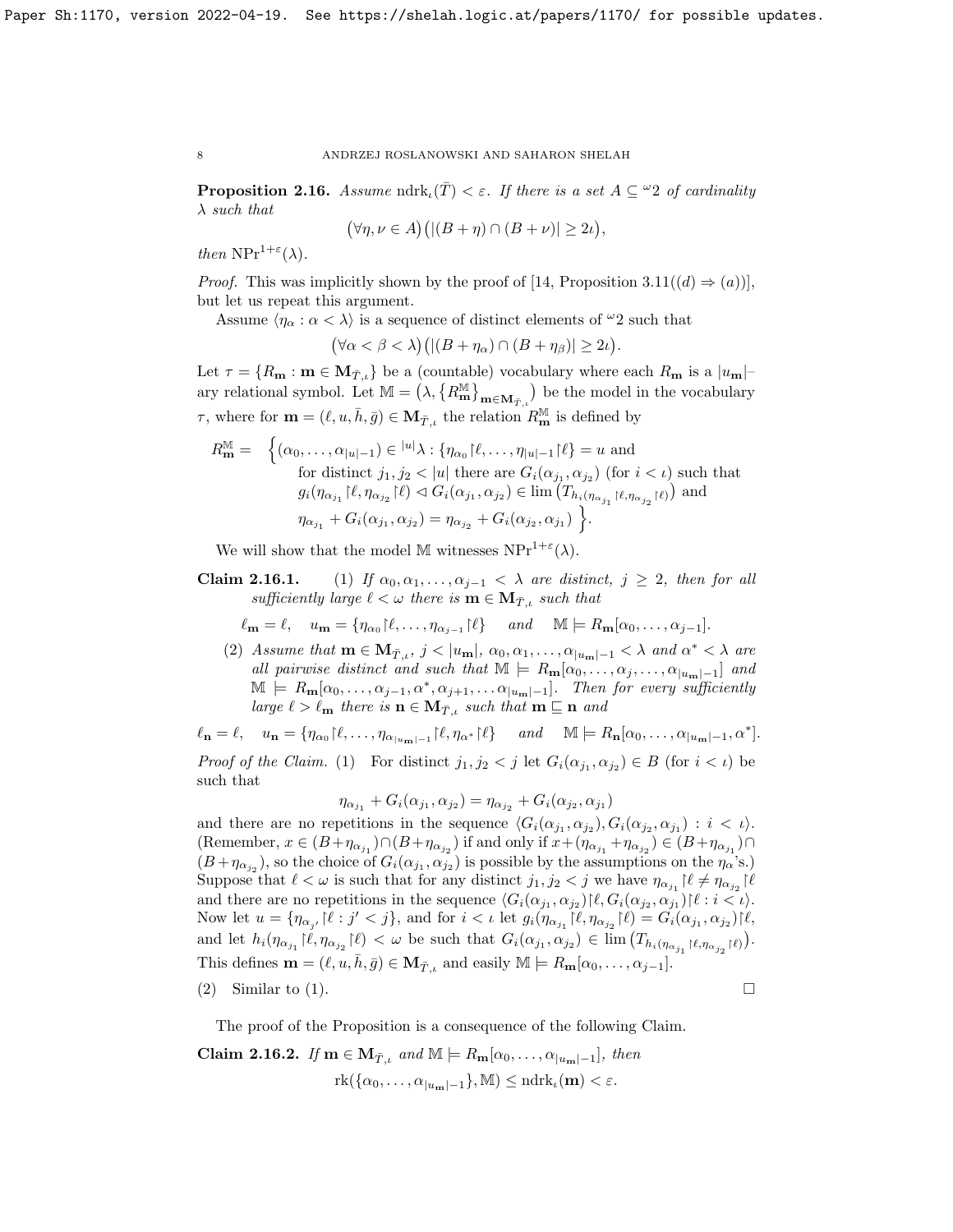*Proof of the Claim.* By induction on  $\beta$  we show that for every  $\mathbf{m} \in \mathbf{M}_{T}$ , and all distinct  $\alpha_0, \ldots, \alpha_{|u_m|-1} < \lambda$  such that  $\mathbb{M} \models R_{\mathbf{m}}[\alpha_0, \ldots, \alpha_{|u_m|-1}]$ :

 $\beta \leq \text{rk}(\{\alpha_0,\ldots,\alpha_{|u_m|-1}\},\mathbb{M})$  implies  $\beta \leq \text{ndrk}_\iota(\mathbf{m})$ .

STEPS  $\beta = 0$  AND  $\beta$  is LIMIT: Straightforward.

STEP  $\beta = \gamma + 1$ : Suppose  $\mathbf{m} \in \mathbf{M}_{\bar{T},\iota}$  and  $\alpha_0, \ldots, \alpha_{|u_{\mathbf{m}}|-1} < \lambda$  are such that  $\mathbb{M} \models R_{\mathbf{m}}[\alpha_0,\ldots,\alpha_{|u_{\mathbf{m}}|-1}]$  and  $\gamma+1 \leq \mathrm{rk}(\{\alpha_0,\ldots,\alpha_{|u_{\mathbf{m}}|-1}\},\mathbb{M})$ . Let  $\nu \in u_{\mathbf{m}}$ , so  $\nu = \eta_{\alpha_j} \left[ \ell_{\mathbf{m}} \right]$  for some  $j < |u_{\mathbf{m}}|$ . Since  $\gamma + 1 \leq \text{rk}(\{\alpha_0, \ldots, \alpha_{|u_{\mathbf{m}}|-1}\}, \mathbb{M})$  we may find  $\alpha^* \in \lambda \setminus \{ \alpha_0, \ldots, \alpha_{|u_m|-1} \}$  such that  $\mathbb{M} \models R_{m}[\alpha_0, \ldots, \alpha_{j-1}, \alpha^*, \alpha_{j+1}, \ldots, \alpha_{|u_m|-1}]$ and  $\mathrm{rk}(\{\alpha_0,\ldots,\alpha_{|u_m|-1},\alpha^*\},\mathbb{M})\geq \gamma$ . Taking sufficiently large  $\ell$  we may use Claim 2.16.1(2) to find  $\mathbf{n} \in \mathbf{M}_{T,\iota}$  such that  $\mathbf{m} \subseteq \mathbf{n}, \ell_{\mathbf{n}} = \ell, |u_{\mathbf{n}}| = |u_{\mathbf{m}}| + 1$  and  $\mathbb{M} \models$  $R_{\mathbf{n}}[\alpha_0,\ldots,\alpha_{|u_{\mathbf{m}}|-1},\alpha^*]$  and  $|\{\eta \in u_{\mathbf{n}} : \nu \leq \eta\}| \geq 2$ . By the inductive hypothesis we have also  $\gamma \leq \text{ndrk}_\iota(\mathbf{n})$ . Now we may easily conclude that  $\gamma + 1 \leq \text{ndrk}_\iota(\mathbf{m})$ .

By our assumptions,  $ndrk_k(m) < \varepsilon$  for all  $m \in M_{\overline{T},\iota}$ . Hence, by Claims 2.16.2+2.16.1(1), we see that  $\mathrm{rk}(w,\mathbb{M}) < \varepsilon$  for all  $w \in |\lambda|^{<\omega}$ ,  $|w| \geq 2$ . Consequently, if  $\emptyset \neq w \in [\lambda]^{<\omega}$  then  $rk(w, M) \leq \varepsilon$ . So it should be clear that the model M witnesses  $NPr^{1+\epsilon}(\lambda)$ .  $(\lambda)$ .

## **Definition 2.17.** Assume  $\mathbf{m}, \mathbf{n} \in \mathbf{M}_{\bar{T},i}$ .

- (1) We say that **m**, **n** are essentially the same  $(m \doteq \mathbf{n} \text{ in short})$  if and only if:
	- $\ell_{\mathbf{m}} = \ell_{\mathbf{n}}, u_{\mathbf{m}} = u_{\mathbf{n}}$  and • for each  $(\eta, \nu) \in (u_{\mathbf{m}})^{\langle 2 \rangle}$  we have — if  $\iota > 2$  then

$$
\left\{\left\{g_i^{\mathbf{m}}(\eta,\nu),g_i^{\mathbf{m}}(\nu,\eta)\right\} : i < \iota\right\} = \left\{\left\{g_i^{\mathbf{n}}(\eta,\nu),g_i^{\mathbf{n}}(\nu,\eta)\right\} : i < \iota\right\},\
$$
  
— if  $\iota = 2$  then

 $\left\{g^{\mathbf{m}}_{0}(\eta, \nu), g^{\mathbf{m}}_{0}(\nu, \eta), g^{\mathbf{m}}_{1}(\eta, \nu), g^{\mathbf{m}}_{1}(\nu, \eta)\right\} = \left\{g^{\mathbf{n}}_{0}(\eta, \nu), g^{\mathbf{n}}_{0}(\nu, \eta), g^{\mathbf{n}}_{1}(\eta, \nu), g^{\mathbf{n}}_{1}(\nu, \eta)\right\},$ 

and for  $i, j < \iota$ : if  $g_i^{\mathbf{m}}(\eta,\nu) = g_j^{\mathbf{n}}(\eta,\nu)$ , then  $h_i^{\mathbf{m}}(\eta,\nu) = h_j^{\mathbf{n}}(\eta,\nu)$ ,

if  $g_i^{\mathbf{m}}(\eta,\nu) = g_j^{\mathbf{n}}(\nu,\eta)$ , then  $h_i^{\mathbf{m}}(\eta,\nu) = h_j^{\mathbf{n}}(\nu,\eta)$ .

- (2) We say that **n** essentially extends **m** (**m**  $\subseteq^*$  **n** in short) if and only if:
	- $\ell_{\mathbf{m}} \leq \ell_{\mathbf{n}}, u_{\mathbf{m}} = {\eta | \ell_{\mathbf{m}} : \eta \in u_{\mathbf{n}}}, \text{ and}$
	- for every  $(\eta, \nu) \in (u_{\mathbf{n}})^{\langle 2 \rangle}$  such that  $\eta | \ell_{\mathbf{m}} \neq \nu | \ell_{\mathbf{m}}$  we have — if  $\iota > 2$  then

$$
\begin{split} \left\{\{g_i^{\mathbf{m}}(\eta)\ell_{\mathbf{m}},\nu\!\upharpoonright\!\ell_{\mathbf{m}}),g_i^{\mathbf{m}}(\nu\!\upharpoonright\!\ell_{\mathbf{m}},\eta\!\upharpoonright\!\ell_{\mathbf{m}})\right\}:i<\iota\big\} &= \left\{\{g_i^{\mathbf{n}}(\eta,\nu)\!\upharpoonright\!\ell_{\mathbf{m}},g_i^{\mathbf{n}}(\nu,\eta)\!\upharpoonright\!\ell_{\mathbf{m}}\right\}:i<\iota\big\},\\ &\qquad\qquad-\text{if }\iota=2\text{ then}\\ \left\{g_0^{\mathbf{m}}(\eta\!\upharpoonright\!\ell_{\mathbf{m}},\nu\!\upharpoonright\!\ell_{\mathbf{m}}),g_0^{\mathbf{m}}(\nu\!\upharpoonright\!\ell_{\mathbf{m}},\eta\!\upharpoonright\!\ell_{\mathbf{m}}),g_1^{\mathbf{m}}(\eta\!\upharpoonright\!\ell_{\mathbf{m}},\nu\!\upharpoonright\!\ell_{\mathbf{m}}),g_1^{\mathbf{m}}(\nu\!\upharpoonright\!\ell_{\mathbf{m}},\eta\!\upharpoonright\!\ell_{\mathbf{m}})\right\} &=\\ \left\{g_0^{\mathbf{n}}(\eta,\nu)\!\upharpoonright\!\ell_{\mathbf{m}},g_0^{\mathbf{n}}(\nu,\eta)\!\upharpoonright\!\ell_{\mathbf{m}},g_1^{\mathbf{n}}(\eta,\nu)\!\upharpoonright\!\ell_{\mathbf{m}},g_1^{\mathbf{n}}(\nu,\eta)\!\upharpoonright\!\ell_{\mathbf{m}}\right\},\\ &\qquad\qquad\text{and for }i,j<\iota:\\ \text{if }g_i^{\mathbf{m}}(\eta\!\upharpoonright\!\ell_{\mathbf{m}},\nu\!\upharpoonright\!\ell_{\mathbf{m}}) &=g_j^{\mathbf{n}}(\eta,\nu)\!\upharpoonright\!\ell_{\mathbf{m}},\text{ then }h_i^{\mathbf{m}}(\eta\!\upharpoonright\!\ell_{\mathbf{m}},\nu\!\upharpoonright\!\ell_{\mathbf{m}}) =h_j^{\mathbf{n}}(\nu,\nu),\\ \text{if }g_i^{\mathbf{m}}(\eta\!\upharpoonright\!\ell_{\mathbf{m}},\nu\!\upharpoonright\!\ell_{\mathbf{m}}) &=g_j^{\mathbf{n}}(\nu,\eta)\!\up
$$

The reader may wonder why the case of  $\iota = 2$  is singled out in Definition 2.17. The reason lies in the fact that if  $a + b = c + d$  (in  $\omega_2$ ) then also  $a + c = b + d$ , Consequently any arrangement of elements of

$$
\left\{g_0^{\mathbf m}(\eta,\nu),g_0^{\mathbf m}(\nu,\eta),g_1^{\mathbf m}(\eta,\nu),g_1^{\mathbf m}(\nu,\eta)\right\}
$$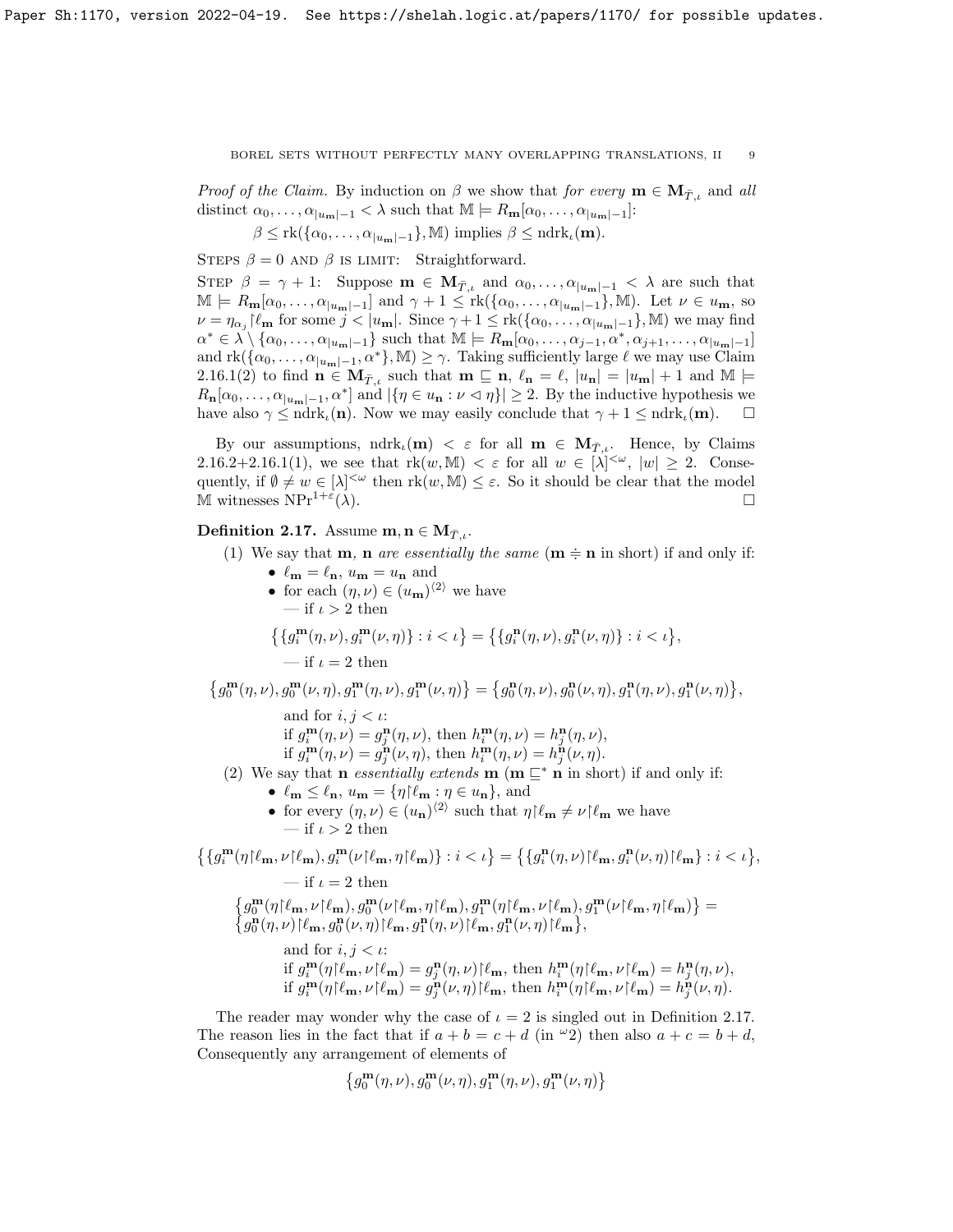in pairs can be used to produce an object from  $\mathbf{M}_{T,\iota}$ . If  $\iota > 3$  then the only re-arrangements of this sort are interchanging  $g_i^{\mathbf{m}}(\eta, \nu)$  and  $g_i^{\mathbf{m}}(\nu, \eta)$  and/or reenumerating  $\{g_i^{\mathbf{m}}(\eta,\nu), g_i^{\mathbf{m}}(\nu,\eta)\}$ :  $i < \iota\}$ ; cf the proof of Claim 4.4.2.

## 3. CUTE  $yzR$  and forcing nondisjoint translations

In this section we give a property of  $\overline{T}$  allowing us to force many (but not too many) overlapping translations of the corresponding  $\Sigma_2^0$  set. Conditions in the forcing notions come from finite approximations (bricks) suitably placed on finite subsets of  $\lambda$ . An amalgamation property, cute  $\mathcal{YZR}$  systems and the splitting rank on  $\lambda$  will all help with the ccc of the forcing notion.

**Definition 3.1.** Let  $0 < \varepsilon < \omega_1$ . A  $\mathcal{VZR}(\varepsilon)$ -system<sup>1</sup> is a tuple  $s = (X^s, \bar{r}^s, \bar{p}^s, \bar{k}^s)$  $(X, \bar{r}, \bar{j}, \bar{k})$  such that

- $(*)_1$  X is a nonempty set of ordinals,
- $(*)_2 \ \bar{r}: [X]^{<\omega} \setminus {\emptyset} \longrightarrow \varepsilon + 1, \ \bar{\jmath}: [X]^{<\omega} \setminus {\emptyset} \longrightarrow \omega, \text{ and } \bar{k}: [X]^{<\omega} \setminus {\emptyset} \longrightarrow \omega,$
- (\*)<sub>3</sub> if  $\emptyset \neq u \subseteq w \in [X]^{<\omega}$ , then  $\bar{r}(u) \geq \bar{r}(w)$ ,
- $(*)_4 \bar{r}(\{a\}) > 0$  for all  $a \in X$ ,
- (\*)<sub>5</sub> if  $\emptyset \neq w \in [X]^{<\omega}$ ,  $w = \{a_0, \ldots, a_{n-1}\}$  (the increasing enumeration) then  $\bar{k}(w) < n$  and there is no  $b \in X \setminus w$  such that

 $|w \cap b| = \overline{k}(w)$  and  $\overline{j}((w \setminus \{a_{\overline{k}(w)}\}) \cup \{b\})$  $= \bar{j}(w)$  and  $\bar{r}(w \cup \{b\}) = \bar{r}(w)$ .

We say that the system  $s$  is *finite* if the set  $X^s$  is finite.

**Example 3.2.** With the choices of **j**, **k** and  $rk^{sp}$  as described in Definition 2.6 (for  $\varepsilon$  and  $\lambda$  as there), the finite  $\mathcal{YZR}(\varepsilon)$ -system associated with a set  $w \in [\lambda]^{<\omega}$  is  $s(w) = (w, \bar{r}, \bar{j}, \bar{k})$  defined as follows. First, fix an enumeration  $\{v_i^* : i < i^*\} = \{v \subseteq$  $w: v \neq \emptyset \ \land \ \text{rk}^{\text{sp}}(v) = -1\}.$  Let  $J = \max(\mathbf{j}(v): \emptyset \neq v \subseteq w) + 1.$  For  $\emptyset \neq v \subseteq w$ we define

- $\bar{r}(v) = 1 + \text{rk}^{\text{sp}}(v)$ , and  $\bar{k}(v) = k(v)$ , and
- if  $\text{rk}^{\text{sp}}(v) \geq 0$ , then  $\bar{j}(v) = \mathbf{j}(v)$ , and
- $\bar{j}(v_i^*) = J + i$  for  $i < i^*$ .

(It should be clear that the above conditions define a  $\mathcal{YZR}(\varepsilon)$ -system indeed.)

- **Definition 3.3.** (1) Assume q, s are  $\mathcal{YZR}(\varepsilon)$ -systems. A quasi-embedding of q in s is an increasing injection  $\varphi: X^q \longrightarrow X^s$  such that for all nonempty finite  $v \subseteq X^q$  we have
	- $\overline{r}^s(\overline{\varphi}[v]) = \overline{r}^q(v)$  and  $\overline{k}^s(\varphi[v]) = \overline{k}^q(v)$ , and
	- if  $\bar{r}^q(v) > 0$ , then  $\bar{j}^s(\varphi[v]) = \bar{j}^q(v)$ .
	- (2) If  $w \subseteq X^s$ , then an increasing injection  $\varphi : w \longrightarrow X^s$  is a quasi-embedding if it is a quasi embedding of the (naturally defined) restricted  $\mathcal{YZR}(\varepsilon)$ system  $s/w$  into s.
	- (3) A  $\mathcal{YZR}(\varepsilon)$ -system S is cute if  $X^S = \omega$  and for every finite  $\mathcal{YZR}(\varepsilon)$ system q and an  $M < \omega$ , there is a quasi-embedding  $\varphi$  of q in S with  $\text{rng}(\varphi) \subseteq [M, \omega).$

**Theorem 3.4.** For every  $0 < \varepsilon < \omega_1$  there exists a cute  $\mathcal{VZR}(\varepsilon)$ -system.

*Proof.* Assume  $0 < \varepsilon < \omega_1$ . Let S consist of all finite  $\mathcal{YZR}(\varepsilon)$ -systems  $s =$  $(N^s, \overline{r}^s, \overline{j}^s, \overline{k}^s)$  such that  $0 < N^s < \omega$ . For  $q, s \in \mathcal{S}$  we will say that s extends q, in short  $q \leq s$ , if and only if  $N^q \leq N^s$ ,  $\bar{r}^q \subseteq \bar{r}^s$ ,  $\bar{j}^q \subseteq \bar{j}^s$ , and  $\bar{k}^q \subseteq \bar{k}^s$ .

 $1VZR$  are the initials of the first author's daughter – she really wanted to be in this paper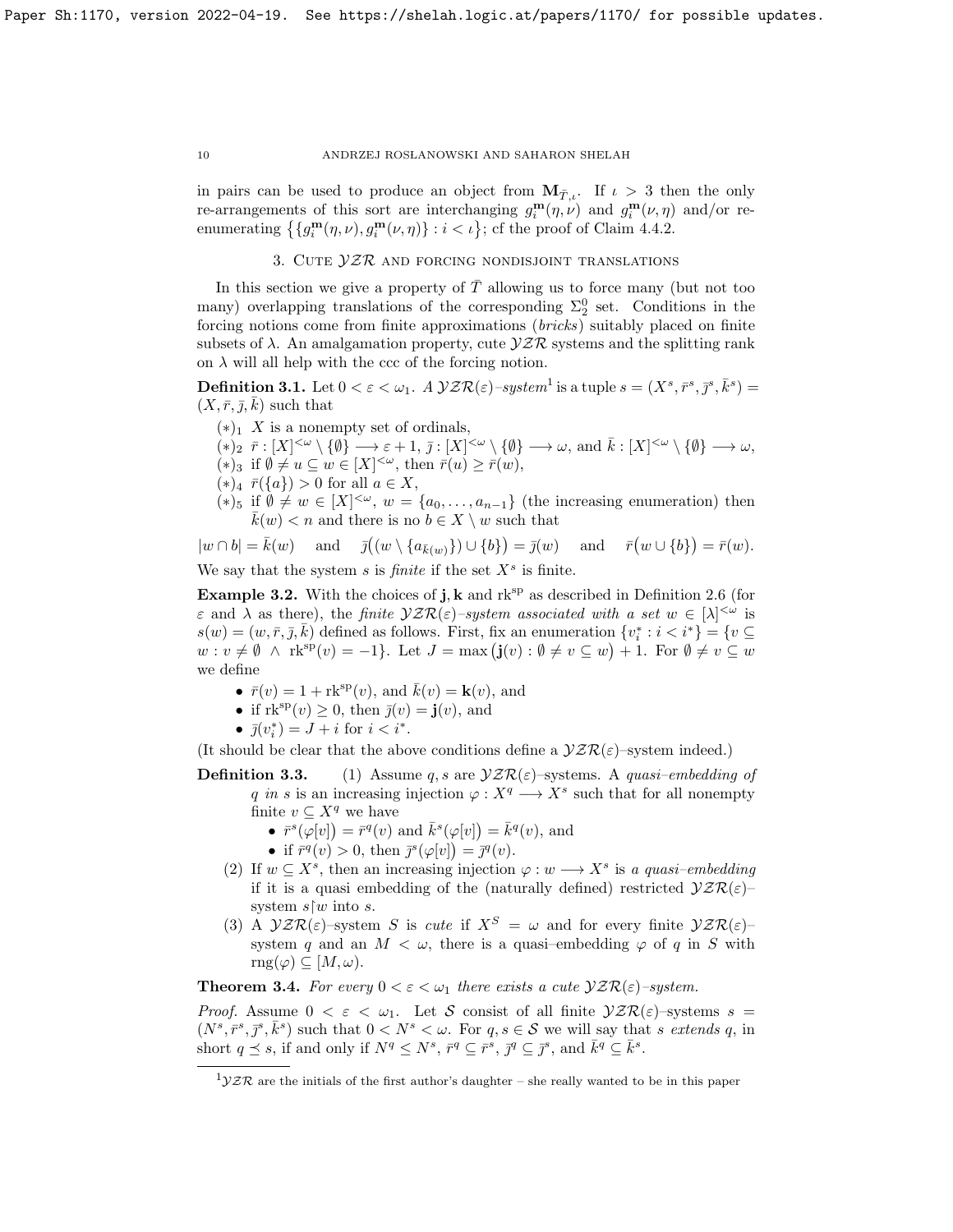**Claim 3.4.1.** The relation  $\prec$  is a partial order on S. As a matter of fact,  $(S, \prec)$ is the Cohen forcing notion.

Claim 3.4.2. Suppose that  $s \in S$  and  $q = (X^q, \bar{r}^q, \bar{y}^q, \bar{k}^q)$  is a finite  $\mathcal{VZR}(\varepsilon)$ system. Then there are  $t \succeq s$  and an increasing injection  $\varphi : X^q \longrightarrow [N^s, N^t)$  such that for each nonempty  $v \subseteq X^q$  we have

$$
\bar{r}^t(\varphi[v]) = \bar{r}^q(v) \text{ and } \bar{j}^t(\varphi[v]) = \bar{j}^q(v) \text{ and } \bar{k}^t(\varphi[v]) = \bar{k}^q(v).
$$

*Proof of the Claim.* Without loss of generality,  $X^q = N < \omega$ . Let  $N^t = N^s + N$ and let  $\varphi: X^q \longrightarrow [N^s, N^t) : m \mapsto N^s + m$ . We also let

$$
J_0 = \max(\text{rng}(\bar{\jmath}^s) \cup \text{rng}(\bar{\jmath}^q)) + 1 \quad \text{ and } \quad J_1 = J_0 + (2^{N^s} - 1) \cdot (2^N - 1)
$$

and we fix a bijection

$$
\psi: \left\{ u \subseteq N^t : u \cap N^s \neq \emptyset \neq u \cap [N^s, N^t] \right\} \longrightarrow [J_0, J_1).
$$

Now, to define  $\bar{r}^t, \bar{j}^t$  and  $\bar{k}^t$  we put for  $u \subseteq N^t$ :

- if  $u \subseteq N^s$ , then  $\bar{r}^t(u) = \bar{r}^s(u)$ ,  $\bar{j}^t(u) = \bar{j}^s(u)$  and  $\bar{k}^t(u) = \bar{k}^s(u)$ ,
- if  $u \subseteq [N^s, N^t)$ , then  $\bar{r}^t(u) = \bar{r}^q(\varphi^{-1}[u]), \ \bar{j}^t(u) = \bar{j}^q(\varphi^{-1}[u])$  and  $\bar{k}^t(u) =$  $\bar{k}^q(\varphi^{-1}[u]),$
- if  $u \cap N^s \neq \emptyset \neq u \cap [N^s, N^t)$ , then  $\bar{r}^t(u) = 0$ ,  $\bar{k}^t(u) = 0$  and  $\bar{j}^t(u) = \psi(u)$ .

This completes the definition of  $t = (N^t, \bar{r}^t, \bar{j}^t, \bar{k}^t)$ . To verify that  $t \in S$  note that clauses  $(*)_1$ – $(*)_4$  of Definition 3.1 follow immediately from our choices.

Let us argue that  $3.1(*)_5$  is satisfied too. Suppose that  $\emptyset \neq u \subseteq N^t$ ,  $|u| = n$ and  $u = \{a_0, \ldots, a_{n-1}\}\$ is the increasing enumeration. Straightforward from the definitions above,  $k(u) < n$ . Now,

- if  $u \cap N^s \neq \emptyset \neq u \cap [N^s, N^t)$ , then no other  $u' \subseteq N^t$  satisfies  $\bar{j}(u') = \bar{j}(u)$ . At the same time  $(u \setminus \{a\}) \cup \{b\} \neq u$  for  $a \in u$  and  $b \notin u$ .
- If  $u \subseteq N^s$ , then
	- for every  $b \in N^s \setminus u$ , by  $(*)_5$  for s, either  $|u \cap b| \neq \bar{k}^s(u) = \bar{k}^t(u)$  or  $\bar{j}^t(u \setminus \{a_{\bar{k}^t(u)}\} \cup \{b\}) = \bar{j}^s(u \setminus \{a_{\bar{k}^s(u)}\} \cup \{b\}) \neq \bar{j}^s(u) = \bar{j}^t(u)$  or  $\bar{r}^t(u \cup \{b\}) = \bar{r}^s(u \cup \{b\}) < \bar{r}^s(u) = \bar{r}^t(u),$ 
		- for every  $b \in [N^s, N^t)$  we have
			- \*  $\bar{r}^t(u \cup \{b\}) = 0 < \bar{r}^t(u)$  when  $n = 1$  and

\* 
$$
\bar{j}^t(u \setminus \{a_{\bar{k}^t(u)}\} \cup \{b\}) \neq \bar{j}^s(u) = \bar{j}^t(u)
$$
 when  $n > 1$ .

- If  $u \subseteq [N^s, N^t)$ , then
	- − for every  $b \in [N^s, N^t) \setminus u$ , by  $(*)_5$  for q, either  $|u \cap b| = |\varphi^{-1}[u] \cap \varphi^{-1}(b)| \neq \overline{k}^q(\varphi^{-1}[u]) = \overline{k}^t(u)$  or  $\bar{g}^t(u \setminus \{a_{\bar{k}^t(u)}\} \cup \{b\}) = \bar{g}^q(\varphi^{-1}[u \setminus \{a_{\bar{k}^t(u)}\} \cup \{b\}]) \neq \bar{g}^q(\varphi^{-1}[u]) = \bar{g}^t(u)$ or  $\bar{r}^t(u \cup \{b\}) = \bar{r}^q(\varphi^{-1}[u \cup \{b\}]) < \bar{r}^q(\varphi^{-1}[u]) = \bar{r}^t(u),$ – for every  $b \in N^s$  we have \*  $\bar{r}^t(u \cup \{b\}) = 0 < \bar{r}^t(u)$  when  $n = 1$  and
		- \*  $\bar{j}^t(u \setminus \{a_{\bar{k}^t(u)}\} \cup \{b\}) \neq \bar{j}^q(\varphi^{-1}[u]) = \bar{j}^t(u)$  when  $n > 1$ .
		-

Consequently, in any possible case there is no  $b \in N^t \setminus u$  such that

$$
|u \cap b| = \bar{k}^t(u) \quad \text{and} \quad \bar{j}^t(u \setminus \{a_{\bar{k}^t(u)}\} \cup \{b\}) = \bar{j}^t(u) \quad \text{and} \quad \bar{r}^t(u \cup \{b\}) = \bar{r}^t(u).
$$
  
Therefore,  $q \in \mathcal{S}$  and easily it is as required.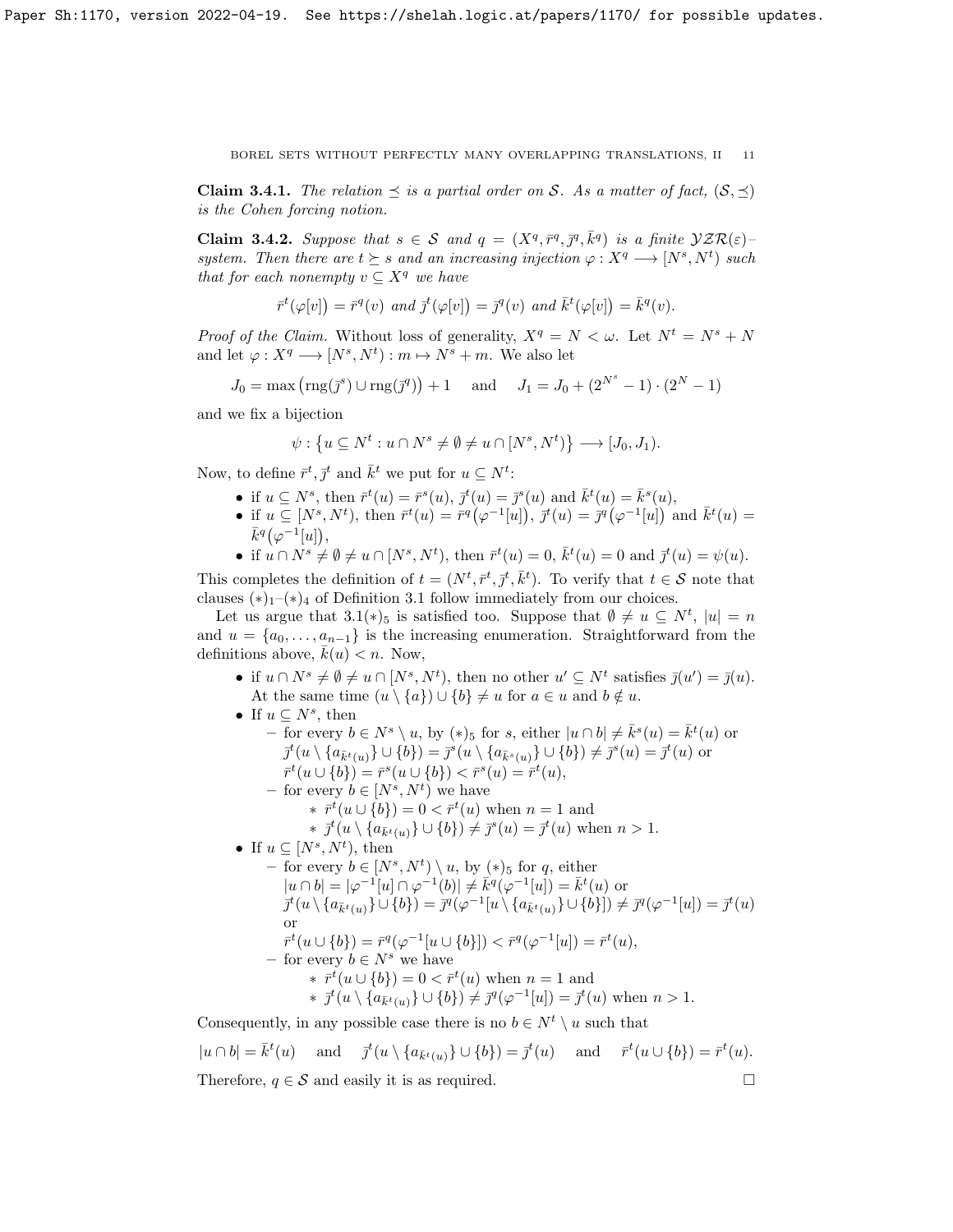Let  $\langle q_i : i < \omega \rangle$  list with infinite repetitions all elements of S. Use Claim 3.4.2 to construct a sequence  $\langle s_i : i \langle \omega \rangle$  such that for all  $i \langle \omega :$ 

•  $s_i \in \mathcal{S}, s_i \preceq s_{i+1},$ 

• for some increasing injection 
$$
\varphi_i: N^{q_i} \longrightarrow [N^{s_i}, N^{s_{i+1}})
$$
 we have

$$
\bar{r}^{s_{i+1}}(\varphi_i[v]) = \bar{r}^{q_i}(v) \text{ and } \bar{\jmath}^{s_{i+1}}(\varphi[v]) = \bar{\jmath}^{q_i}(v) \text{ and } \bar{k}^{s_{i+1}}(\varphi[v]) = \bar{k}^{q_i}(v)
$$

for all  $\emptyset \neq v \subseteq N^{q_i}$ .

Then let  $S = (\omega, \bar{r}^S, \bar{j}^S, \bar{k}^S)$  be defined by

$$
\bar{r}^S = \bigcup_{i < \omega} \bar{r}^{s_i}, \quad \bar{\jmath}^S = \bigcup_{i < \omega} \bar{\jmath}^{s_i}, \quad \bar{k}^S = \bigcup_{i < \omega} \bar{k}^{s_i}.
$$

Plainly, S is a cute  $\mathcal{YZR}(\varepsilon)$ -system.

Assumption 3.5. In the rest of this section we assume that

- $2 \leq \iota < \omega$ , and  $\bar{c} = \langle c_m : m < \omega \rangle \subseteq \omega$ ,
- $T_m \subseteq \omega > 2$  (for  $m < \omega$ ) are trees with no maximal nodes,  $\overline{T} = \langle T_m : m < \omega \rangle$ , and  $B = \bigcup \lim(T_m),$  $m<\omega$
- there are pairwise different  $\rho_0, \rho_1, \rho_2 \in \mathcal{Q}$  such that

$$
|(\rho_j + B) \cap (\rho_{j'} + B)| \ge 2\iota
$$

for  $j, j' < 3$ ,

- $M_{\bar{T},i}$  is defined as in Definition 2.8 and
- $S = (\omega, \bar{r}, \bar{j}, \bar{k})$  is a cute  $\mathcal{YZR}(\varepsilon)$ -system,  $0 < \varepsilon < \omega_1$ .

**Definition 3.6.** (1) An  $(S, \iota, T, \bar{c})$ –*brick* is a tuple

$$
\mathfrak{b} = (w^{\mathfrak{b}}, n^{\mathfrak{b}}, \bar{\eta}^{\mathfrak{b}}, \bar{h}^{\mathfrak{b}}, \bar{g}^{\mathfrak{b}}, \mathcal{M}^{\mathfrak{b}}) = (w, n, \bar{\eta}, \bar{h}, \bar{g}, \mathcal{M})
$$

such that

- $(\boxplus)_1 \ w \in [\omega]^{<\omega}, \ |w| \geq 3, \ 0 < n < \omega.$
- $(\boxplus)_2 \ \bar{\eta} = \langle \eta_a : a \in w \rangle$  is a sequence of linearly independent vectors in <sup>n</sup>2 (over the field  $\mathbb{Z}_2$ ); so in particular  $\eta_a \in {}^n2$  are pairwise distinct non-zero sequences (for  $a \in w$ ).
- $(\boxplus)_{3}$   $\bar{h} = \langle h_i : i \langle \iota \rangle$ , where  $h_i : w^{\langle 2 \rangle} \longrightarrow \omega$ , and  $c_{h_i(a,b)} \leq n$  for  $(a,b) \in w^{\langle 2 \rangle}$ and  $i < \iota$ , and  $\bar{g} = \langle g_i : i < \iota \rangle$ , where  $g_i : w^{\langle 2 \rangle} \longrightarrow \bigcup_{m < \omega} (T_m \cap {}^n2)$  for  $i < \iota$ .
- $(\boxplus)_4$  Letting  $n^* = n$ ,  $u^* = \{\eta_a : a \in w\}$ ,  $h_i^*(\eta_a, \eta_b) = h_i(a, b)$  and  $g_i^*(\eta_a, \eta_b) =$  $g_i(a, b)$  we have  $(n^*, u^*, \bar{h}^*, \bar{g}^*) \in M_{\bar{T}, \iota}$ .
- $(\boxplus)_5$  M consists of all  $\mathbf{m} \in \mathbf{M}_{\bar{T},\iota}$  such that for some  $\ell_*, w_*$  we have
	- $(\boxplus)^{\text{a}}_{5} w_* \subseteq w, 3 \leq |w_*|, 0 < \ell_{\mathbf{m}} = \ell_* \leq n$ , and for each  $(a, b) \in (w_*)^{\langle 2 \rangle}$ and  $i < \iota$  we have  $c_{h_i(a,b)} \leq \ell_*,$
	- $(\boxplus)^{\mathsf{b}}_{5} \underline{u}_{\mathbf{m}} = \{\eta_a | \ell_* : a \in w_*\}$  and  $\eta_a | \ell_* \neq \eta_b | \ell_*$  for distinct  $a, b \in w_*$ ,  $(\boxplus)^{\rm c}_{\rm 5}$   $\overline{h}_{\rm m} = \langle h^{\rm m}_i : i < \iota \rangle$ , where

$$
h_i^{\mathbf{m}}: (u_{\mathbf{m}})^{\langle 2 \rangle} \longrightarrow \omega: (\eta_a \upharpoonright \ell_*, \eta_b \upharpoonright \ell_*) \mapsto h_i(a, b),
$$

$$
\begin{aligned} (\boxplus)^{\text{d}}_{5} \ \bar{g}_{\mathbf{m}} &= \langle g_i^{\mathbf{m}} : i < \iota \rangle \text{, where} \\ g_i^{\mathbf{m}} : (u_{\mathbf{m}})^{\langle 2 \rangle} &\longrightarrow \bigcup_{m < \omega} (T_m \cap {}^{\ell_*} 2) : (\eta_a \upharpoonright \ell_*, \eta_b \upharpoonright \ell_*) \mapsto g_i(a, b) \upharpoonright \ell_* \end{aligned}
$$

In the above situation we will write  $\mathbf{m} = \mathbf{m}(\ell_*, w_*) = \mathbf{m}^{\mathfrak{b}}(\ell_*, w_*).$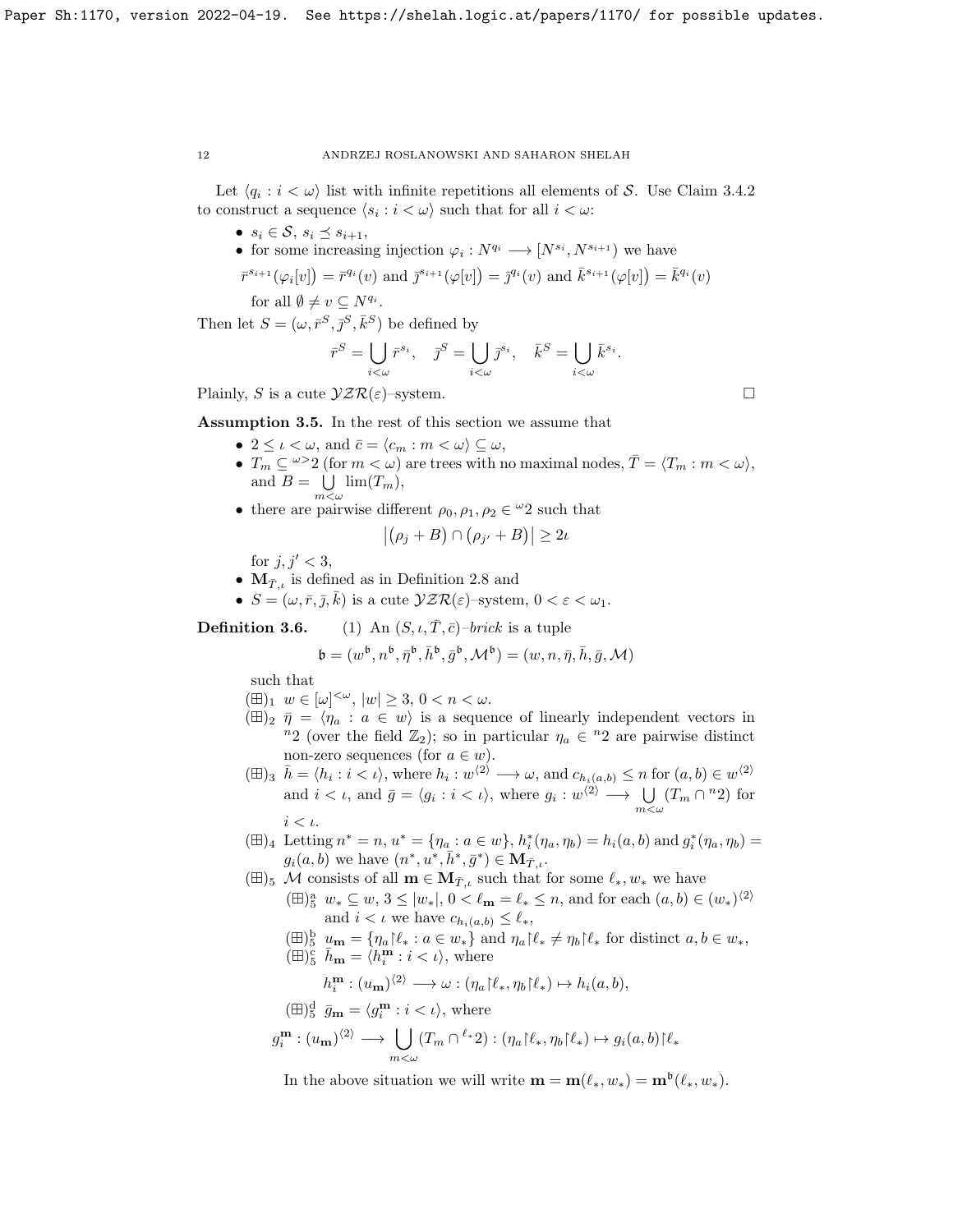- $(\boxplus)_6$  If  $m(\ell, w_0), m(\ell, w_1) \in \mathcal{M}$ ,  $\rho \in {}^{\ell_2}$  and  $m(\ell, w_0) \doteqdot m(\ell, w_1) + \rho$ , then the order isomorphism  $\pi : w_0 \longrightarrow w_1$  is a quasi-embedding and  $(\eta_a(\ell) + \rho = \eta_{\pi(a)}) \ell$  for all  $a \in w_0$ .
- $(\boxplus)_{7}$  If  $\mathbf{m}(\ell_*, w_*) \in \mathcal{M}, a \in w_*, |a \cap w_*| = \overline{k}(w_*)$ ,  $\overline{r}(w_*) = 0$ , and  $\mathbf{m}(\ell_*, w_*) \sqsubseteq^* \mathbf{n} \in \mathcal{M}$ , then  $|\{\nu \in u_\mathbf{n} : (\eta_a \upharpoonright \ell_*) \leq \nu\}| = 1.$
- (2) Suppose that  $t_m = T_m \cap n \geq 2$  and  $c_m \leq n$  for  $m < M < \omega$ . Let  $\overline{t} = \langle t_m : m \rangle$ M) and  $\bar{d} = \bar{c}[M, \text{ An } (S, \iota, \bar{T}, \bar{c})$ –brick b such that  $n^{\mathfrak{b}} = n, h_i^{\mathfrak{b}}(a, b) < M$ for all  $(a, b) \in (w^b)^{\langle 2 \rangle}$  and  $i < \iota$  will be also called an  $(S, \iota, \bar{t}, \bar{d})$ -brick.
- 
- (3) For bricks  $\mathfrak{b}_0, \mathfrak{b}_1$  we write  $\mathfrak{b}_0 \in \mathfrak{b}_1$  if and only if
	- $w^{\mathfrak{b}_0} \subseteq w^{\mathfrak{b}_1}, n^{\mathfrak{b}_0} \leq n^{\mathfrak{b}_1}$ , and
	- $\eta_a^{\mathfrak{b}_0} \leq \eta_a^{\mathfrak{b}_1}$  for all  $a \in w^{\mathfrak{b}_0}$ , and
	- $h_i^{b_1}|(w^{b_0})^{\langle 2\rangle} = h_i^{b_0}$  and  $g_i^{b_0}(a, b) \leq g_i^{b_1}(a, b)$  for  $i < \iota$  and  $(a, b) \in$  $(w^{b_0})^{\langle 2 \rangle}$ .
- Remark 3.7. (1) Note that in  $(\boxplus)_5$  of Definition 3.6, the set  $w_*$  is notedtermined uniquely by **m** and we may have  $\mathbf{m}^{\mathfrak{b}}(\ell, w_0) = \mathbf{m}^{\mathfrak{b}}(\ell, w_1)$  for distinct  $w_0, w_1 \subseteq w$ .
	- (2) If  $w_* \subseteq w^{\mathfrak{b}}$  has at least 3 elements, then  $\mathbf{m}^{\mathfrak{b}}(n^{\mathfrak{b}}, w_*) \in \mathcal{M}^{\mathfrak{b}}$ .
	- (3) We will use  $(S, \iota, \bar{t}, \bar{d})$ –bricks for  $\bar{t} = \langle t_m : m \langle M \rangle$  and  $\bar{d} = \langle d_m : m \langle M \rangle$ (see Definition 3.6(2)) even if full  $T, \bar{c}$  are not defined. In these cases we mean for  $\overline{T} = \langle T_m : m < \omega \rangle$  where for  $m < M$  we have

$$
T_m = \left\{ \nu \in {}^{\omega >} 2 : \nu \nmid n \in t_m \ \land \ (\forall k < \ell g(\nu)) \big( n \le k \ \Rightarrow \ \nu(k) = 0 \big) \right\}
$$

and  $T_m = \frac{\omega}{2}$  when  $M \leq m < \omega$ , and some  $\overline{c}$  such that  $c_m = d_m \leq n$ whenever  $m < M$ . (See Definition 4.1.)

**Observation 3.8.** Assume b is an  $(S, \iota, \overline{T}, \overline{c})$ –brick. Then:

- (1)  $n^{\mathfrak{b}} \geq |w^{\mathfrak{b}}|$ .
- (2) If  $w^* \subseteq w^6$  and  $|w^*| \geq 3$  then there is a unique  $(S, \iota, \overline{T}, \overline{c})$ -brick  $\mathfrak{b}^*$  such that  $w^{b^*} = w^*$ ,  $n^{b^*} = n^b$  and  $b^* \in b$ . We may write  $\mathfrak{b}^* = \mathfrak{b} \upharpoonright w^*$  then.
- (3) If  $\mathbf{m} = (n^*, u^*, \bar{h}^*, \bar{g}^*)$  is as given by Definition 3.6( $\boxplus$ )<sub>4</sub>, then  $\mathbf{m} = \mathbf{m}^{\mathfrak{b}}(n^{\mathfrak{b}}, w^{\mathfrak{b}}) \in$  $\mathcal{M}^{\mathfrak{b}}$  .
- (4) If  $w_0 \subseteq w \subseteq w^{\mathfrak{b}}$ ,  $\mathbf{m}^{\mathfrak{b}}(\ell,w) \in \mathcal{M}^{\mathfrak{b}}$  and  $3 \leq |w_0|$ , then  $\mathbf{m}^{\mathfrak{b}}(\ell,w_0) \in \mathcal{M}^{\mathfrak{b}}$ .
- (5) If  $\varphi : w^{\mathfrak{b}} \longrightarrow \omega$  is a quasi-embedding (into S) then there is a unique  $(S, \iota, \bar{T}, \bar{c})$ –brick  $\mathfrak{b}^*$  such that
	- $w^{b^*} = \varphi[w^b], n^{b^*} = n^b, \mathcal{M}^{b^*} = \mathcal{M}^b, \text{ and}$
	- $\eta_a^{\mathfrak{b}} = \eta_{\varphi}^{\mathfrak{b}^*}$  $\phi_{\varphi(a)}^{(b^*)}, h_i^{\mathfrak{b}}(a,b) = h_i^{\mathfrak{b}^*}(\varphi(a), \varphi(b))$  and  $g_i^{\mathfrak{b}}(a,b) = g_i^{\mathfrak{b}^*}(\varphi(a), \varphi(b))$ for all relevant a, b, i.

This  $\mathfrak{b}^*$  will be denoted  $\varphi(\mathfrak{b})$ .

**Definition 3.9.** We say that  $\overline{T}$  has  $(\overline{c}, S)$ –controlled amalgamation property if there is a sequence  $\bar{\mathfrak{b}} = \langle \mathfrak{b}_n : n < \omega \rangle$  of  $(S, \iota, \bar{T}, \bar{c})$ –bricks such that

- (1)  $\mathfrak{b}_n \in \mathfrak{b}_{n+1}$  for each  $n < \omega$ ,
- (2)  $\bigcup_{n \leq \omega} w^{b_n} = \omega$  and  $\lim_{n \to \infty} n^{b_n} = \infty$ ,
- $n<\omega$ (3) IF
	- (a)  $n < \omega, u \subseteq w \subseteq w^{b_n}, 3 \leq |w|,$
	- (b)  $\bar{k}(v \cup {\delta}) \neq |\delta \cap v|$  whenever  $v \subseteq u$  and  $\delta \in w \setminus u$  and  $\bar{r}(v \cup {\delta}) = 0$ ,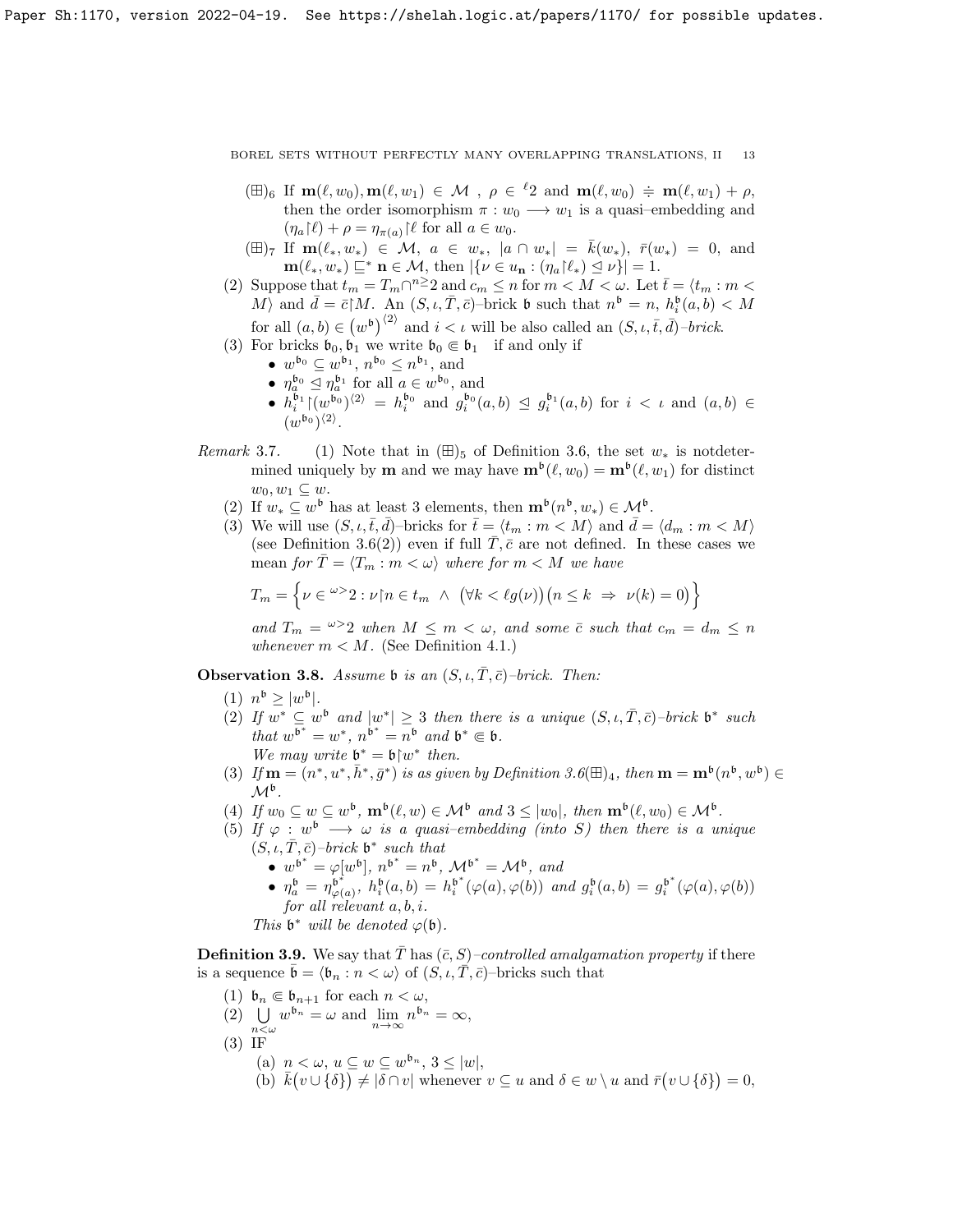(c)  $\pi_0, \pi_1 : w \longrightarrow \omega$  are quasi-embeddings (into S) such that  $\pi_0(a) =$  $\pi_1(a)$  for  $a \in u$  and  $\pi_0[w \setminus u] \cap \pi_1[w \setminus u] = \emptyset$ ,

THEN there is a  $K < \omega$  and a quasi–embedding  $\pi : \text{rng}(\pi_0) \cup \text{rng}(\pi_1) \longrightarrow$  $w^{\mathfrak{b}_K}$  (into S) such that

$$
(\pi \circ \pi_0)(\mathfrak{b}_n \upharpoonright w) \Subset \mathfrak{b}_K \upharpoonright (\pi \circ \pi_0[w]) \quad \text{ and } \quad (\pi \circ \pi_1)(\mathfrak{b}_n \upharpoonright w) \Subset \mathfrak{b}_K \upharpoonright (\pi \circ \pi_1[w]),
$$

(4) IF

(a)  $n < \omega, w \subseteq w^{b_n}, 3 \leq |w|,$ 

(b)  $\pi_0 : w \longrightarrow \omega$  is a quasi-embedding (into S) and  $\text{rng}(\pi_0) \subseteq u \in [\omega]^{<\omega}$ , THEN there is a  $K < \omega$  and a quasi-embedding  $\pi : u \longrightarrow w^{b_K}$  (into S) such that  $(\pi \circ \pi_0)(\mathfrak{b}_n[w) \in \mathfrak{b}_K[(\pi \circ \pi_0[w]).$ 

The name of the  $(\bar{c}, S)$ –controlled *amalgamation property* comes from the third part of the demand. This demand is taylored to guarantee that if

- (i)  $\mathfrak{b}_0, \mathfrak{b}_1$  are  $(S, \iota, \bar{T}, \bar{c})$ -bricks,  $n^{\mathfrak{b}_0} = n^{\mathfrak{b}_1}$ ,  $|w^{\mathfrak{b}_0}| = |w^{\mathfrak{b}_1}|$  and
- (ii) the order isomorphism  $\pi : w^{b_0} \longrightarrow w^{b_1}$  is a quasi-embedding (into S),  $\pi(a) = a$  for  $a \in w^{\mathfrak{b}_0} \cap w^{\mathfrak{b}_1}$ , and  $\pi(\mathfrak{b}_0) = \mathfrak{b}_1$ , and
- (iii) for each  $v \subseteq w^{b_0} \cap w^{b_1}$  and  $\delta \in w^{b_0} \setminus w^{b_1}$ ,

$$
\bar{r}(v \cup \{\delta\}) = 0 \quad \Rightarrow \quad \bar{k}(v \cup \{\delta\}) \neq |\delta \cap v|,
$$

**then** there is an  $(S, \iota, \overline{T}, \overline{c})$ -brick **b** and a quasi embedding  $\pi^* : w^{\mathfrak{b}_0} \cup w^{\mathfrak{b}_1} \longrightarrow \omega$  such that  $\pi^*(\mathfrak{b}_0) \in \mathfrak{b}$  and  $\pi^*(\mathfrak{b}_1) \in \mathfrak{b}$ . Such  $\mathfrak{b}$  may be thought of as an amalgamation of  $\mathfrak{b}_0, \mathfrak{b}_1$  over  $w^{\mathfrak{b}_0} \cap w^{\mathfrak{b}_1}$ . Note that we may demand the existence of amalgamations only when  $\mathfrak{b}_0, \mathfrak{b}_1$  satisfy condition (iii). Without it the intended  $\mathfrak{b}$  would have to violate demand  $3.6(1)(\boxplus)_{7}$ .

In the next section we will construct T with the  $(\bar{c}, S)$ –controlled amalgamation property. Here we show the main reason to consider such  $\bar{T}$  and the associated  $\Sigma^0_2$ sets.

Theorem 3.10. Assume that

- (1)  $2 \leq \iota < \omega$ , and  $\bar{c} = \langle c_m : m < \omega \rangle \subseteq \omega$ ,
- (2)  $T_m \subseteq \omega > 2$  (for  $m < \omega$ ) are trees with no maximal nodes,  $\overline{T} = \langle T_m : m < \omega \rangle$ , and  $B = \bigcup \lim(T_m)$ ,  $m<\omega$
- (3)  $S = (\omega, \bar{r}, \bar{j}, \bar{k})$  is a cute  $\mathcal{VZR}(\varepsilon)$ -system,  $0 < \varepsilon < \omega_1$ ,
- (4)  $\overline{T}$  has  $(\overline{c}, S)$ -controlled amalgamation property, and
- (5)  $NPr^{\varepsilon}(\lambda)$  holds true.

Then there is a ccc forcing notion  $\mathbb P$  of size  $\lambda$  such that

 $\Vdash_{\mathbb{P}}$  " there is a sequence  $\langle \eta_{\alpha} : \alpha < \lambda \rangle$  of distinct elements of  $\omega_2$  such that  $|(\eta_{\alpha} + B) \cap (\eta_{\beta} + B)| \geq 2\iota \text{ for all } \alpha, \beta < \lambda$  ".

*Proof.* Let a sequence  $\bar{\mathfrak{b}} = \langle \mathfrak{b}_n : n \langle \omega \rangle$  of  $(S, \iota, \bar{T}, \bar{c})$ -bricks witness the  $(\bar{c}, S)$ controlled amalgamation property for  $T$ .

First, for  $a, b \in \omega$  and  $i < \iota$  let

- $\eta_a^* = \bigcup \{ \eta_a^{b_n} : a \in w^{gb_n}, n \in \omega \},\$
- $g_i^*(a, b) = \bigcup \{ g^{b_n}(a, b) : a, b \in w^{gb_n}, n \in \omega \},\$
- $h_i^*(a, b) = h^{b_n}(a, b)$  for some (equivalently: all)  $n \in \omega$  such that  $a, b \in w^{b_n}$ .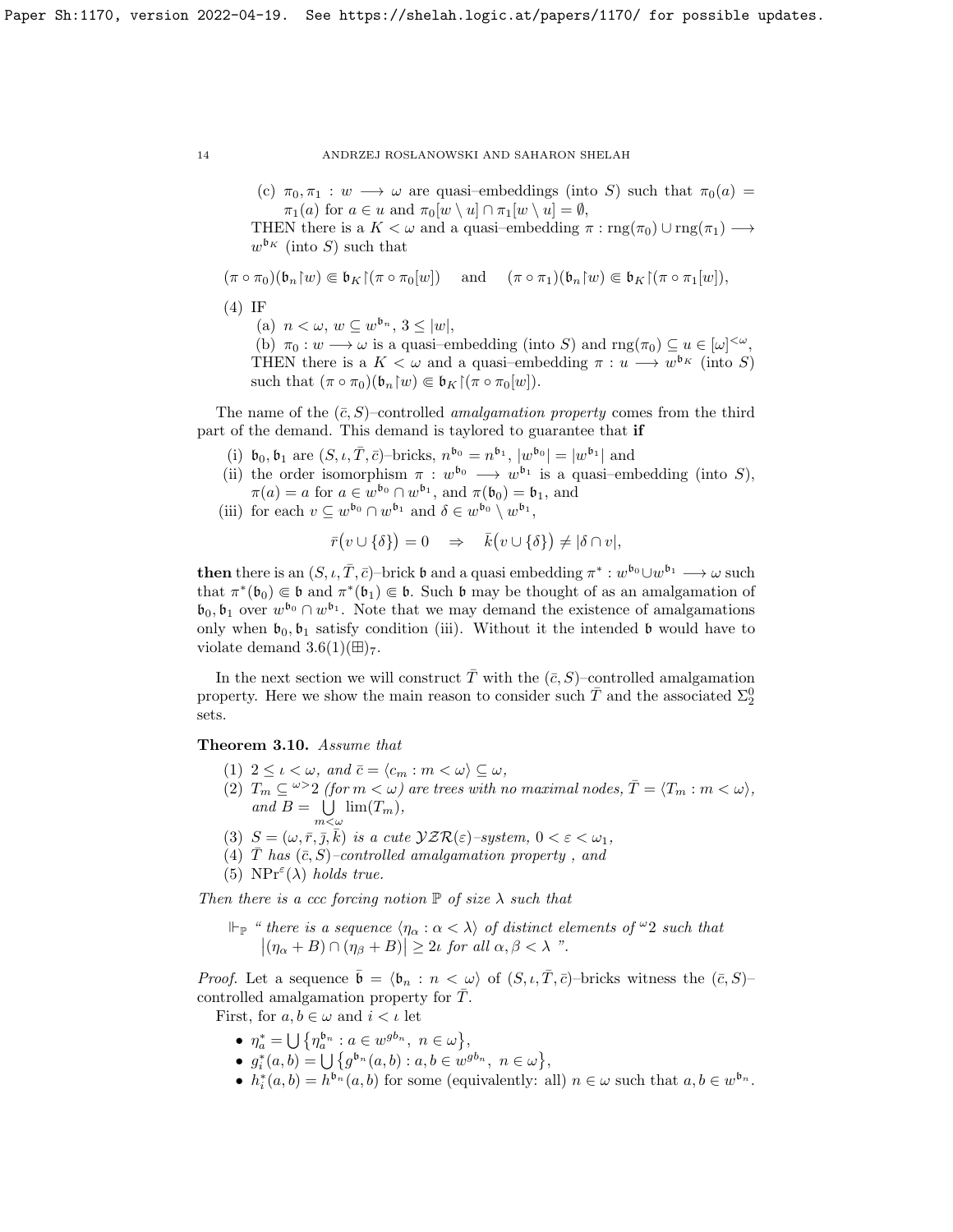Then  $\eta_a^* \in {}^{\omega_2}, g_i^*(a, b) \in \lim_{h \to a} (T_{h_i^*(a, b)})$ , and  $\eta_a^* + g_i^*(a, b) = \eta_b^* + g_i^*(b, a)$ , and there are no repetitions in  $\langle g_i^*(a, b), g_i^*(b, a) : i < \iota \rangle$  nor in  $\langle \eta_a^* : a \in \omega \rangle$ . Hence  $\langle \eta_a^* : a \in \omega \rangle$ is a sequence of distinct elements of  $^{\omega}2$  such that

$$
|(\eta_a^* + B) \cap (\eta_b^* + B)| \ge 2\iota
$$

for all  $a, b \in \omega$ . So we are done when  $\lambda = \omega$ .

Now, let us assume that  $\lambda$  is uncountable and let  $\mathbb{M} = (\lambda, \{R_{n,j}^{\mathbb{M}}\}_{n,j < \omega})$  be the model fixed in Definition 2.6, let  $\mathbf{rk}^{\text{sp}}$  be the associated rank and let  $\mathbf{j}, \mathbf{k}$ :  $[\lambda]^{<\omega} \setminus {\emptyset} \longrightarrow \omega$  be the "witness functions" fixed there.

A condition in  $\mathbb P$  is a tuple

$$
p = (u^p, n^p, \bar{\eta}^p, \bar{h}^p, \bar{g}^p)
$$

such that  $u^p \in [\lambda]^{<\omega}$ ,  $3 \leq |u^p|$  and for some quasi-embedding  $\varphi : u^p \longrightarrow \omega$  of the system  $s(u^p)$  associated with  $u^p$  (see Definition 3.2) into S and for some  $N < \omega$  we have

- $\bullet \varphi[u^p] \subseteq w^{\mathfrak{b}_N}, n^p \leq n^{\mathfrak{b}_N}, \mathbf{m}^{\mathfrak{b}_N}(n^p, \varphi^p[u]) \in \mathcal{M}^{\mathfrak{b}_N},$
- $\bar{\eta}^p = \langle \eta^p_\alpha : \alpha \in u^p \rangle$  and  $\eta^p_\alpha = \eta^{b_N}_{\varphi(\alpha)} {\upharpoonright} n^p$ ,
- $\bar{h}^p = \langle h_i^p : i < \iota \rangle$ , where
- $h_i^p : (u^p)^{\langle 2 \rangle} \longrightarrow \omega$  are such that  $h_i^p(\alpha, \beta) = h_i^{b_N}(\varphi(\alpha), \varphi(\beta)),$
- $\bar{g}^p = \langle g_i^p : i \langle \psi \rangle$ , where  $g_i^p : (u^p)^{\langle 2 \rangle} \longrightarrow \bigcup_{m \langle \omega} (T_m \cap {}^{n^p}2)$  are such that p

$$
g_i^p(\alpha, \beta) = g_i^{\mathfrak{b}_N}(\varphi(\alpha), \varphi(\beta)) \upharpoonright n_p.
$$

(For  $\varphi$  and N as above we say that they witness  $p \in \mathbb{P}$ .)

A condition  $q \in \mathbb{P}$  is stronger than  $p \in \mathbb{P}$  ( $p \leq q$  in short) if and only if

- $u^p \subseteq u^q, n^p \leq n^q$ , and
- $\eta_{\alpha}^{p} \leq \eta_{\alpha}^{q}$  for all  $\alpha \in u^{p}$ , and
- $h_i^{\overline{q}} \upharpoonright (u^p)^{\langle 2 \rangle} = h_i^p$  and  $g_i^p(\alpha, \beta) \leq g_i^q(\alpha, \beta)$  for  $i < \iota$  and  $(\alpha, \beta) \in (u^p)^{\langle 2 \rangle}$ .

Clearly,  $(\mathbb{P}, \leq)$  is a partial order of size  $\lambda$ .

- **Claim 3.10.1.** (1) Suppose that  $u \subseteq \lambda$  is a finite set with at least 3 elements and  $\varphi: u \longrightarrow \omega$  is a quasi-embedding of  $s(u)$  into S. Assume  $\varphi[u] \subseteq w^{\mathfrak{b}_N}$ and  $n \leq n^{b_N}$  is such that  $\mathbf{m}^{b_N}(n, \varphi[u]) \in \mathcal{M}^{b_N}$ . Then there is a unique condition  $p = p(n, \varphi, N) \in \mathbb{P}$  such that  $n^p = n$  and  $\varphi$  and  $N$  witness  $p \in \mathbb{P}$ .
	- (2) Assume that  $\emptyset \neq u_0 \subseteq u_1 \subseteq \lambda$ ,  $u_1$  finite, and  $\varphi : u_1 \longrightarrow \omega$  is a quasiembedding into S. Suppose  $n_0, n_1, K_0, K_1$  are such that  $p(n_0, \varphi | u_0, K_0)$  and  $p(n_1, \varphi, K_1)$  are well defined and  $n_0 \leq n_1, K_0 \leq K_1$ . Then  $p(n_0, \varphi | u_0, K_0) \leq$  $p(n_1, \varphi, K_1)$ .

Claim 3.10.2.  $\mathbb P$  has the Knaster property.

*Proof of the Claim.* Suppose that  $\langle p_{\xi} : \xi < \omega_1 \rangle$  is a sequence of pairwise distinct conditions from  $\mathbb P$  and let

$$
p_{\xi} = (u^{\xi}, n^{\xi}, \bar{\eta}^{\xi}, \bar{h}^{\xi}, \bar{g}^{\xi})
$$

where  $\bar{\eta}^{\xi} = \langle \eta_{\alpha}^{\xi} : \alpha \in u^{\xi} \rangle$ ,  $\bar{h}^{\xi} = \langle h_i^{\xi} : i < \iota \rangle$ , and  $\bar{g}^{\xi} = \langle g_i^{\xi} : i < \iota \rangle$ . Let  $\varphi_{\xi}$  and  $N_{\xi}$ witness  $p_{\xi} \in \mathbb{P}$ .

Use the standard  $\Delta$ –system cleaning procedure to find an uncountable set  $A \subseteq \omega_1$ such that the following demands  $(\oplus)_{1}$ – $(\oplus)_{4}$  are satisfied.

(⊕)<sub>1</sub>  $\{u^{\xi} : \xi \in A\}$  forms a  $\Delta$ -system with kernel u.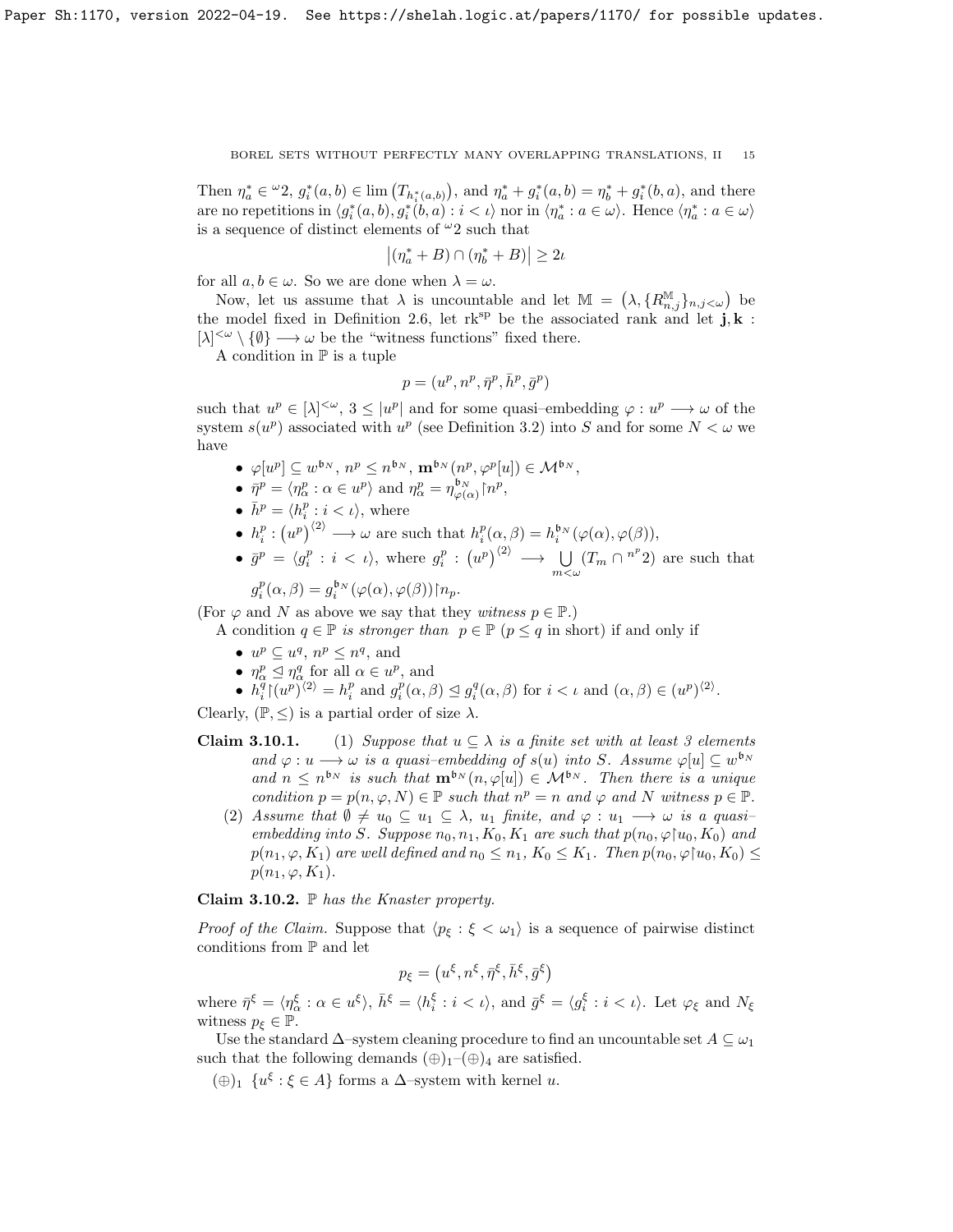- $(\oplus)_2$  If  $\xi, \varsigma \in A$ , then  $|u^{\xi}| = |u^{\varsigma}|$  and  $n^{\xi} = n^{\varsigma}$ .
- $(\oplus)_3$  If  $\xi < \varsigma$  are from A and  $\pi : u^{\xi} \longrightarrow u^{\varsigma}$  is the order isomorphism, then (a)  $\pi(\alpha) = \alpha$  for  $\alpha \in u^{\xi} \cap u^{\varsigma}$ ,
	- (b) if  $\emptyset \neq v \subseteq u^{\xi}$ , then  $\text{rk}^{\text{sp}}(v) = \text{rk}^{\text{sp}}(\pi[v])$ ,  $\mathbf{j}(v) = \mathbf{j}(\pi[v])$  and  $\mathbf{k}(v) =$  $\mathbf{k}(\pi[v]),$
	- (c)  $\eta_{\alpha}^{\xi} = \eta_{\pi(\alpha)}^{\varsigma}$  (for  $\alpha \in w_{\xi}$ ),
	- (d)  $g_i(\alpha, \beta) = g_i(\pi(\alpha), \pi(\beta))$  and  $h_i(\alpha, \beta) = h_i(\pi(\alpha), \pi(\beta))$  for  $(\alpha, \beta) \in$  $(w_{\xi})^{\langle 2 \rangle}$  and  $i < \iota$ , and
- $(\oplus)_4 \text{ rng}(\varphi_{\xi}) = \text{rng}(\varphi_{\varsigma}) = w \text{ and } N_{\xi} = N_{\varsigma} = N \text{ for } \xi, \varsigma \in A.$

Note that then also

 $(\oplus)_5$  if  $\xi \in A$ ,  $v \subseteq u$  and  $\delta \in u^{\xi} \setminus u$  are such that  $\text{rk}^{\text{sp}}(v \cup \{\delta\}) = -1$ , then  $\mathbf{k}(v \cup {\delta}) \neq |\delta \cap v|.$ 

[Why? Suppose  $\mathrm{rk}^{\mathrm{sp}}(v \cup \{\delta\}) = -1$  and  $k = \mathbf{k}(v \cup \{\delta\}) = |\delta \cap v|, j = \mathbf{j}(v \cup \{\delta\}).$ For  $\varsigma \in A$  let  $\pi_{\varsigma}: u^{\xi} \longrightarrow u^{\varsigma}$  be the order isomorphism and let  $\delta_{\varsigma} = \pi_{\varsigma}(\delta)$ . By  $(\oplus)_{3}$ we know that  $k = \mathbf{k}(v \cup {\delta_{\varsigma}}) = |\delta_{\varsigma} \cap v|$  and  $j = \mathbf{j}(v \cup {\delta_{\varsigma}})$ . Therefore, letting  $v \cup \{\delta\} = \{a_0, \ldots, a_{n-1}\}\$ be the increasing enumeration, for every  $\varsigma \in A$  we have  $\mathbb{M} \models R_{n,j}[a_0, \ldots, a_{k-1}, \delta_{\varsigma}, a_{k+1}, \ldots, a_{n-1}].$  Hence the set

$$
\{b < \lambda : \mathbb{M} \models R_{n,j}[a_0, \dots, a_{k_1}, b, a_{k+1}, \dots, a_{n-1}]\}
$$

is uncountable, contradicting  $(\circledast)$ <sub>f</sub> of 2.6.]

Let us argue that for distinct  $\xi, \zeta$  from A the conditions  $p_{\xi}, p_{\zeta}$  are compatible. So let  $\xi, \zeta \in A, \xi < \zeta$ . Let  $v^* = u^{\xi} \cup u^{\varsigma}$  and let  $s(v^*)$  be the finite  $\mathcal{VZR}(\varepsilon)$ system associated with  $v^*$  (see Definition 3.2). Since S is cute, it includes a copy of  $s(v^*)$ , so there is a quasi-embedding  $\psi : v^* \longrightarrow \omega$  of  $s(v^*)$  into S. Then, remembering  $(\oplus)_4$ , we may choose two quasi-embeddings  $\pi_0, \pi_1 : w \longrightarrow \text{rng}(\psi)$ such that  $\pi_0(\alpha) = \pi_1(\alpha)$  for  $\alpha \in \varphi_{\xi}[u]$  and  $\pi_0 \circ \varphi_{\xi} = \psi[u^{\xi}]$  and  $\pi_1 \circ \varphi_{\xi} = \psi[u^{\xi}]$ . Apply Definiton 3.9(3) to  $N, \varphi_{\xi}[u], w, \pi_0, \pi_1$  to choose K and a quasi-embedding  $\pi: \text{rng}(\psi) \longrightarrow w^{\mathfrak{b}_K}$  such that

$$
(\pi \circ \pi_0)(\mathfrak{b}_N \upharpoonright w) \Subset \mathfrak{b}_K \upharpoonright (\pi \circ \pi_0[w]) \quad \text{ and } \quad (\pi \circ \pi_1)(\mathfrak{b}_N \upharpoonright w) \Subset \mathfrak{b}_K \upharpoonright (\pi \circ \pi_1[w]).
$$

Then the condition  $p(n^{b_K}, \pi \circ \psi, K)$  is a common upper bound of  $p_{\xi}, p_{\varsigma}$  (remember Claim 3.10.1(2)).

**Claim 3.10.3.** The following sets are open dense in  $\mathbb{P}$ :  $D_{\alpha} = \{p \in \mathbb{P} : \alpha \in u^p\}$  for  $\alpha < \lambda$ , and  $D^n = \{p \in \mathbb{P} : n^p > n\}$  for  $n < \omega$ .

Proof of the Claim. To show the density of  $D_{\alpha}$  suppose that  $p \in \mathbb{P}$  and  $\alpha \in \lambda \setminus u^p$ . Let a quasi-embedding  $\varphi: u^p \longrightarrow \omega$  and  $N < \omega$  witness  $p \in \mathbb{P}$ . Let  $w = \text{rng}(\varphi)$ . Put  $v^* = u^p \cup {\alpha}$  and let  $s(v^*)$  be the finite  $\mathcal{YZR}(\varepsilon)$ -system associated with  $v^*$ . Since S is cute, it includes a copy of  $s(v^*)$ , so there is a quasi-embedding  $\psi : v^* \longrightarrow \omega$ of  $s(v^*)$  into S. Applying 3.9(4) to w,  $\pi_0 = \psi \circ \varphi^{-1}$  and  $u = \text{rng}(\psi)$  we may find  $K < \omega$  and a quasi-embedding  $\pi : u \longrightarrow w^{b_K}$  such that

$$
(\pi \circ \pi_0)(\mathfrak{b}_N \mathfrak{f} w) \Subset \mathfrak{b}_K \mathfrak{f}(\pi \circ \pi_0[w]).
$$

Then the condition  $p(n^{b_K}, \pi \circ \psi, K)$  belongs to  $D_{\alpha}$  and it is stronger than p.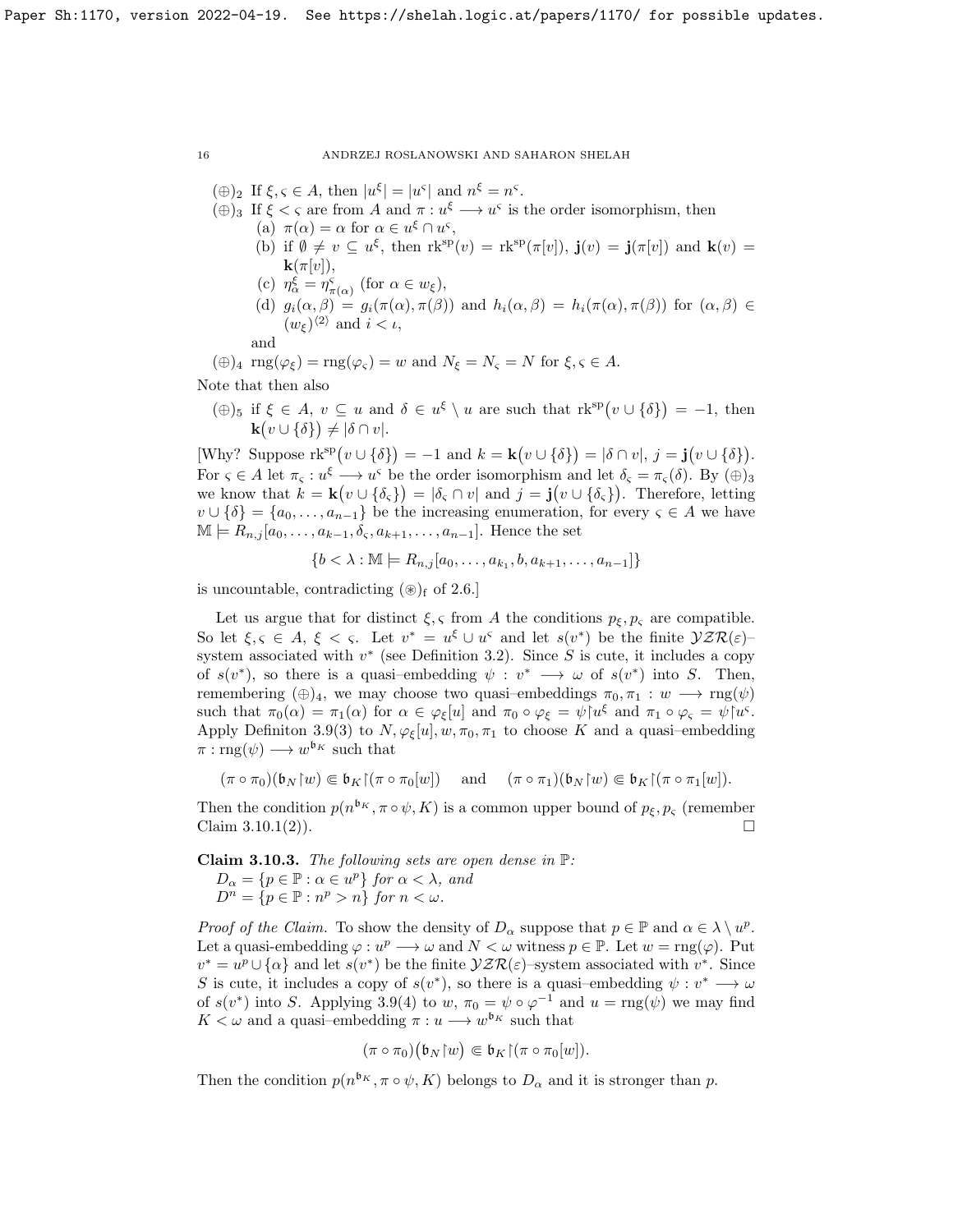To argue that  $D^n$  is dense (for  $n < \omega$ ) suppose that  $p \in \mathbb{P}$  and  $n^p \leq n$ . Let  $\varphi: u^p \longrightarrow \omega$  and  $N < \omega$  witness that  $p \in \mathbb{P}$ . Let  $M > n$  be such that  $n^{b_M} > n$ . Then the condition  $p(n^{b_M}, \varphi, M)$  belongs to  $D^n$  and it is stronger than  $p$ .

Now, for  $(\alpha, \beta) \in \lambda^{\langle 2 \rangle}$  we define P-names  $\eta_{\alpha}$  and  $g_i(\alpha, \beta)$  by

$$
\Vdash_{\mathbb{P}} \text{``}\eta_{\alpha} = \bigcup \{\eta_{\alpha}^{p} : \alpha \in u^{p} \land p \in \mathcal{G}\} \text{ and } g_{i}(\alpha, \beta) = \bigcup \{g_{i}^{p}(\alpha, \beta) : \alpha, \beta \in u^{p} \land p \in \mathcal{G}\}^{n}.
$$

By the definition of the order of  $\mathbb P$  and by Claim 3.10.3 we easily see that

$$
\Vdash_{\mathbb{P}} \quad \text{`` } \langle \eta_{\alpha} : \alpha < \lambda \rangle \subseteq \text{``2 are pairwise distinct, } \\ \quad g_i(\alpha, \beta) \in \bigcup_{m < \omega} \lim(T_m) \text{ for } (\alpha, \beta) \in \lambda^{\langle 2 \rangle}, i < \iota, \\ \quad g_{\alpha} + g_{\beta} = g_i(\alpha, \beta) + g_i(\beta, \alpha) \text{ for } (\alpha, \beta) \in \lambda^{\langle 2 \rangle}, i < \iota".
$$
\nHence  $\mathbb{P}$  is as required.

# 4. EXISTENCE OF  $\Sigma^0_2$  SETS WITH THE AMALGAMATION PROPERTY

Here we will prove our main result: there exists  $\overline{T}$  with the amalgamation property (over a cute  $\mathcal{VZR}(\varepsilon)$ –system) and with the nondisjointness rank ndrk<sub>l</sub> bounded by  $\omega \cdot (vare + 2) + 2$ . For this  $\overline{T}$  (or rather  $\bigcup \ \lim(T_m)$ ) we may force many  $2\iota$  $m<sub>W</sub>$ non-disjoint translations without adding a perfect set of such translations.

**Definition 4.1.** Assume that  $\bar{t}$ , M,  $\iota$ , n are such that

- $2 \leq \iota < \omega$ , and  $M, n < \omega$ , and
- $\bar{t} = \langle t_m : m \langle M \rangle$  where each  $t_m \subseteq \sqrt[n]{2}$  is a tree with maximal nodes of length n (for  $m < M$ ).

Let  $\bar{T}^* = \langle T_m^* : m \langle \omega \rangle$  where for  $m \langle M \rangle$  we have

$$
T_m^* = \left\{ \nu \in {}^{\omega >} 2 : \nu \upharpoonright n \in t_m \ \land \ \left( \forall k < \ell g(\nu) \right) \left( n \leq k \ \Rightarrow \ \nu(k) = 0 \right) \right\}
$$

and  $T_m^* = \frac{\omega}{2}$  when  $M \leq m < \omega$ .

(1) We say that 
$$
\bar{t}
$$
 is  $(M, \iota, n)$ -*usable* if, letting  $B = \bigcup_{m \le M} \lim(T_m^*)$  [*sic*], there are pairwise different  $\rho_0, \rho_1, \rho_2 \in {}^{\omega}2$  such that

 $|(\rho_j + B) \cap (\rho_{j'} + B)| \geq 2\nu$ 

for  $j, j' < 3$ .

(2) We define  $M_{\bar{t},\iota}^n$  as the set of all tuples  $\mathbf{m} = (\ell_{\mathbf{m}}, u_{\mathbf{m}}, \bar{h}_{\mathbf{m}}, \bar{g}_{\mathbf{m}}) \in \mathbf{M}_{\bar{T}^*,\iota}$  such that  $\ell_{\mathbf{m}} \leq n$  and  $\text{rng}(h_i^{\mathbf{m}}) \subseteq M$  for each  $i < \iota$ . (Remember,  $\mathbf{M}_{\bar{T}^*,\iota}$  was defined in Definition 2.8 (for  $\bar{T}^*, i$ )).

**Observation 4.2.** If  $\mathbf{m} \in \mathbf{M}_{\bar{t},\iota}^n$  and  $\rho \in \ell^m 2$ , then  $\mathbf{m} + \rho \in \mathbf{M}_{\bar{t},\iota}^n$  (see Definition 2.9).

**Lemma 4.3** (See [12, Lemma 2.3]). Let  $0 < \ell < \omega$  and let  $\mathcal{B} \subseteq {}^{\ell}2$  be a linearly independent set of vectors (in  $({}^{\ell}2, +)$  over  $(2, +_2, \cdot_2)$ ). If  $\mathcal{A} \subseteq {}^{\ell}2$ ,  $|\mathcal{A}| \geq 5$  and  $\mathcal{A} + \mathcal{A} \subseteq \mathcal{B} + \mathcal{B}$ , then for a unique  $x \in {}^{\ell}2$  we have  $\mathcal{A} + x \subseteq \mathcal{B}$ .

**Theorem 4.4.** Assume  $0 < \varepsilon < \omega_1$  and let  $2 \leq \iota < \omega$ . Let  $S = (\omega, \bar{r}, \bar{j}, \bar{k})$  be a cute  $\mathcal{YZR}(\varepsilon)$ -system. Then there is a sequence  $\overline{T} = \langle T_m : m \langle \omega \rangle$  of trees  $T_m \subseteq \omega > 2$ without maximal nodes and a sequence  $\bar{c} = \langle c_m : m \langle \omega \rangle$  of integers such that

(1)  $\overline{T}$  has  $(\overline{c}, S)$ -controlled amalgamation property, and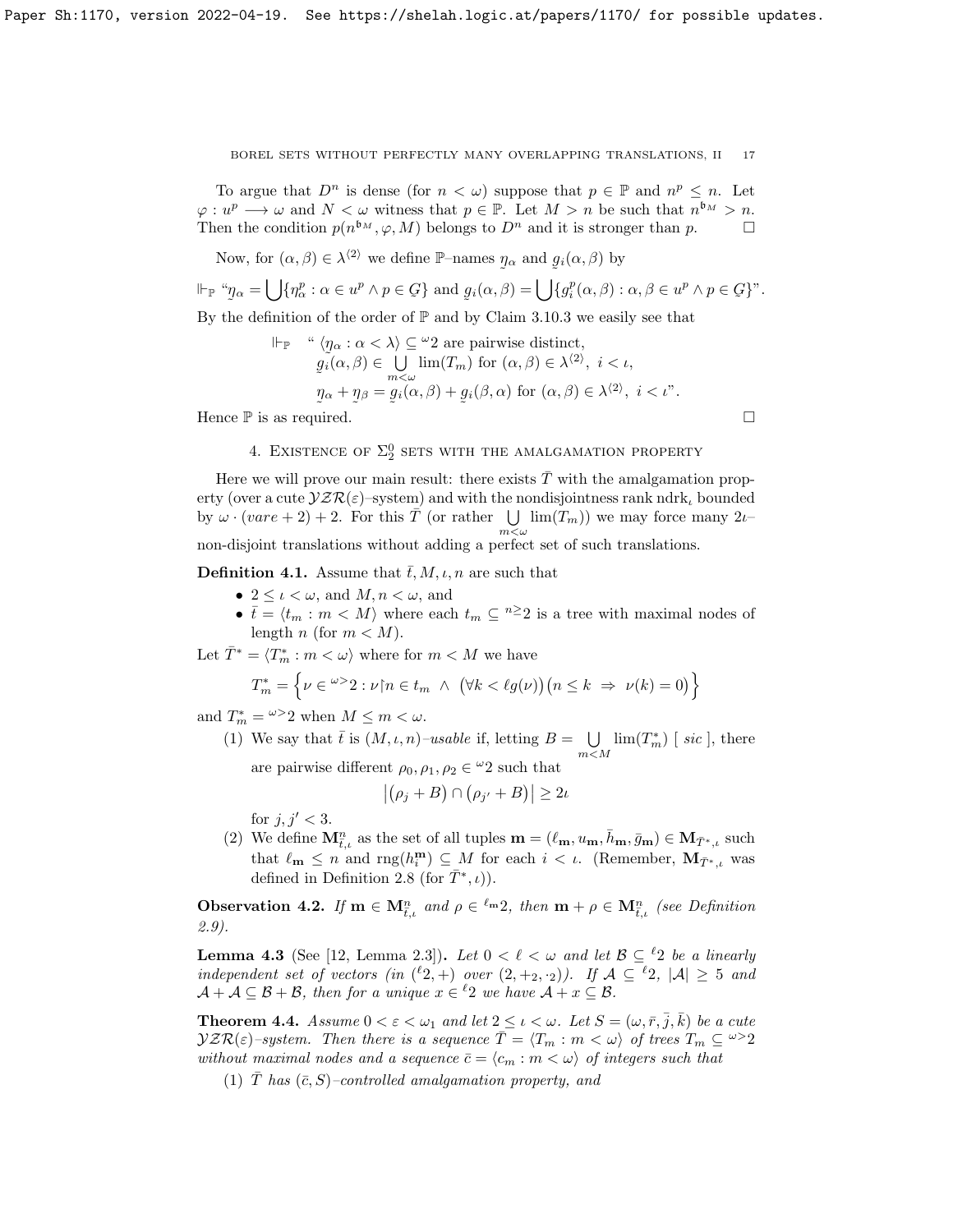(2) 
$$
\varepsilon \leq \text{ndrk}_{\iota}(\overline{T}) \leq \omega \cdot (\varepsilon + 2) + 2
$$
 (the ordinal multiplication).

Proof. We will mix the forcing construction of [14] with the arguments of [12], getting our result for all  $\iota \geq 2$ . Let  $\mathcal{P}_{\iota}$  be the collection of all tuples

$$
p = (w^p, n^p, M^p, \bar{\eta}^p, \bar{t}^p, \bar{d}^p, \bar{h}^p, \bar{g}^p, \mathcal{M}^p, \bar{\rho}^p) = (w, n, M, \bar{\eta}, \bar{t}, \bar{d}, \bar{h}, \bar{g}, \mathcal{M}, \bar{\rho})
$$

such that the following demands  $(\boxtimes)_1$ – $(\boxtimes)_7$  are satisfied.

- $(\boxtimes)_1 \, w \in [\omega]^{<\omega}, \, |w| \geq 3, \, 0 < n, M < \omega.$
- $(\boxtimes)_2$   $\overline{t} = \langle t_m : m \langle M \rangle$  is  $(M, \iota, n)$ -usable, so in particular  $\emptyset \neq t_m \subseteq \mathbb{R}^2$  (for  $m < M$ ) is a tree in which all terminal branches are of length n.
- $(\boxtimes)_3 \, \bar{d} = \langle d_m : m \langle M \rangle$ , where  $0 < d_m \leq n$  for  $m < M$ .
- $(\boxtimes)_4$   $\mathfrak{b}(p) = (w^p, n^p, \bar{\eta}^p, \bar{h}^p, \bar{g}^p, \mathcal{M}^p)$  is an  $(S, \iota, \bar{t}, \bar{d})$ -brick (cf Definition 3.6(2) and Remark 3.7(3)).
- $(\boxtimes)_{5}$   $\bar{\rho} = \langle \rho_{i,a,b} : i < i, a, b \in w, a < b \rangle \subseteq {}^{n}2$  and

 $g_i(a, b) = \eta_a + \rho_{i, a, b}$  and  $g_i(b, a) = \eta_b + \rho_{i, a, b}$ 

whenever  $a < b$  are from w and  $i < \iota$ .

 $(\boxtimes)_6$  the list

$$
\bar{\eta}^{\frown}\bar{\rho} = \langle \eta_a : a \in w \rangle^{\frown} \langle \rho_{i,a,b} : i < \iota, \ a, b \in w, \ a < b \rangle
$$

is a list of linearly independent vectors (in  $({}^{n}2, +, \cdot)$ ) over  $(2, +_2, \cdot_2)$ ); in particular they are pairwise distinct,

 $(\boxtimes)_{7}$  if  $m < M$  then

$$
t_m \cap {}^n2 \subseteq \{g_i(a,b) : (a,b) \in w^{\langle 2 \rangle} \land i < \iota\},
$$

and  $t_m \cap t_{m'} \cap {}^n2 = \emptyset$  whenever  $m < m' < M$ .

For  $p, q \in \mathcal{P}_\iota$  we declare that  $p \preceq q$  if and only if

- $n^p \leq n^q$ ,  $M^p \leq M^q$ , and  $t_m^p = t_m^q \cap n^{p \geq 2}$  and  $d_m^p = d_m^q$  for all  $m \lt M^p$ , and
- $\mathfrak{b}(p) \Subset \mathfrak{b}(q)$ .

It is straightforward to verify that  $(\mathcal{P}_t, \preceq)$  is a nonempty partial order.

**Claim 4.4.1.** Assume  $p = (w, n, M, \overline{\eta}, \overline{t}, \overline{d}, \overline{h}, \overline{g}, \mathcal{M}, \overline{\rho}) \in \mathcal{P}_\iota$ . Suppose that  $\nu_i^0, \nu_i^1 \in$ U  $\bigcup_{m < M} (t_m \cap {}^n2)$  (for  $i < \iota$ ) are such that

- (a) there are no repetitions in  $\langle v_i^0, v_i^1 : i < \iota \rangle$ , and
- (b)  $\nu_i^0 + \nu_i^1 = \nu_j^0 + \nu_j^1$  for  $i < j < \iota$ .

Then

(A) if  $\iota \geq 3$  then for some  $a, b \in w$  we have

$$
\left\{\{\nu_i^0, \nu_i^1\} : i < \iota\right\} = \left\{\{g_i(a, b), g_i(b, a)\} : i < \iota\right\}.
$$

(B) If  $\iota = 2$  then for some  $a, b \in w$  we have

$$
\{\nu_0^0, \nu_0^1, \nu_1^0, \nu_1^1\} = \{g_0(a, b), g_0(b, a), g_1(a, b), g_1(b, a)\}.
$$

*Proof of the Claim.* For  $a > b$  from w and  $i < \iota$  we will write  $\rho_{i,a,b}$  for  $\rho_{i,b,a}$ . With this notation, all elements of  $\bigcup (t_m \cap {^n}2)$  are of the form  $\eta_a + \rho_{i,a,b}$  for some  $i < \iota$  $m < M$ and  $(a, b) \in w^{\langle 2 \rangle}$ .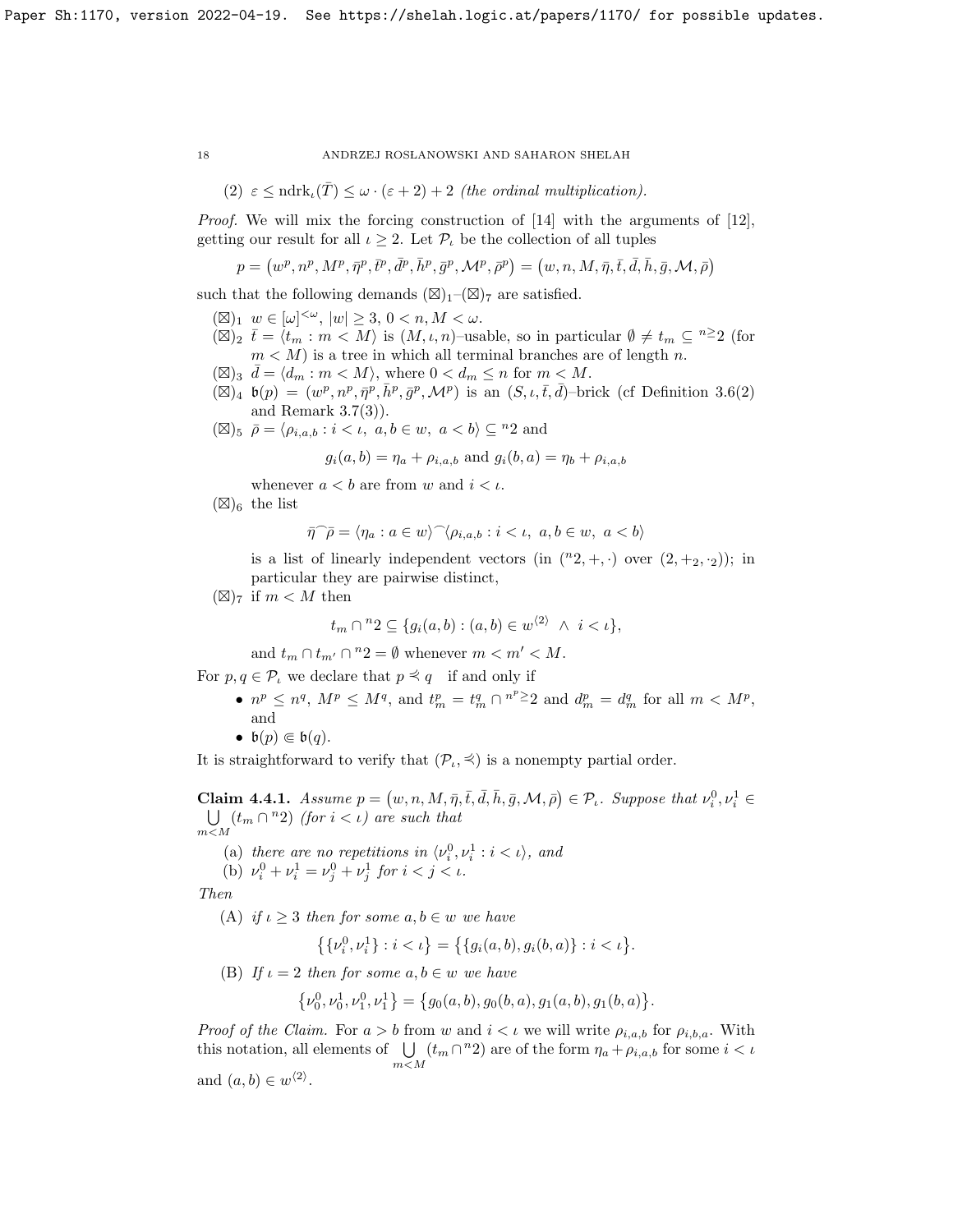Let  $i < j < \iota$  and let  $a, b, c, d, a', b', c', d', i_0, i_1, i'_0, i'_1$  be such that  $\nu_i^0 = \eta_a + \rho_{i_0, a, b}$ ,  $\nu_i^1 = \eta_c + \rho_{i_1,c,d}, \nu_j^0 = \eta_{a'} + \rho_{i'_0,a',b'}, \nu_j^1 = \eta_{c'} + \rho_{i'_1,c',d'}.$  Since  $\nu_i^0 + \nu_i^1 = \nu_j^0 + \nu_j^1$  we have then

$$
\eta_a + \rho_{i_0,a,b} + \eta_c + \rho_{i_1,c,d} = \eta_{a'} + \rho_{i'_0,a',b'} + \eta_{c'} + \rho_{i'_1,c',d'}.
$$

If  $a \neq c$  then it follows from  $(\boxtimes)_6$  that  $\{a, c\} = \{a', c'\}$  (so either  $a = a', c = c'$  or  $a = c', c = a'$ , and

$$
\rho_{i_0,a,b} + \rho_{i_1,c,d} = \rho_{i'_0,a',b'} + \rho_{i'_1,c',d'}.
$$

Then, still assuming  $a \neq c$ , we consider relationships among  $\rho$ 's above getting four possible subcases.

If  $\rho_{i_0,a,b} = \rho_{i_1,c,d}$  then  $a \in \{a,b\} = \{c,d\} \ni c$  and also  $\rho_{i'_0,a',b'} = \rho_{i'_1,c',d'}$  so  $a' \in \{a', b'\} = \{c', d'\} \ni c'$ . Moreover,  $i_0 = i_1$  and  $i'_0 = i'_1$ . Thus, remembering that  ${a, c} = {a', c'}$ , we get in this case:

(⇒)<sup>*a,c*</sup> if  $a = a'$  and  $c = c'$ , then also  $c = b = b'$ ,  $a = d = d'$  and

$$
\nu_i^0 = \eta_a + \rho_{i_0, a, c}, \qquad \nu_i^1 = \eta_c + \rho_{i_0, a, c},
$$

$$
\nu_j^0 = \eta_a + \rho_{i'_0, a, c}, \qquad \nu_j^1 = \eta_c + \rho_{i'_0, a, c},
$$
if  $a = c'$  and  $c = a'$ , then also  $a = d = b'$  and  $c = d' = b$  and

$$
\nu_i^0 = \eta_a + \rho_{i_0, a, c}, \quad \nu_i^1 = \eta_c + \rho_{i_0, a, c}, \n\nu_j^0 = \eta_c + \rho_{i'_0, a, c}, \quad \nu_j^1 = \eta_a + \rho_{i'_0, a, c}.
$$

If  $\rho_{i_0,a,b} \neq \rho_{i_1,c,d}$  then  $\{\rho_{i_0,a,b}, \rho_{i_1,c,d}\} = \{\rho_{i'_0,a',b'}, \rho_{i'_1,c',d'}\}$  and analysis as above provides that there are only two possible cases.

 $\left(\bigcup_{i,j} a_i^a$  If  $\rho_{i_0,a,b} = \rho_{i'_0,a',b'}$  then we must also have  $a = c'$  and

$$
\nu_i^0 = \eta_a + \rho_{i_0, a, c}, \quad \nu_i^1 = \eta_c + \rho_{i_1, a, c}, \n\nu_j^0 = \eta_c + \rho_{i_0, a, c}, \quad \nu_j^1 = \eta_a + \rho_{i_1, a, c}.
$$

 $(\times)_{i,j}^{a,c}$  If  $\rho_{i_0,a,b} = \rho_{i'_1,c',d'}$  then we must also have  $a = a'$  and

$$
\nu_i^0 = \eta_a + \rho_{i_0, a, c}, \quad \nu_i^1 = \eta_c + \rho_{i_1, a, c}, \n\nu_j^0 = \eta_a + \rho_{i_1, a, c}, \quad \nu_j^1 = \eta_c + \rho_{i_0, a, c}.
$$

Now about what happens if  $a = c$  (and  $a' = c'$ ). We easily eliminate the possibility of  $\rho_{i_0,a,b} = \rho_{i_1,c,d}$ . Considering all other options we get the following.

 $\left(\mathfrak{U}\right)_{i,j}^{a,a'}$  If  $\rho_{i_0,a,b} = \rho_{i'_0,a',b'}$  then

$$
\nu_i^0 = \eta_a + \rho_{i_0, a, a'}, \qquad \nu_i^1 = \eta_a + \rho_{i_1, a, a'}, \n\nu_j^0 = \eta_{a'} + \rho_{i_0, a, a'}, \qquad \nu_j^1 = \eta_{a'} + \rho_{i_1, a, a'}.
$$

 $\left(\bigtimes\right)_{i,j}^{a,a'}$  If  $\rho_{i_0,a,b} = \rho_{i'_1,c',d'}$  then

$$
\nu_i^0 = \eta_a + \rho_{i_0, a, a'}, \qquad \nu_i^1 = \eta_a + \rho_{i_1, a, a'}, \n\nu_j^0 = \eta_{a'} + \rho_{i_1, a, a'}, \qquad \nu_j^1 = \eta_{a'} + \rho_{i_0, a, a'}.
$$

Thus we see that, for each  $i < j < \iota$  we have

 $(\heartsuit)_{i,j}$  there are  $a < b$  from w and  $i_0, i_1 < \iota$  such that

$$
\{\nu^0_i, \nu^1_i, \nu^0_j, \nu^1_j\} = \{g_{i_0}(a, b), g_{i_0}(b, a), g_{i_1}(a, b), g_{i_1}(b, a)\}.
$$

This immediately gives us the assertion of (B). If  $\iota \geq 3$  then considering triples  $i < j < k < \iota$  and  $(\heartsuit)_{i,j} + (\heartsuit)_{i,k} + (\heartsuit)_{k,j}$  we get from the linear independence declared in  $(\boxtimes)_6$  that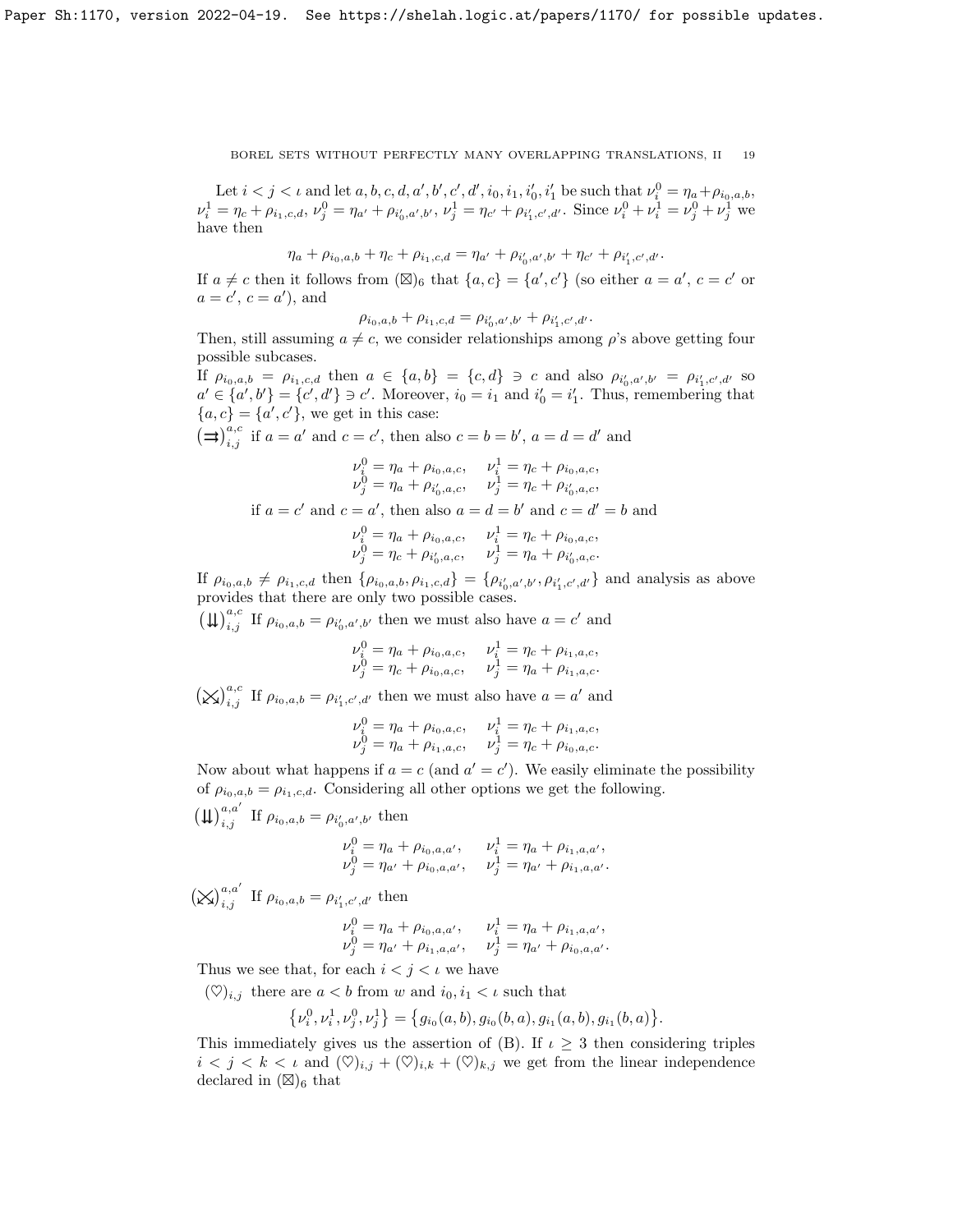$(\heartsuit)^+$  for some  $a < b$  from w, for every  $i < \iota$  we have

$$
\nu_i^0, \nu_i^1 \in \left\{ g_j(a, b), g_j(b, a) : j < \iota \right\} = \left\{ \eta_a + \rho_{j, a, b}, \eta_b + \rho_{j, a, b} : j < \iota \right\}.
$$

By the same linear independence,

- the sum  $g_{i_0}(a, b) + g_{j_0}(b, a)$  (where  $i_0 \neq j_0$ ) can be equal to only one other sum of two elements of  $\{g_j(a,b), g_j(b,a) : j < \iota\}$ , namely  $g_{i_0}(b,a)+g_{j_0}(a,b)$ ,
- the sum  $g_{i_0}(a, b) + g_{j_0}(a, b)$  (for  $i_0 \neq j_0$ ) can be equal to only one other sum of two elements of  $\{g_j(a,b), g_j(b,a) : j < \iota\}$ , namely  $g_{i_0}(b,a) + g_{j_0}(b,a)$ .

Therefore, if  $\iota \geq 3$  then for  $a, b$  given by  $(\heartsuit)^+$ ,

$$
\left\{\{v_i^0, v_i^1\} : i < \iota\right\} = \left\{\{g_j(a, b), g_j(b, a)\} : j < \iota\right\}
$$

and the assertion of  $(A)$  follows.

Claim 4.4.2. Let  $p = (w^p, n^p, M^p, \bar{\eta}^p, \bar{t}^p, \bar{d}^p, \bar{h}^p, \bar{g}^p, \mathcal{M}^p, \bar{\rho}^p) \in \mathcal{P}_t$ . Assume that  $\mathbf{m} \in \mathbf{M}_{\bar{t}^p,\iota}^{n^p}$  is such that

(i)  $|u_{\mathbf{m}}| \geq 5$ , and

(ii) 
$$
d_{h_i^m(\eta,\nu)} \leq \ell_m
$$
 for all  $(\eta,\nu) \in (u_m)^{\langle 2 \rangle}$  and  $i < \iota$ .

Then for some  $\rho \in {}^{\ell m}2$  and  $\mathbf{n} \in \mathcal{M}^p$  we have  $(\mathbf{m} + \rho) \doteqdot \mathbf{n}$ .

*Proof of the Claim.* Suppose  $\mathbf{m} \in \mathbf{M}_{t^p,\iota}^{n^p}$  satisfies (i) and (ii). By Definitions 4.1(2) + 2.8(f) there is  $\mathbf{m}^+ \in \mathbf{M}_{\tilde{t}^p,\iota}^{n^p}$  such that  $\mathbf{m} \sqsubseteq \mathbf{m}^+$ ,  $\ell_{\mathbf{m}^+} = n^p$  and  $|u_{\mathbf{m}^+}| = |u_{\mathbf{m}}|$ . If  $(\eta, \nu) \in (u_{\mathbf{m}^+})^{\langle 2 \rangle}$  then for all  $i < \iota$ :

$$
g_i^{\mathbf{m}^+}(\nu, \eta), g_i^{\mathbf{m}^+}(\eta, \nu) \in \bigcup_{m < M^p} t_m^p \cap {}^{n^p}2 \quad \text{ and } \quad g_i^{\mathbf{m}^+}(\nu, \eta) + g_i^{\mathbf{m}^+}(\eta, \nu) = \nu + \eta.
$$

Let us consider the case when  $\iota \geq 3$ . Then by Claim 4.4.1(A), for every  $(\eta, \nu) \in$  $(u_{\mathbf{m}^+})^{\langle 2 \rangle}$  there are  $a < b$  from  $w^p$  such that

$$
(*)_{a,b}^{\nu,\eta} \qquad \big\{ \{ g_i^{\mathbf{m}^+}(\nu,\eta), g_i^{\mathbf{m}^+}(\eta,\nu) \} : i < \iota \big\} = \big\{ \{ g_i^p(a,b), g_i^p(b,a) \} : i < \iota \big\}.
$$

In particular,  $\eta + \nu = \eta_a^p + \eta_b^p$ . Using Lemma 4.3 we may conclude that for some  $x \in {}^{n^p}2$  we have  $u_{m^+} + x \subseteq \{\eta_c^p : c \in w^p\}$ . The linear independence of  $\eta_c^p$ 's implies that if  $\eta, \nu \in (u_{\mathbf{m}^+})^{\langle 2 \rangle}$  and  $(*)_{a,b}^{\nu, \eta}$  holds, then  $\{\eta + x, \nu + x\} = \{\eta_a^p, \eta_b^p\}$ . By  $(\boxplus)_{7}$ ,  $g_i^p(a,b)$   $(g_i^{\mathbf{m}^+}(\nu,\eta),$  respectively) determines  $h_i^p(a,b)$   $(h_i^{\mathbf{m}^+}(\nu,\eta),$  respectively). So easily  $(\mathbf{m}^+ + x) \doteq \mathbf{n}^+$  for some  $\mathbf{n}^+ \in \mathcal{M}^p$  and

$$
\mathbf{m} = \mathbf{m}^+{\upharpoonright}\ell_\mathbf{m} \doteqdot (\mathbf{n}^+{\upharpoonright}\ell_\mathbf{m}) + x{\upharpoonright}\ell_\mathbf{m}
$$

and  $\mathbf{n}^+ \upharpoonright \ell_\mathbf{m} \in \mathcal{M}^p$  (remember assumption (ii) for  $\mathbf{m}$ ).

Now, consider the case when  $\iota = 2$ . By Claim 4.4.1(B), we know that for every  $(\eta, \nu) \in (u_{\mathbf{m}^+})^{\langle 2 \rangle}$ 

 $(**)^{\nu,\eta}$  $\nu, \eta$  there are  $a < b$  from  $w^p$  such that

 $\left\{g_{0}^{\mathbf{m}^+}\!(\nu, \eta), g_{0}^{\mathbf{m}^+}(\eta, \nu), g_{1}^{\mathbf{m}^+} \!(\nu, \eta), g_{1}^{\mathbf{m}^+} \!(\eta, \nu)\right\} = \left\{g_{0}^{p}(a, b), g_{0}^{p}(b, a), g_{1}^{p}(a, b), g_{1}^{p}(b, a)\right\}.$ 

Define functions  $\chi : [u_{m+}]^2 \longrightarrow 2$  and  $\Theta : [u_{m+}]^2 \longrightarrow [w^p]^2$  as follows. Suppose  $\{\eta,\nu\}\in u_{\mathbf{m}^+}.$ 

- If  $\eta + \nu = \eta_a^p + \eta_b^p$ ,  $a, b \in w^p$ , then  $\chi(\{\eta, \nu\}) = 1$  and  $\Theta(\{\eta, \nu\}) = \{a, b\}.$
- If  $\eta + \nu = \eta_a^p + \eta_b^p + \rho_{0,a,b}^p + \rho_{1,a,b}^p$ ,  $a, b \in w^p$ , then  $\chi(\{\eta, \nu\}) = 0$  and  $\Theta({\lbrace \eta, \nu \rbrace}) = {\lbrace a, b \rbrace}.$
- If  $\eta + \nu = \rho_{0,a,b}^p + \rho_{1,a,b}^p, a, b \in w^p$ , then  $\chi(\{\eta, \nu\}) = 0$  and  $\Theta(\{\eta, \nu\}) = \{a, b\}.$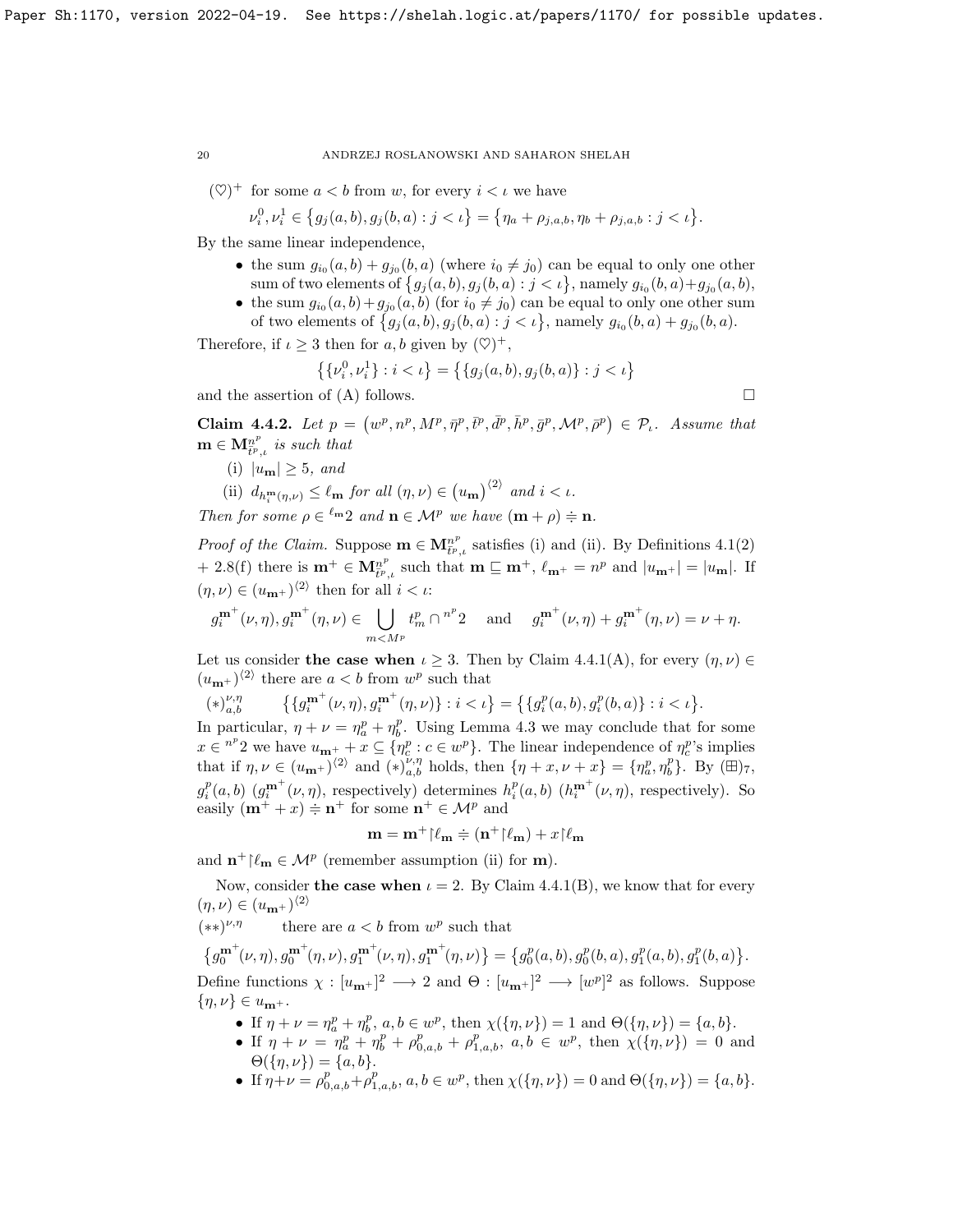It follows from  $(**)^{\nu,\eta}$  and the linear independence of  $\bar{\eta}^p \tilde{\rho}^p$  (see  $(\boxtimes)_6$ ) that exactly one of the cases described above holds for  $\eta + \nu$ .

 $(* **)_1$  If  $\eta_0, \eta_1, \eta_2 \in u_{m+}$  are pairwise distinct and  $\chi(\{\eta_0, \eta_1\}) = \chi(\{\eta_1, \eta_2\}) = 1$ , then  $\Theta({\{\eta_0, \eta_1\}}) \neq \Theta({\{\eta_1, \eta_2\}})$  and  $\chi({\{\eta_0, \eta_2\}}) = 1$ .

Why? Assume  $\chi(\{\eta_0, \eta_1\}) = \chi(\{\eta_1, \eta_2\}) = 1$ . Then both  $\eta_0 + \eta_1$  and  $\eta_1 + \eta_2$  are sums of two elements of  $\{\eta_c^p : c \in w^p\}$ . Hence  $\eta_0 + \eta_2$  is a sum of some elements of  $\{\eta_c^p : c \in w^p\}$  and therefore  $\chi(\{\eta_0, \eta_2\}) \neq 0$  (as the terms of  $\bar{\eta}^p \tilde{\rho}^p$  are linearly independent). Now, if we had  $\Theta({\{\eta_0, \eta_1\}}) = \Theta({\{\eta_1, \eta_2\}}) = {a, b\}$ , then

$$
\eta_0 + \eta_1 = \eta_a^p + \eta_b^p = \eta_1 + \eta_2
$$

and hence  $\eta_0 = \eta_2$ , a contradiction.

 $(* * *)_2$  If  $\eta_0, \eta_1, \eta_2 \in u_{m+}$  are pairwise distinct and  $\chi(\{\eta_0, \eta_1\}) = \chi(\{\eta_0, \eta_2\}) = 0$ , then  $\Theta({\{\eta_0, \eta_1\}}) = \Theta({\{\eta_0, \eta_2\}}) = \Theta({\{\eta_1, \eta_2\}})$  and  $\chi({\{\eta_1, \eta_2\}}) = 1$ .

Why? First note that if we had  $\Theta({\{\eta_0, \eta_1\}) \neq \Theta({\{\eta_0, \eta_2\})}$  then  $\eta_1 + \eta_2 = (\eta_0 +$  $(\eta_1) + (\eta_0 + \eta_2)$  would be a sum of four elements of  $\{\rho_{i,a,b}^p : i < 2, a < b \text{ from } w\}$ and possiby some elements of  $\{\eta_c^p : c \in w^p\}$ . This is clearly impossible and thus  $\Theta({\lbrace \eta_0, \eta_1 \rbrace}) = \Theta({\lbrace \eta_0, \eta_2 \rbrace})$ , say it is  ${a, b}$ . Since  $\eta_0 + \eta_1 \neq \eta_0 + \eta_2$  we immediately conlude that one of them is  $\eta^p_a + \eta^p_b + \rho^p_{0,a,b} + \rho^p_{1,a,b}$  and the other is  $\rho^p_{0,a,b} + \rho^p_{1,a,b}$ . Consequently,

$$
\eta_1 + \eta_2 = (\eta_0 + \eta_1) + (\eta_0 + \eta_2) = \eta_a^p + \eta_b^p.
$$

 $(* * *)_3$  If  $\eta_0, \eta_1, \eta_2, \eta_3 \in u_{m^+}$  are pairwise distinct and  $\chi(\{\eta_0, \eta_1\}) = \chi(\{\eta_0, \eta_2\}) =$ 0, then  $\chi(\{\eta_0, \eta_3\}) = 1$ .

Why? Assume towards contradiction that  $\chi({\{\eta_0,\eta_3\}})=0$ . It follows from  $(**)_2$ that

$$
\Theta(\{\eta_1, \eta_2\}) = \Theta(\{\eta_0, \eta_1\}) = \Theta(\{\eta_0, \eta_2\}) = \Theta(\{\eta_0, \eta_3\}) = \Theta(\{\eta_2, \eta_3\})
$$

and  $\chi(\{\eta_1,\eta_2\}) = \chi(\{\eta_2,\eta_3\}) = 1$ . Thus, letting  $\{a,b\} = \Theta(\{\eta_2,\eta_3\})$ , we have  $\eta_2 + \eta_3 = \eta_a^p + \eta_b^p = \eta_1 + \eta_2$ , a contradiction.

 $(* * *)_4 \ \chi(\{\eta_0, \eta_1\}) = 1$  for all distinct  $\eta_0, \eta_1 \in u_{m^+}$ .

Why? Suppose towards contradiction that  $\chi(\{\eta_0, \eta_1\}) = 0$ . It follows from  $(**)_3$ that there is at most one  $\eta \in u_{m+} \setminus {\eta_0, \eta_1}$  such that  $\chi({\eta_0, \eta}) = 0$ , and there is at most one  $\eta \in u_{m^+} \setminus {\eta_0, \eta_1}$  such that  $\chi({\eta_1, \eta}) = 0$ . Since  $|u_{m^+}| \ge 5$  we may choose  $\eta_2 \in u_{\mathbf{m}^+} \setminus {\eta_0, \eta_1}$  such that  $\chi({\eta_0, \eta_2}) = \chi({\eta_1, \eta_2}) = 1$ . Then, however, we get an immediate contradiction with  $(***)_1$ .

Consequently,

$$
\left(\forall \eta, \nu \in u_{\mathbf{m}^+}\right)\left(\exists a,b \in w^p\right)\left(\eta+\nu = \eta^p_a + \eta^p_b\right),
$$

and we may get our desired conclusion similarly to the case of  $\iota \geq 3$ . (Notice the difference in Definition 2.17 of  $\div$  for case  $\iota = 2$ .)

#### Claim 4.4.3. Assume that

- (a)  $p \in \mathcal{P}_\iota$  and  $u \subseteq w \subseteq w^p$ ,  $|w| \geq 3$ , and  $w^* \in [\omega \setminus w^p]^{<\omega}$ ,
- (b)  $\bar{k}(v \cup \{d\}) \neq |d \cap v|$  whenever  $v \subseteq u$  and  $d \in w \setminus u$  and  $\bar{r}(v \cup \{d\}) = 0$ ,
- (c)  $\pi_0, \pi_1 : w \longrightarrow w^*$  are quasi-embeddings (into S) such that  $\pi_0(a) = \pi_1(a)$ for  $a \in u$  and  $\pi_0[w \setminus u] \cap \pi_1[w \setminus u] = \emptyset$ .

Then there is  $q \in \mathcal{P}_\iota$  such that  $p \preceq q$ ,  $w^q = w^* \cup w^p$  and

$$
\pi_0(\mathfrak{b}(p){\upharpoonright} w)\Subset \mathfrak{b}(q){\upharpoonright} (\pi_0[w])\quad\text{ and }\quad \pi_1(\mathfrak{b}(p){\upharpoonright} w)\Subset \mathfrak{b}(q){\upharpoonright} (\pi_1[w]).
$$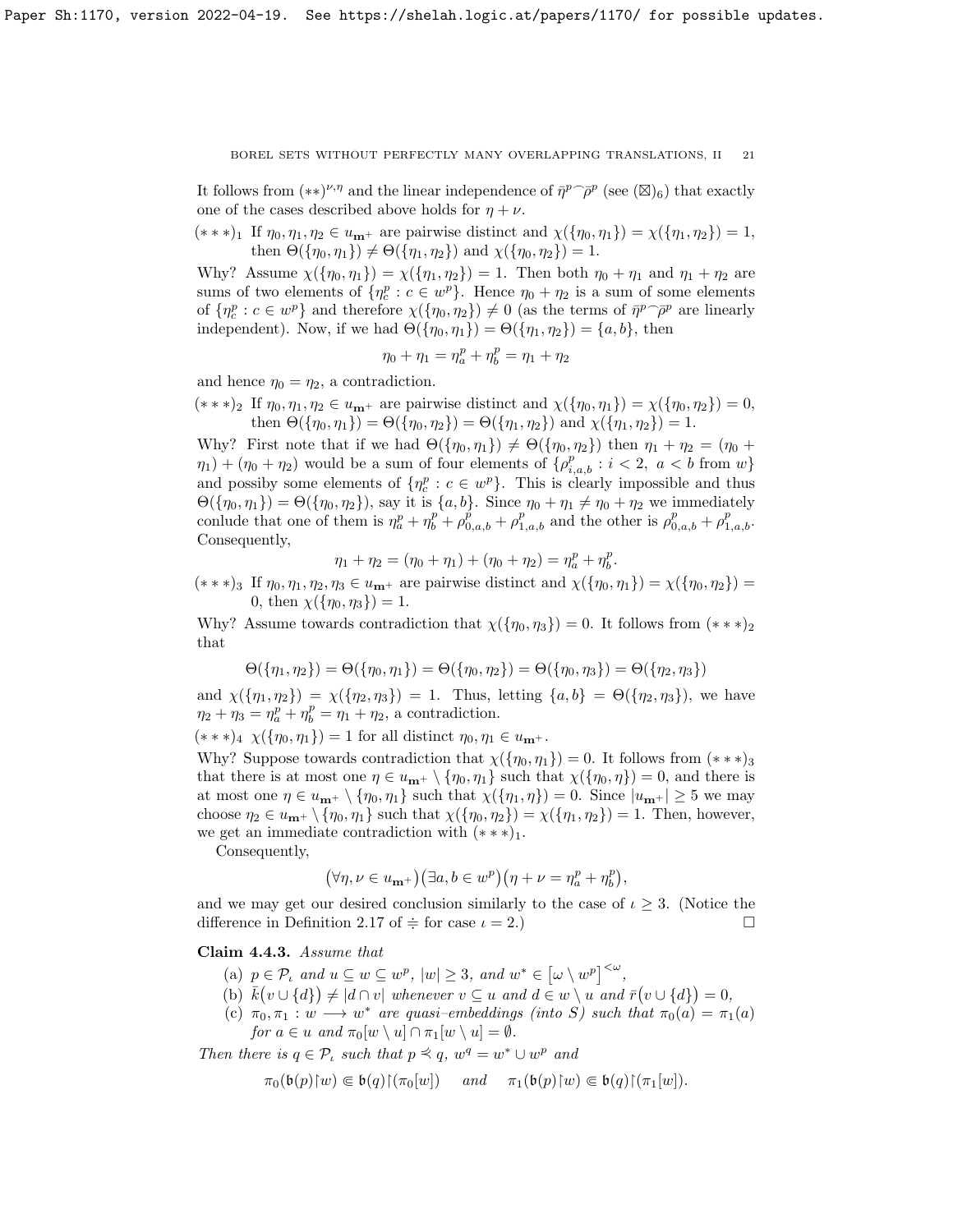*Proof of the Claim.* Let 
$$
N = |w^p| + |w^*|
$$
,  $K = (|w^p| + |w^*|)^2$ , and

$$
K^* = \Big| \big( w^p \cup w^* \big)^{\langle 2 \rangle} \setminus \Big( \big( w^p \big)^{\langle 2 \rangle} \cup \big( \pi_0[w] \big)^{\langle 2 \rangle} \cup \big( \pi_1[w] \big)^{\langle 2 \rangle} \Big) \Big|.
$$

## Fix injections

 $\psi_0: w^p\cup w^*\longrightarrow [n^p, n^p+N), \quad \psi_1: \iota\times \left(w^p\cup w^*\right)^{\langle 2\rangle}\longrightarrow [n^p+N, n^p+N+\iota\cdot K)$ 

and

$$
\varphi: (w^p \cup w^*)^{\langle 2 \rangle} \setminus ((w^p)^{\langle 2 \rangle} \cup (\pi_0[w])^{\langle 2 \rangle} \cup (\pi_1[w])^{\langle 2 \rangle}) \longrightarrow [M^p, M^p + K^*).
$$

Define:

$$
w^{q} = w^{p} \cup w^{*}, n^{q} = n^{p} + N + \iota \cdot K, M^{q} = M^{p} + K^{*},
$$
  

$$
\bar{\eta}^{q} = \langle \eta_{a}^{q} : a \in w^{q} \rangle \text{ and}
$$

- if  $a \in w^p$  then  $\eta_a^q \upharpoonright n^p = \eta_a^p$ ,  $\eta_a^q(\psi_0(a)) = 1$  and  $\eta_a^q(\ell) = 0$  for all other  $\ell \in [n^p, n^q),$
- if  $j < 2$ ,  $a = \pi_j(c) \in \pi_j[w]$ ,  $c \in w$ , then  $\eta_a^q \upharpoonright n^p = \eta_c^p$ ,  $\eta_a^q(\psi_0(a)) = 1$ and  $\eta_a^q(\ell) = 0$  for all other  $\ell \in [n^p, n^q)$  (note that by assumption (c), if  $a = \pi_j(c)$ ,  $c \in u$ , then also  $a = \pi_{1-j}(c)$ , so there is no ambiguity here),
- if  $a \in w^* \setminus (\pi_0[w] \cup \pi_1[w])$ , then  $\eta_a^q(\psi_0(a)) = 1$  and  $\eta_a^q(\ell) = 0$  for all other  $\ell < n^q$ ,

 $\bar{h}^q = \langle h_i^q : i < \iota \rangle$  and for  $i < \iota$  and  $(a, b) \in (w^q)^{\langle 2 \rangle}$ :

- if  $(a, b) \in (w^p)^{\langle 2 \rangle}$ , then  $h_i^q(a, b) = h_i^p(a, b)$ ,
- if  $j < 2$ ,  $(a, b) \in (\pi_j[w])^{2}$ , and  $a = \pi_j(c)$ ,  $b = \pi_j(d)$  where  $c, d \in w$ , then  $h_i^q(a,b) = h_i^p(c,d),$

• if 
$$
(a, b) \in (w^q)^{\langle 2 \rangle} \setminus ((w^p)^{\langle 2 \rangle} \cup (\pi_0[w])^{\langle 2 \rangle} \cup (\pi_1[w])^{\langle 2 \rangle}),
$$
 then  $h_i^q(a, b) = \varphi(a, b),$ 

 $\bar{\rho}^q = \langle \rho_{i,a,b}^q : i < \iota, a, b \in w^q, a < b \rangle$  and for  $i < \iota$  and  $a < b$  from  $w^q$ :

- if  $a, b \in w^p$  then  $\rho_{i,a,b}^q \in {\pi}^q 2$  is such that  $\rho_{i,a,b}^p \leq \rho_{i,a,b}^q$ ,  $\rho_{i,a,b}^q(\psi_1(i,a,b)) = 1$ and  $\rho_{i,a,b}^q(\ell) = 0$  for all other  $\ell < n^q$ ,
- if  $j < 2$ ,  $(a, b) \in (\pi_j[w])^{2}$ , and  $a = \pi_j(c)$ ,  $b = \pi_j(d)$  where  $c, d \in w$ , then  $\rho_{i,a,b}^q \in {\pi^q 2}$  is such that  $\rho_{i,c,d}^p \leq \rho_{i,a,b}^q$ ,  $\rho_{i,a,b}^q(\psi_1(i,a,b)) = 1$  and  $\rho_{i,a,b}^q(\ell) = 0$ for all other  $\ell < n^q$ ,
- if  $(a, b) \in (w^q)^{\langle 2 \rangle}$  is not covered by the cases above, then  $\rho_{i,a,b}^q(\psi_1(i, a, b)) =$ 1 and  $\rho_{i,a,b}^q(\ell) = 0$  for all other  $\ell < n^q$ ,

 $\bar{g}^q$  is defined by condition ( $\boxtimes$ )<sub>5</sub> and  $\mathcal{M}^q$  is defined by Definition 3.6( $\boxplus$ )<sub>5</sub>,  $\bar{t}^q = \langle t_m^q :$  $m < M<sup>q</sup>$  is such that

$$
t_m^q = \{ g_i^q(a,b) \, | \, n : n \le n^q, \ i < \iota, \ (a,b) \in \left( w^q \right)^{\langle 2 \rangle}, \ h_i^q(a,b) = m \},
$$

 $\bar{d}^q = \langle d_m^q : m < M^q \rangle$ , where  $d_m^q = d_m^p$  if  $m < M^p$  and  $d_m^q = n^q$  if  $M^p \le m < M^q$ .

The verification that  $q = (w^q, n^q, M^q, \bar{\eta}^q, \bar{t}^q, \bar{d}^q, \bar{h}^q, \bar{g}^q, \mathcal{M}^q) \in \mathcal{P}_t$  is quite straightforward. The only non trivial part is checking conditions  $(\boxplus)_6$  and  $(\boxplus)_7$  of Definition 3.6. For  $(\mathbb{H})_6$ , assume that  $\mathbf{m}^{b(q)}(\ell,w_0), \mathbf{m}^{b(q)}(\ell,w_1) \in \mathcal{M}^q$  are such that  $\mathbf{m}^{b(q)}(\ell,w_0) \doteqdot \mathbf{m}^{b(q)}(\ell,w_1) + \rho$ . If for some  $(a,b) \in (w_0)^{\langle 2 \rangle}$  and  $i < \iota$  we have  $h_i^q(a, b) \geq M^p$ , then  $n^q \geq \ell \geq d_h^q$  $\mathcal{L}_{h_i^*(a,b)}^q = n^q$  and  $\{\eta_a^q : a \in w_0\} = \{\eta_a^q : a \in w_1\}$ (and  $|w_0| \ge 3$ ). Hence by the linear independence of  $\bar{\eta}^q$  we may conlude that  $\rho = 0$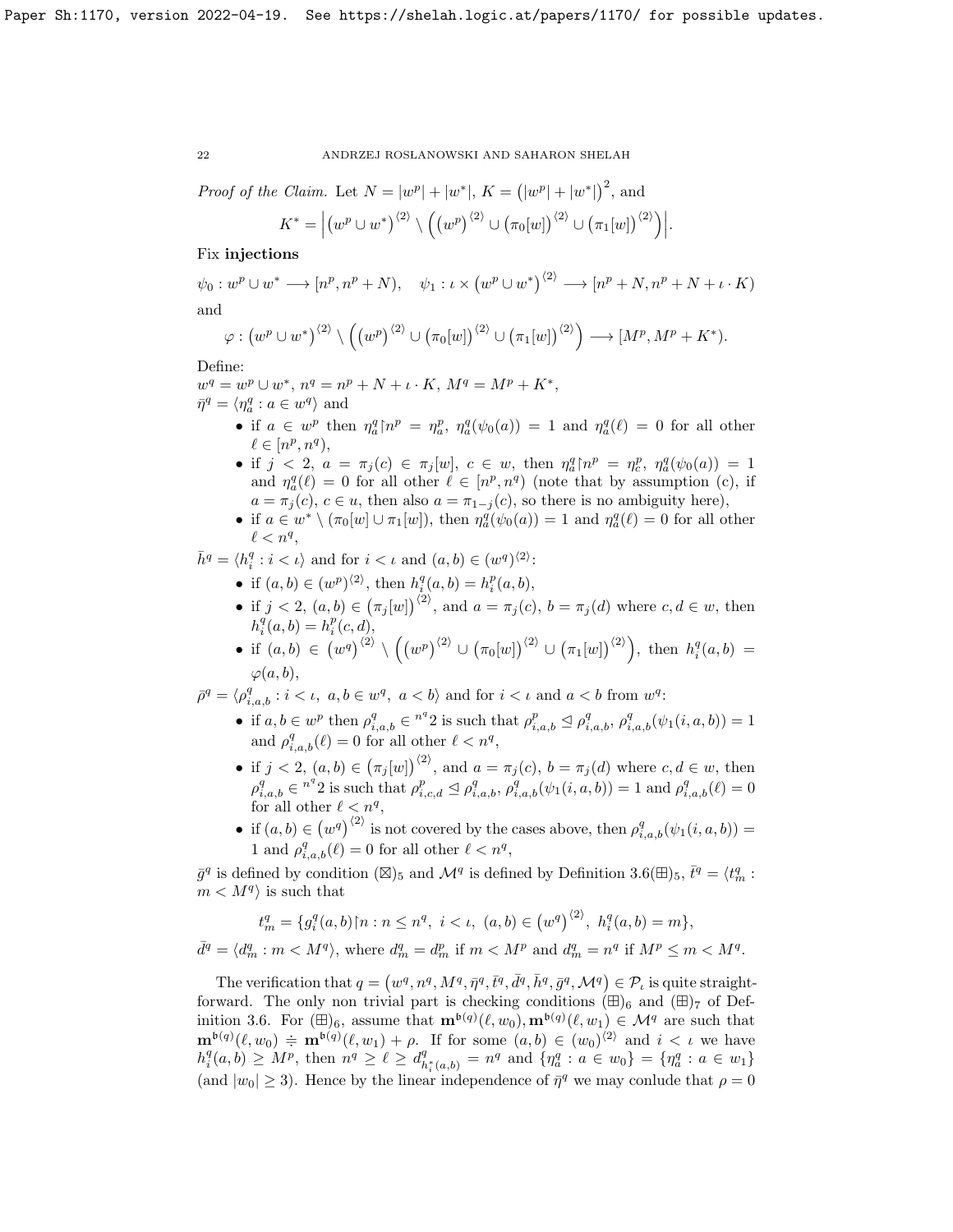and  $w_0 = w_1$ . Suppose now that  $h_i^q(a,b) < M^p$  for all  $(a,b) \in (w_0)^{\langle 2 \rangle}$ . Then, both for  $j = 0$  and  $j = 1$ , necessarily either we have  $w_j \subseteq w^p$  or  $w_j \subseteq \pi_0[w]$  or  $w_j \subseteq \pi_1[w]$ . If  $w_0 \cup w_1 \subseteq w^p$  then we may set  $\ell^* = \min(n^p, \ell)$  and apply condition  $(\boxplus)_6$  for p and  $\mathbf{m}^{b(p)}(\ell^*, w_0)$ ,  $\mathbf{m}^{b(p)}(\ell^*, w_1)$ . If  $w_0 \subseteq w^p$  and  $w_1 \subseteq \pi_j[w]$ , then we first note that for each  $n \in [n^p, n^q)$  there is at most one  $a \in w^q$  such that  $\eta_a^q(n) = 1$ . Therefore, in the current situation,  $\eta_a^q(n) = 0$  whenever  $n^p \le n \le \ell$ ,  $a \in w_0 \cup w_1$ . So we set  $\ell^* = \min(n^p, \ell)$  and again apply condition  $(\boxplus)_6$  for p and  $\mathbf{m}^{b(p)}(\ell^*, w_0)$ ,  $\mathbf{m}^{b(p)}(\ell^*, \pi_j^{-1}[w_1])$ . Similarly in other cases.

To show  $(\boxplus)_{7}$  of Definition 3.6, suppose towards contradiction that  $\mathbf{m}^{b(q)}(\ell_0, w_0)$ and  $\mathbf{m}^{b(q)}(\ell_1, w_1)$  from  $\mathcal{M}^q$  and  $a \in w_0$  are such that  $\mathbf{m}^{b(q)}(\ell_0, w_0) \sqsubseteq^* \mathbf{m}^{b(q)}(\ell_1, w_1)$ ,  $\bar{r}(w_0) = 0$ ,  $|a \cap w_0| = \bar{k}(w_0)$  and  $1 < |\{b \in w_1 : (\eta_a^q | \ell_0) < \eta_b^q\}|$ . We may assume that  $4 \le |w_0| + 1 = |w_1|$  and  $\{b_0, b_1\} = \{b \in w_1 : (\eta_a^q | \ell_0) \le \eta_b^q\}$ . Necessarily,  $\ell_0 < \ell_1 \leq n^q$  and therefore  $h_i^q(a, b) < M^p$  for all  $(a, b) \in (w_0)^{\langle 2 \rangle}$  and  $i < \iota$ . Consequently, either  $w_0 \subseteq w^p$  or  $w_0 \subseteq \pi_0[w]$  or  $w_0 \subseteq \pi_1[w]$ . If also  $w_1 \subseteq w^p$  or  $w_1 \subseteq \pi_0[w]$  or  $w_1 \subseteq \pi_1[w]$ , then for any distinct  $a, b \in w_1$  we have  $\eta_a^q \upharpoonright n^p \neq \eta_b^q \upharpoonright n^p$ and we may assume  $\ell_0 < \ell_1 \leq n^p$ . Then we may use  $\pi_0^{-1}, \pi_1^{-1}$ , as appropriate, to copy (if needed) both  $w_0$  and  $w_1$  to  $w^p$  and get easy contradiction with  $(\boxplus)_7$  for p.

So suppose otherwise, that is neither of the inclusions

$$
w_1 \subseteq w^p, \quad w_1 \subseteq \pi_0[w], \quad w_1 \subseteq \pi_1[w]
$$

holds true. We may replace  $w_0$  with  $\pi_j^{-1}[w_0]$  and  $\ell_0$  with  $\min(n^p, \ell_0)$ , so without loss of generality  $w_0 \subseteq w^p$  and  $\ell_0 \subseteq n^p$ . Now, for all  $b \in w_1 \setminus \{b_0, b_1\} \neq \emptyset$  we have

 $h_0^q(b, b_0), h_0^q(b, b_1) < M^p$  while  $h_0^q(b_0, b_1) \ge M^p$ .

This is only possible if  $b_0 \in \pi_j[w] \setminus \pi_{1-j}[w]$  and  $b_1 \in \pi_{1-j}[w] \setminus \pi_j[w]$  (say  $b_j \in$  $\pi_j[w] \setminus \pi_{1-j}[w]$  and  $w_1 \setminus \{b_0, b_1\} \subseteq \pi_0[w] \cap \pi_1[w] = \pi_0[u] = \pi_1[u]$ . But then letting  $v = \pi_0^{-1} [w_1 \setminus \{b_0, b_1\}]$  and considering  $\mathbf{m}^{b(p)}(\ell_0, v \cup \{\pi_0^{-1}(b_0)\})$  we get  $(\text{by } 3.6(\text{H})_6$ for p) that the order isomorphism from  $w_0$  onto  $v \cup {\pi_0^{-1}(b_0)}$  is a quasi-embedding mapping a to  $\pi_0^{-1}(b_0) \in w \setminus u$ . This immediately contradicts assumption (b) of the Claim (applied to v and  $d = \pi_0^{-1}(b_0)$ ).

Thus  $q \in \mathcal{P}_t$  indeed. It should be clear that  $p \preceq q$  and q is as required.  $\Box$ 

**Claim 4.4.4.** Let  $p \in \mathcal{P}_t$ ,  $k < \omega$ . Then there is  $q \in \mathcal{P}_t$  such that  $p \preceq q$ ,  $k \in \omega^q$ ,  $n^q > k$  and  $M^q > k$ .

*Proof of the Claim.* By the cuteness of S, we may find a quasi-embedding  $\varphi$ :  $w^p \longrightarrow \omega$  such that  $\max(w^p) < \min(\text{rng}(\varphi))$ . Let  $w^* \in [\omega \setminus w^p]^{<\omega}$  be such that  $k \in w^p \cup w^*$ , rng $(\varphi) \subseteq w^*$  and  $|w^*| > k$ . Applying (the proof of) Claim 4.4.3 to p,  $u = w = w^p$ ,  $w^*$  and  $\pi_0 = \pi_1 = \varphi$  we will get  $q \in \mathcal{P}_\iota$  as there. (Note that the assumption 4.4.3(b) is satisfied vacuously.) This q has the properties that  $p \preceq q$ , and  $w^q = w^p \cup w^*$ , and  $M^q \ge M^p + |w^p| \cdot |w^*| > k$ . Since  $|w^q| > k$  we also have  $n^q > k$  (remember Observation 3.8(1)).

Claim 4.4.5. Assume that

(a)  $p \in \mathcal{P}_\iota$  and  $w \subseteq w^p$ ,  $|w| \geq 3$ ,

(b)  $\pi_0: w \longrightarrow \omega$  is a quasi-embedding (into S) and  $\text{rng}(\pi_0) \subseteq w^+ \in [\omega]^{<\omega}$ . Then there are  $q \in \mathcal{P}_\iota$  and  $\pi : w^+ \longrightarrow w^q$  such that

•  $p \preceq q$  and  $\pi$  is a quasi-embedding, and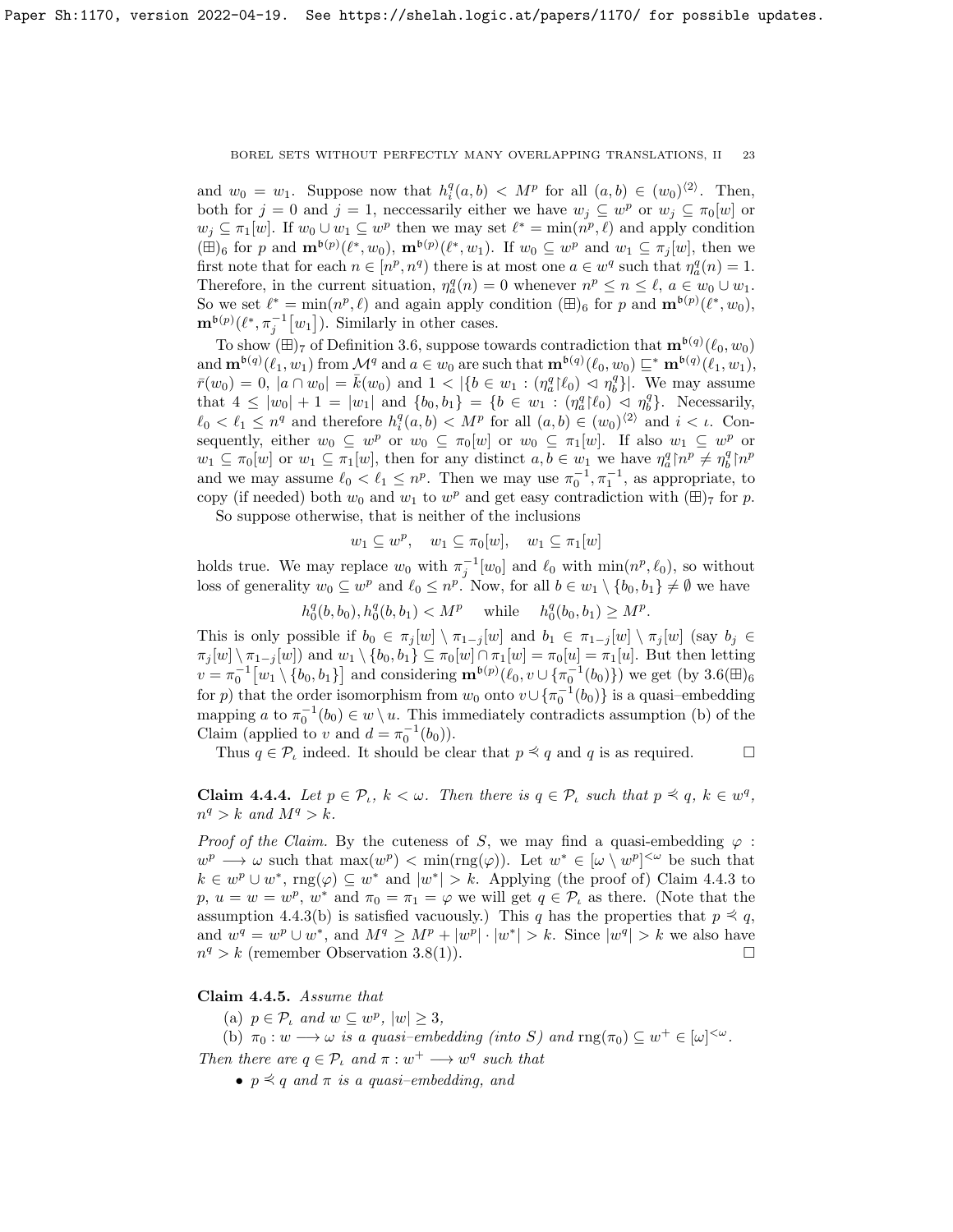$\bullet$   $(\pi \circ \pi_0)(\mathfrak{b}(p)\upharpoonright w) \Subset \mathfrak{b}(q)\upharpoonright (\pi \big[\pi_0[w]\big]).$ 

*Proof of the Claim.* Since S is cute we may find a quasi embedding  $\pi : w^+ \longrightarrow \omega$ such that  $\text{rng}(\pi) \cap w^p = \emptyset$ . Apply Claim 4.4.3 to  $w, w, \text{rng}(\pi), \pi \circ \pi_0, \pi \circ \pi_0$  here standing for  $w, u, w^*, \pi_0, \pi_1$  there. (Note that the assumption 4.4.3(b) is satisfied vacuously.)  $\Box$ 

## Claim 4.4.6. Assume that

- (a)  $p \in \mathcal{P}_t$ ,  $u \subseteq w \subseteq w^p$ ,  $3 \leq |w|$ ,
- (b)  $\bar{k}(v \cup \{d\}) \neq |d \cap v|$  whenever  $v \subseteq u$  and  $d \in w \setminus u$  and  $\bar{r}(v \cup \{d\}) = 0$ ,
- (c)  $\pi_0, \pi_1 : w \longrightarrow \omega$  are quasi-embeddings (into S) such that  $\pi_0(a) = \pi_1(a)$  for  $a \in u$  and  $\pi_0[w \setminus u] \cap \pi_1[w \setminus u] = \emptyset$ .

Then there are  $q \in \mathcal{P}_\iota$  and a quasi-embedding  $\pi : \text{rng}(\pi_0) \cup \text{rng}(\pi_1) \longrightarrow w^q$  such that  $p \preceq q$  and

$$
(\pi \circ \pi_0)(\mathfrak{b}(p){\upharpoonright} w) \in \mathfrak{b}(q){\upharpoonright} (\pi \circ \pi_0[w]) \quad \text{and} \quad (\pi \circ \pi_1)(\mathfrak{b}(p){\upharpoonright} w) \in \mathfrak{b}(q){\upharpoonright} (\pi \circ \pi_1[w]).
$$

*Proof of the Claim.* Using the cuteness of S we first pick a quasi embedding  $\pi^+$ :  $\text{rng}(\pi_0) \cup \text{rng}(\pi_1) \longrightarrow \omega$  such that  $\text{rng}(\pi^+) \cap w^p = \emptyset$ . Then apply Claim 4.4.3 to  $u, w, \text{rng}(\pi^+), \pi^+ \circ \pi_0, \pi^+ \circ \pi_1$  here standing for  $u, w, w^*, \pi_0, \pi_1$  there.

Using Claims  $4.4.4$  (for (ii)),  $4.4.6$  (for (iii)) and  $4.4.5$  (for (iv)), and employing a suitable bookkeeping device we may inductively choose a sequence  $\langle p_\ell : \ell < \omega \rangle \subseteq \mathcal{P}_\iota$ such that

(i)  $p_{\ell} \preceq p_{\ell+1}$  for all  $\ell < \omega$ ,

(ii) for every  $k < \omega$  there is an  $\ell < \omega$  such that  $k \in w^{p_\ell}, n^{p_\ell} > k$ , and  $M^{p_\ell} > k$ ,

- (iii) if (a)  $k < \omega, u \subseteq w \subseteq w^{p_k}, 3 \leq |w|$ , and
	- (b)  $\overline{k}(v \cup \{d\}) \neq |d \cap v|$  whenever  $v \subseteq u$  and  $d \in w \setminus u$  and  $\overline{r}(v \cup \{d\}) = 0$ , (c)  $\pi_0, \pi_1 : w \longrightarrow \omega$  are quasi-embeddings (into S) such that  $\pi_0(a) =$  $\pi_1(a)$  for  $a \in u$  and  $\pi_0[w \setminus u] \cap \pi_1[w \setminus u] = \emptyset$ ,

then there is an  $\ell < \omega$  and a quasi-embedding  $\pi : \text{rng}(\pi_0) \cup \text{rng}(\pi_1) \longrightarrow w^{p_\ell}$ such that

$$
(\pi \circ \pi_0)(\mathfrak{b}(p_k){\upharpoonright} w) \subseteq \mathfrak{b}(p_\ell){\upharpoonright} (\pi \circ \pi_0[w]) \quad \text{ and } \quad (\pi \circ \pi_1)(\mathfrak{b}(p_k){\upharpoonright} w) \in \mathfrak{b}(p_\ell){\upharpoonright} (\pi \circ \pi_1[w]),
$$

- (iv) if (a)  $k < \omega, w \subseteq w^{p_k}, 3 \leq |w|$ , and (b)  $\pi_0 : w \longrightarrow \omega$  is a quasi-embedding and  $\text{rng}(\pi_0) \subseteq u \in [\omega]^{<\omega}$ ,
	- then there is an  $\ell < \omega$  and a quasi-embedding  $\pi : u \longrightarrow w^{p_{\ell}}$  (into S) such that  $(\pi \circ \pi_0)(\mathfrak{b}(p_k)|w) \in \mathfrak{b}(p_\ell)[(\pi \circ \pi_0[w]).$

For  $m < \omega$  let  $T_m = \bigcup \{t_m^{p_\ell} : \ell < \omega \wedge m \leq M^{p_\ell}\}\$  and note that each  $T_m$  is a subtree of  $\omega > 2$  without terminal nodes. Let  $\overline{T} = \langle T_m : m < \omega \rangle$  and let  $\overline{c} = \bigcup \overline{d}^{p_\ell}$ . One  $\ell<\omega$ 

easily verifies that  $\overline{T}$  has  $(\overline{c}, S)$ –controlled amalgamation property.

Let ndrk<sub>l</sub> be the non-disjointness rank on  $M_{\bar{T},i}$  (see Definitions 2.8, 2.12). Note that  $\mathcal{M}^{p_\ell} \subseteq \mathbf{M}_{\bar{T},\iota}$  for each  $\ell < \omega$ .

**Claim 4.4.7.** Assume that  $N < \omega$ ,  $w_0 \subseteq w^{p_N}$ ,  $3 \le |w_0|$ ,  $\ell_0 \le n^{p_N}$  and  $n_0 =$  $\mathbf{m}^{\mathfrak{b}(p_N)}(\ell_0,w_0) \in \mathcal{M}^{p_N}$ . Then

- (1)  $\bar{r}(w_0) \leq \text{ndrk}_t(\mathbf{n}_0)$ .
- (2) If  $|w_0| \geq 4$ , then  $\mathrm{ndrk}_t(\mathbf{n}_0) \leq \omega \cdot (\bar{r}(w_0) + 1)$  (ordinal product).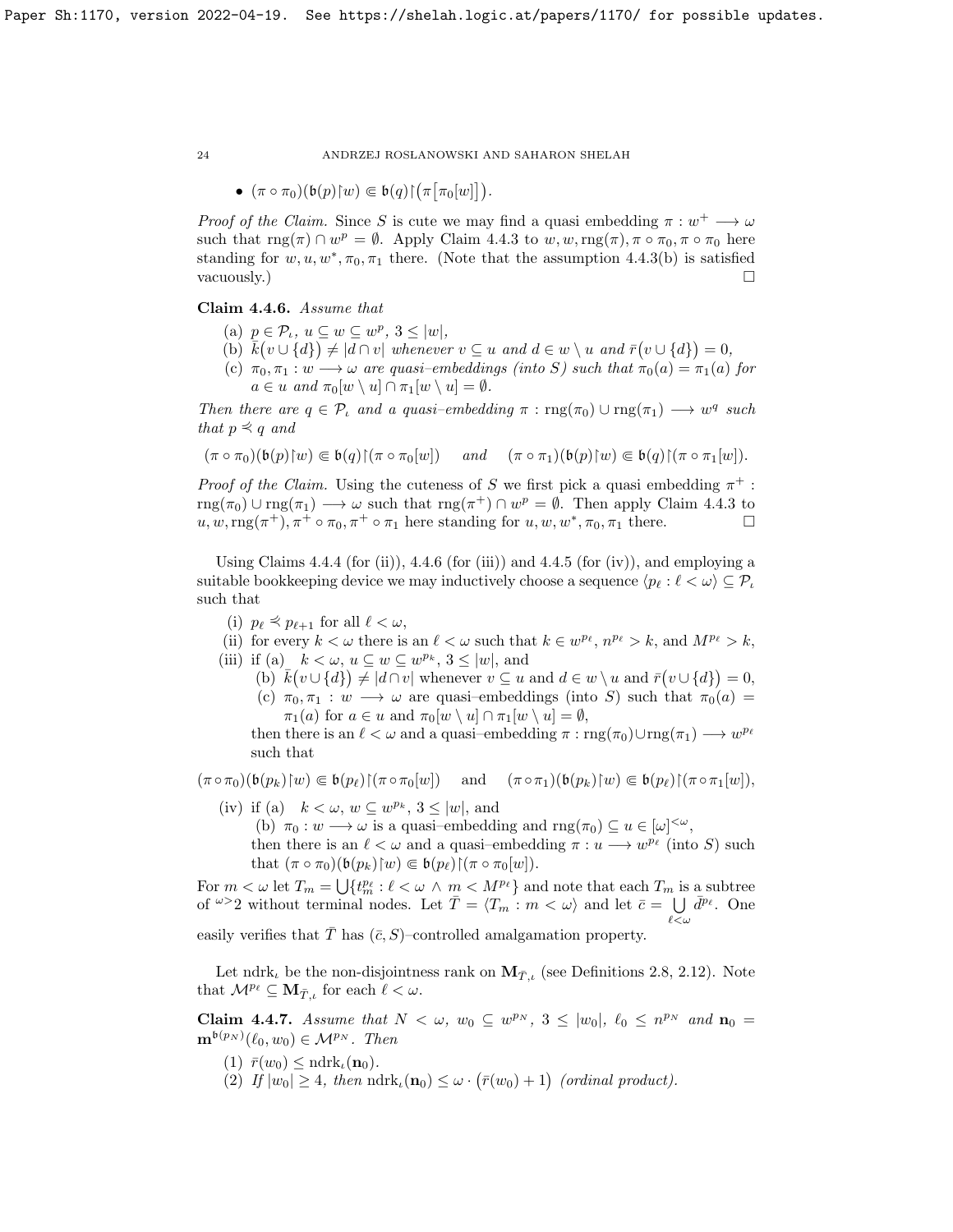*Proof of the Claim.* (1) By induction on  $\alpha$  we show (for all  $\mathbf{n}_0, N, \ell_0, w_0$ ) that  $\alpha \leq \bar{r}(w_0)$  implies  $\alpha \leq \text{ndrk}_t(\mathbf{n}_0)$ .

For the successor step, suppose that  $\alpha + 1 \leq \bar{r}(w_0)$ . Assume  $\nu \in u_{n_0}$  and let  $a \in w_0$  be such that  $\nu = \eta_a^{p_N} \upharpoonright \ell_0$ . Let  $L = |w_0| + 1$ ,  $\ell = |a \cap w_0|$  and let  $\varphi_0 : w_0 \longrightarrow L \setminus \{ \ell + 1 \}$  and  $\varphi_1 : w_0 \longrightarrow L \setminus \{ \ell \}$  be the increasing bijections. Note that

- $\varphi_0(x) = \varphi_1(x)$  whenever  $x \in w_0 \setminus \{a\}$ , and
- $\varphi_0^{-1}[u] = \varphi_1^{-1}[u]$  whenever  $u \subseteq L \setminus \{\ell, \ell + 1\}.$

We define a  $\mathcal{YZR}(\varepsilon)$ -system  $s = (X^s, \bar{r}^s, \bar{j}^s, \bar{k}^s)$  as follows. We set  $X^s = L$  and for  $u \subseteq X^s$  we put

- $(\circledcirc)_1$  if  $\ell \notin u$ , then  $\bar{r}^s(u) = \bar{r}(\varphi_1^{-1}[u]),$   $\bar{j}^s(u) = \bar{j}(\varphi_1^{-1}[u])$  and  $\bar{k}^s(u) = \bar{k}(\varphi_1^{-1}[u]),$
- $(\circledcirc)_2$  if  $\ell + 1 \notin u$ , then  $\bar{r}^s(u) = \bar{r}(\varphi_0^{-1}[u])$ ,  $\bar{r}^s(u) = \bar{j}(\varphi_0^{-1}[u])$  and  $\bar{k}^s(u) =$  $\bar{k}(\varphi_0^{-1}[u]),$
- ( $\circledcirc$ )<sub>3</sub> if  $\ell, \ell + 1 \in u$ , then  $\bar{r}^s(u) = \alpha$ ,  $\bar{j}^s(u) = \max(\bar{j}(v) : \emptyset \neq v \subseteq w_0) + 1$ , and  $\bar{k}^s(u) = |\ell \cap u|.$

One easily verifies  $(*)_1$ ,  $(*)_2$  and  $(*)_4$  of Definition 3.1. Concerning 3.1 $(*)_3$ , we note that if  $\emptyset \neq u \subseteq w \subseteq X^s$  and  $\{\ell, \ell + 1\} \nsubseteq w$ , then  $\bar{r}^s(u) \geq \bar{r}^s(w)$  by  $(\circledcirc)_1 + (\circledcirc)_2$ and the properties of  $\bar{r}$ . If  $\{\ell, \ell + 1\} \subseteq w$ ,  $\emptyset \neq u \subseteq w$ , then  $\bar{r}^s(w) = \alpha$  and either  $\overline{r}^s(u) = \alpha$  (when  $\ell, \ell+1 \in u$ ) or  $\overline{r}^s(u) \ge \alpha+1$  (if  $\{\ell, \ell+1\} \nsubseteq u$ ). (Since  $\overline{r}(w_0) \ge \alpha+1$ , for every nonempty  $v \subseteq w_0$  we have  $\overline{r}(v) \ge \alpha + 1$ .) Thus the only possibly unclear demand is 3.1(\*)<sub>5</sub>. So suppose that  $\emptyset \neq u \subseteq X^s$  and  $u = \{a_0, \ldots, a_m\}$  is the increasing enumeration. We want to argue that there is no  $b \in X^s \setminus u$  such that

 $(\spadesuit)_b \; |u \cap b| = \bar{k}^s(u), \bar{j}^s((u \setminus \{a_{\bar{k}^s(u)}\}) \cup \{b\}) = \bar{j}^s(u) \text{ and } \bar{r}^s(u \cup \{b\}) = \bar{r}^s(u).$ CASE 1:  $\ell \notin u$ 

By  $(\circledcirc)_1$ , there is no  $b \in (X^s \setminus u) \setminus \{\ell\}$  satisfying  $(\spadesuit)_b$ . If  $\ell+1 \in u$ , then  $\bar{r}^s(u \cup \{\ell\}) =$  $\alpha < \alpha + 1 \leq \bar{r}^s(u)$ . Therefore,  $(\spadesuit)_\ell$  fails when  $\ell + 1 \in u$ . If  $\ell + 1 \notin u$ , then by  $(\circledcirc)_2$  the statement  $(\spadesuit)_\ell$  must fail too. Consequently, in the current case, there is no  $b \in X^s \setminus u$  for which  $(\spadesuit)_b$  holds true.

CASE 2:  $\ell + 1 \notin u$ 

Similar to Case 1, just interchanging  $\ell$  and  $\ell + 1$ .

CASE 3:  $\ell, \ell + 1 \in u$ 

Then, by  $(\circledcirc)_3$ ,  $a_{\bar{k}^s(u)} = \ell$  and for all  $b \in X^s \setminus u$  we get  $\bar{\jmath}^s((u \setminus {\ell}) \cup \{b\}) < \bar{\jmath}^s(u)$ . Thus  $(\spadesuit)_b$  fails for all  $b \in X^s \setminus u$ .

Since S is cute, there is a quasi-embedding  $\varphi: X^s \longrightarrow \omega$  of s into S such that  $\max(w_0) < \min(\text{rng}(\varphi))$ . Let  $b = \varphi(\ell), b' = \varphi(\ell+1), u = \text{rng}(\varphi) \setminus \{b, b'\}$  and  $\pi_0 = \varphi \circ \varphi_0, \, \pi_1 = \varphi \circ \varphi_1.$  Then

- $u \cup \{b, b'\} \subseteq \omega \setminus w_0, b \neq b'$ , and  $\overline{r}(u \cup \{b, b'\}) = \alpha$ ,
- $\pi_0: w_0 \longrightarrow u \cup \{b\}$  and  $\pi_1: w_0 \longrightarrow u \cup \{b'\}$  are quasi-embeddings and  $\pi_0(a)=b \text{ and } \pi_1(a)=b', \text{ and } \pi_0{\restriction}(w_0 \setminus \{a\})=\pi_1{\restriction}(w_0 \setminus \{a\}).$

Since  $\bar{r}(w_0) \ge \alpha + 1 \ge 1$ , we are sure that for every nonempty  $v \subseteq w_0$  we have  $\bar{r}(v) \neq 0$ . Therefore assumption (b) of condition (iii) of the construction above is satisfied vacuously and we may use that condition to claim that there are  $K < \omega$ and a quasi–embedding  $\pi: u \cup \{b, b'\} \longrightarrow w^{p_K}$  such that

$$
(\pi \circ \pi_0)(\mathfrak{b}(p_N){\upharpoonright} w) \in \mathfrak{b}(p_K){\upharpoonright} (\pi \circ \pi_0[w]) \text{ and } (\pi \circ \pi_1)(\mathfrak{b}(p_N){\upharpoonright} w) \in \mathfrak{b}(p_K){\upharpoonright} (\pi \circ \pi_1[w]).
$$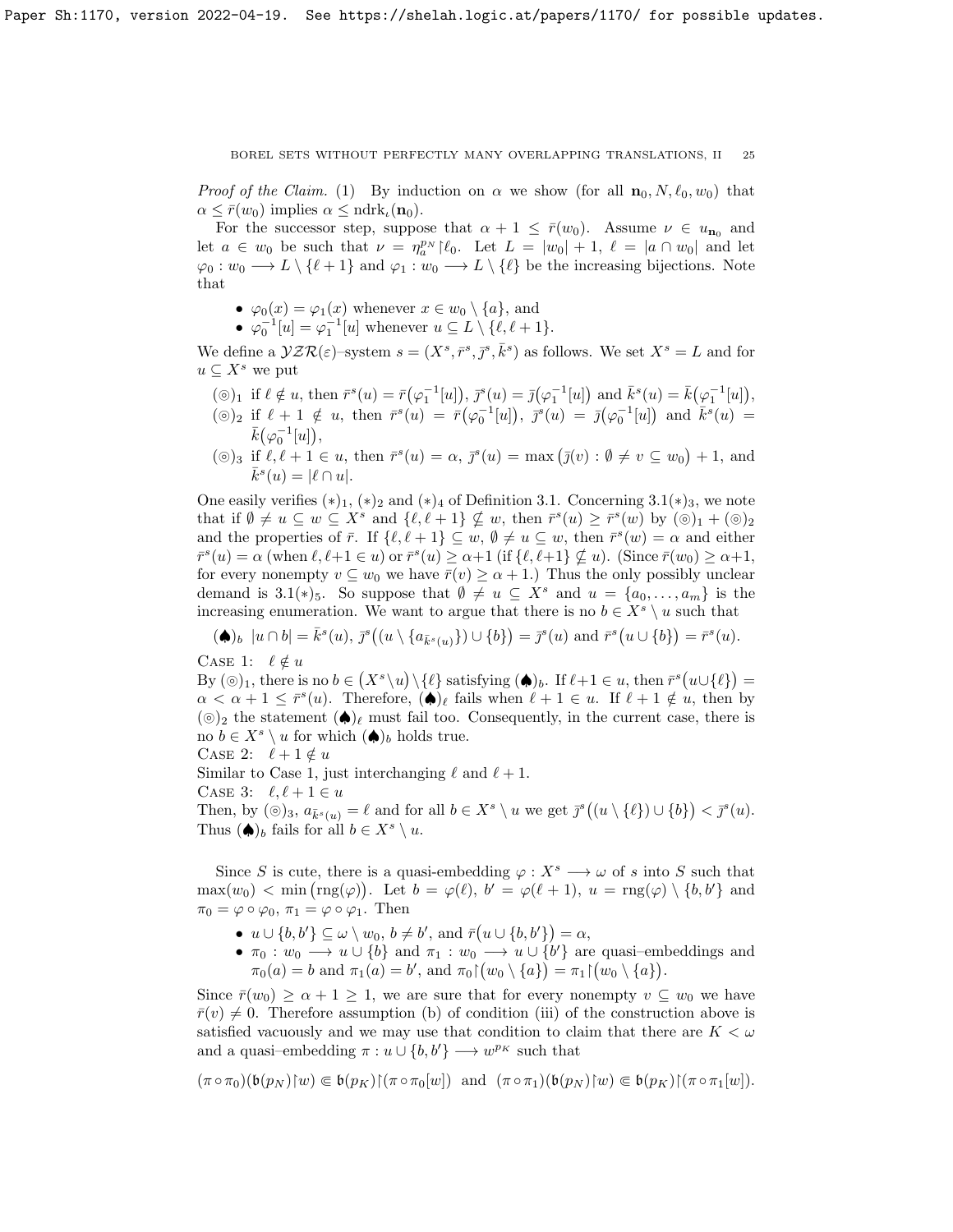Note that  $\bar{r}(\pi[u \cup \{b, b'\}]) = \alpha$ . Let  $\mathbf{n}_1 = \mathbf{m}^{b(p_K)}(n^{p_K}, \pi[u \cup \{b, b'\}]) \in \mathcal{M}^{p_K} \subseteq$  $\mathbf{M}_{\bar{T},\iota}$ . Then  $\mathbf{n}_0 \sqsubseteq \mathbf{n}_1, 2 \leq |\{\eta \in u_{\mathbf{n}_1} : \nu \vartriangleleft \eta\}|$  and (by the inductive hypothesis)  $\alpha \leq \text{ndrk}_{\iota}(\mathbf{n}_1).$ 

Now we may conclude that  $ndrk<sub>\iota</sub>(n<sub>0</sub>) \ge \alpha + 1$ . The rest is clear.

(2) By induction on  $\alpha$  we argue that  $\bar{r}(w_0) \leq \alpha$  implies  $\mathrm{ndrk}_\iota(\mathbf{n}_0) \leq \omega \cdot (\alpha + 1)$ (for all  $\mathbf{n}_0, N, \ell_0, w_0$ ).

Assume first  $\bar{r}(w_0) = 0$  and let  $a \in w_0$  be such that  $|a \cap w_0| = k(w_0)$ . Suppose that there is  $\mathbf{m} \in \mathbf{M}_{\bar{T},\iota}$  such that  $\mathbf{m} \supseteq \mathbf{n}_0$  and  $2 \leq |\{\nu \in u_{\mathbf{m}} : \eta_a^{p_N} | \ell_0 \leq \nu\}|$ . We may also demand that for some  $K > N$  we have  $\mathbf{m} \in \mathbf{M}_{\bar{t}^p K, \mu}^{n^p K}$  and  $\ell_{\mathbf{m}} = n^{p_K}$  and  $|u_{\mathbf{m}}| = |u_{\mathbf{n}_0}| + 1 \geq 5$ . Now use Claim 4.4.2 to find  $\mathbf{n}_1 \in \mathcal{M}^{p_K}$  and  $\rho$  such that  $\mathbf{n}_1 \doteq \mathbf{m} + \rho$ . Let  $\mathbf{n}_1 = \mathbf{m}^{b(p_K)}(n^{p_K}, w_1)$ . Let  $b, b' \in w_1$  be such that

(4)  $(\eta_a^{p_N} | \ell_0) + (\rho | \ell_0) = \eta_b^{p_k} | \ell_0 = \eta_{b'}^{p_k} | \ell_0$ , and  $b \neq b'.$ 

Then  $\mathbf{m}_0 \stackrel{\text{def}}{=} \mathbf{m}^{b(p_K)}(\ell_0, w_1 \setminus \{b\}) \in \mathcal{M}^{p_K}$  and  $\mathbf{n}_0 + (\rho \upharpoonright \ell_0) \doteqdot \mathbf{m}_0$ . By condition 3.6( $\boxplus$ )<sub>6</sub> for  $p_K$  the order isomorphism  $\pi : w_0 \longrightarrow w_1 \setminus \{b\}$  is a quasi-embedding and  $(\eta_c^{p_K}|\ell_0) + (\rho|\ell_0) = \eta_{\pi(c)}^{p_K}|\ell_0$ . Therefore  $\bar{r}(w_1 \setminus \{b\}) = 0$  and  $\bar{k}(w_1 \setminus \{b\}) =$  $\bar{k}(w_0) = |a \cap w_0| = |b' \cap w_1|$ . But then  $\mathbf{m}_0 \sqsubseteq \mathbf{n}, b, b' \in w_1$  and  $(\clubsuit)$  contradict condition 3.6( $\boxplus$ )<sub>7</sub>. Consequently, ndrk<sub>*t*</sub>( $\mathbf{n}_0$ ) = 0.

Assume now  $0 < \bar{r}(w_0) \leq \alpha$  (and the statement is true for ranks below  $\alpha$ ). Let  $a \in w_0$  be such that  $|a \cap w_0| = \hat{k}(w_0)$  and suppose that  $\mathbf{n}^* \in \mathbf{M}_{\bar{T},\iota}$  satisfies

 $\mathbf{n}_0 \sqsubseteq \mathbf{n}^*$  and  $|u_{\mathbf{n}^*}| = |u_{\mathbf{n}_0}| + 1 \geq 5$  and  $2 \leq |\{ \nu \in u_{\mathbf{n}^*} : \eta_a^{p_N} | \ell_0 \lhd \nu \}|.$ 

We will argue that  $ndrk_{\iota}(\mathbf{n}^*) < \omega \cdot (\alpha+1)$ . So suppose this is not the case and ndrk<sub> $\iota(\mathbf{n}^*) \geq \omega \cdot \alpha + \omega$ . Let L be such that  $c_{h_i^{\mathbf{n}^*}(\eta,\nu)} \leq L$  for all  $(\eta,\nu) \in (u_{\mathbf{n}^*})^{(2)}$  and</sub>  $i < \iota$ . Using Lemma 2.13(8) and Observation 2.14 we may find  $\mathbf{n}^+ \in \mathbf{M}_{T,\iota}$  such that

 $\mathbf{n}^* \sqsubseteq \mathbf{n}^+$  and  $|u_{\mathbf{n}^*}| = |u_{\mathbf{n}^+}| \geq 5$  and  $\ell_{\mathbf{n}^+} > L$  and  $\mathrm{ndrk}_\iota(\mathbf{n}^+) \geq \omega \cdot \alpha + 1170$ .

Take  $K > N + L$  such that  $\mathbf{n}^+ \in \mathbf{M}_{\bar{t}^p K, \iota}^{n^p K}$ . Now we may find  $\mathbf{n}_1 \in \mathcal{M}^{p_K}$  which is essentially the same as a translation of  $n^+$  (exists by Claim 4.4.2), say  $n_1 =$  $\mathbf{m}^{b(p_K)}(\ell_{n^+}, w_1)$ . Then for some distinct  $b, b' \in w_1$  we have

- $\eta_b^{p_K}[\ell_0 = \eta_{b'}^{p_K}[\ell_0, \mathbf{m}^{b(p_K)}(\ell_0, w_1 \setminus \{b\}), \mathbf{m}^{b(p_K)}(\ell_0, w_1 \setminus \{b'\}) \in \mathcal{M}^{p_K}$  and
- $\mathbf{m}^{b(p_K)}(\ell_0, w_1 \setminus \{b\}) \doteq \mathbf{m}^{b(p_K)}(\ell_0, w_1 \setminus \{b'\})$ , and they are essentially the same as a translation of  $n_0$ , and
- the translation above maps  $\eta_a^{p_K} | \ell_0 \in u_{\mathbf{n}_0}$  to  $\eta_b^{p_K} | \ell_0 \left( \eta_b^{p_K} | \ell_0 \right)$ , respectively).

By condition 3.6( $\boxplus$ )<sub>6</sub> for  $p_K$  we know that the order isomorphism from  $w_0$  onto  $w_1 \setminus$ {b}  $(w_1 \setminus \{b'\},$  respectively) is a quasi-embedding mapping a onto b' (b, respectively). Therefore

- $\bar{r}(w_0) = \bar{r}(w_1 \setminus \{b\}) = \bar{r}(w_1 \setminus \{b'\})$ , and
- $\overline{k}(w_0) = \overline{k}(w_1 \setminus \{b\}) = \overline{k}(w_1 \setminus \{b'\}),$  and
- $|w_1 \cap b| = |w_1 \cap b'| = |w_0 \cap a| = \tilde{k}(w_0).$

Since  $\bar{r}(w_0) > 0$ , also  $\bar{j}(w_0) = \bar{j}(w_1 \setminus \{b\}) = \bar{j}(w_1 \setminus \{b'\})$ . Therefore, by  $3.1(*)_5$ ,  $\bar{r}(w_1) < \bar{r}(w_1 \setminus \{b\}) \leq \alpha$  and by the inductive hypothesis we get

$$
\mathrm{ndrk}_\iota(\mathbf{n}^+) = \mathrm{ndrk}_\iota(\mathbf{n}_1) \leq \omega \cdot (\bar{r}(w_1) + 1) \leq \omega \cdot \alpha,
$$

contradicting the choice of  $n^+$ .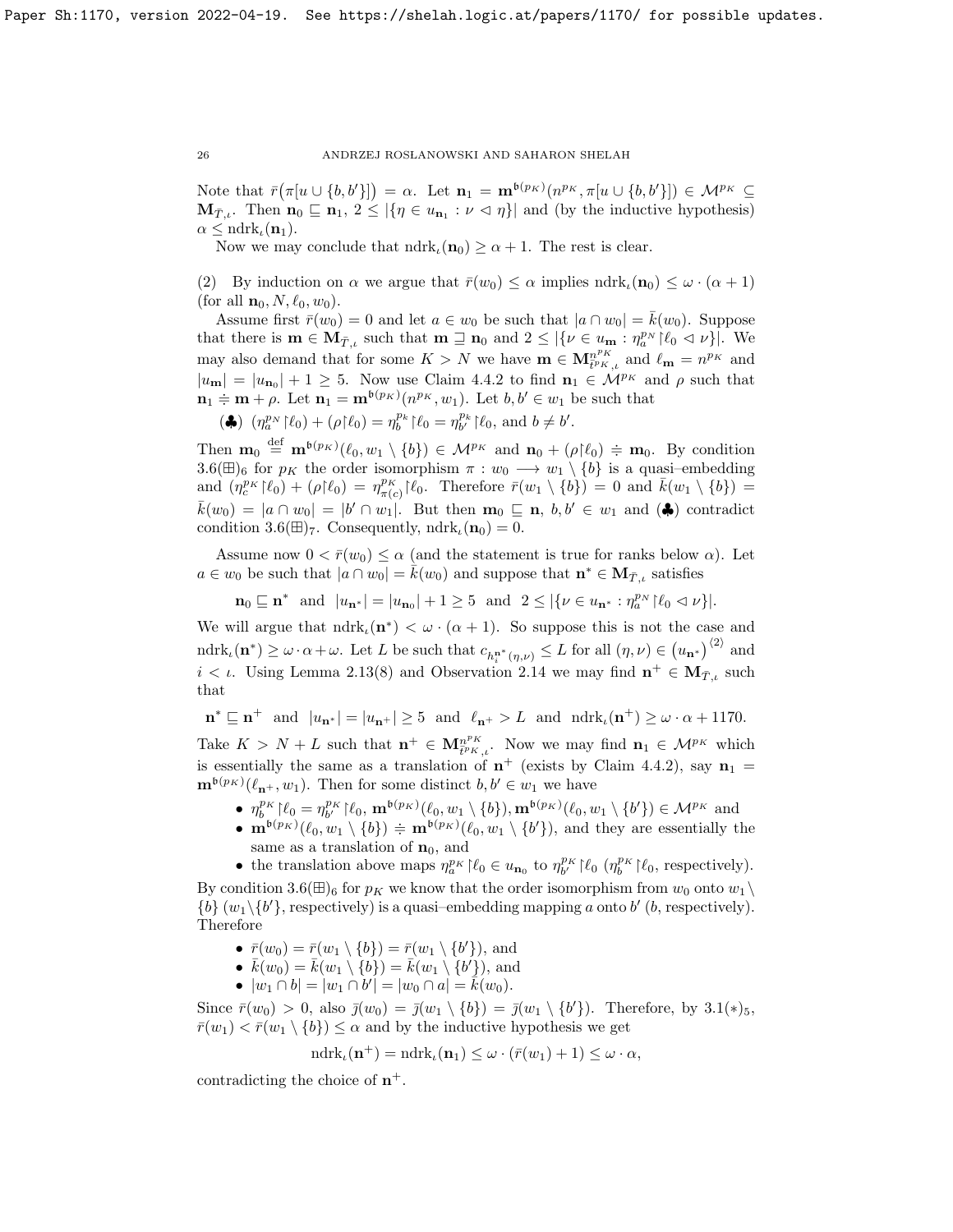Now we may conclude that  $\text{ndrk}_\iota(\mathbf{n}_0) \leq \omega \cdot (\alpha + 1)$ .

$$
\Box
$$

Claim 4.4.8.  $\varepsilon \leq \text{ndrk}_{\iota}(\overline{T}) \leq \omega \cdot (\varepsilon + 2) + 2.$ 

Proof of the Claim. By the cuteness of S, there are  $w \in [\omega]^{<\omega}$  with  $\bar{r}(w) = \varepsilon$  and  $|w| \geq 3$ . Therefore Claim 4.4.7(1) immediately implies the first inequality.

For the second inequality, suppose towards contradiction that  $\mathbf{m} \in \mathbf{M}_{\bar{T},i}$  is such that  $ndrk_{\iota}(\mathbf{m}) \geq \omega \cdot (\varepsilon + 2) + 3$ . Then we may pick  $\mathbf{n} \in \mathbf{M}_{\bar{T},\iota}$  such that

 $\mathbf{m} \sqsubseteq \mathbf{n}, \quad 5 \leq |u_{\mathbf{n}}|, \quad \text{and} \quad \text{ndrk}_{\iota}(\mathbf{n}) \geq \omega \cdot (\varepsilon + 2).$ 

(Note that we coul dhave  $|u_{\mathbf{n}}| = 2$ . To get  $|u_{\mathbf{n}}| \ge 5$  we may need to drop the rank a little.) Let L be such that  $c_{h_i^n(\eta,\nu)} \leq L$  for all  $(\eta,\nu) \in (u_n)^{\langle 2 \rangle}$  and  $i < \iota$ . Like in the previous Claim, use Observation 2.14 to find  $\mathbf{n}^+ \in \mathbf{M}_{\bar{T},\iota}$  such that

 $\mathbf{n} \subseteq \mathbf{n}^+$  and  $|u_{\mathbf{n}}| = |u_{\mathbf{n}^+}| \geq 5$  and  $\ell_{\mathbf{n}^+} > L$  and  $\mathrm{ndrk}_\iota(\mathbf{n}^+) \geq \omega \cdot (\varepsilon + 1) + 1170$ . Take an N such that  $\mathbf{n}^+ \in \mathbf{M}_{\bar{t}^p N,t}^{n^p N}$ . By Claim 4.4.2 there are  $\rho \in \ell_{\mathbf{n}+2}$  and  $\mathbf{n}^* \in$  $\mathcal{M}^{p_N}$  such that  $(\mathbf{n}^+ + \rho) \doteq \mathbf{n}^*$ . But now by Claim 4.4.7(2) and Lemma 2.13(4) we have  $ndrk_{\iota}(\mathbf{n}^+) = ndrk_{\iota}(\mathbf{n}^*) \leq \omega \cdot (\varepsilon + 1)$ , a contradiction.

 $\Box$ 

## 5. Conclusions and Questions

For a countable ordinal  $\varepsilon > 0$  and  $2 \leq \iota < \omega$  let  $\overline{T}^{\varepsilon,\iota} = \langle T_m^{\varepsilon,\iota} : m < \omega \rangle$  be the sequence of trees given by Theorem 4.4 (for some S and  $\bar{c}$  as there). Let  $B_{\varepsilon,\iota} = \cup$  $\bigcup_{m < \omega} \lim (T_m^{\varepsilon,\iota}).$ 

**Corollary 5.1.** If  $\lambda$  is a cardinal such that  $NPr^{\epsilon}(\lambda)$  holds true, then there exist a ccc forcing notion  $\mathbb P$  such that

 $\Vdash_{\mathbb{P}}$  " there is a sequence  $\langle \rho_{\alpha} : \alpha < \lambda \rangle$  of distinct elements of  $\omega_2$  such that  $|(\rho_{\alpha} + B_{\varepsilon,\iota}) \cap (\rho_{\beta} + B_{\varepsilon,\iota})| \geq 2\iota$  for all  $\alpha, \beta < \lambda$ but there is no perfect set of such  $\rho$ 's.

Proof. Since  $\overline{T}^{\varepsilon,\iota}$  has the  $(\overline{c}, S)$ -controlled amalgamation property and  $NPr^{\varepsilon}(\lambda)$ holds true, we may use Theorem 3.10 to find a ccc forcing notion  $\mathbb P$  which adds  $\lambda$ many translations of  $B_{\varepsilon,\iota}$  with intersections of size at least  $2\iota$ . On the other hand, since  $\text{ndrk}_{\iota}(\overline{T}^{\varepsilon,\iota}) < \omega_1$  and the rank  $\text{ndrk}_{\iota}$  is absolute, it follows from Proposition 2.15 that in no extension there is perfect set of such translations.  $\Box$ 

Corollary 5.2. Assume MA and  $\aleph_{\varepsilon} < \mathfrak{c}$ . Then

• there is a sequence  $\langle \rho_\alpha : \alpha < \aleph_\varepsilon \rangle$  of distinct elements of  $\omega_2$  such that for  $\alpha, \beta < \aleph_{\varepsilon}$ 

$$
|(\rho_{\alpha}+B_{\varepsilon,\iota})\cap(\rho_{\beta}+B_{\varepsilon,\iota})|\geq 2\iota,
$$

• for every perfect set  $P \subseteq \omega_2$  there are  $\eta, \nu \in P$  such that

$$
|(\eta + B_{\varepsilon,\iota}) \cap (\nu + B_{\varepsilon,\iota})| < 2\iota.
$$

*Proof.* It follows from Proposition 2.4 that  $NPr^{\epsilon}(\aleph_{\epsilon})$  holds true. Hence Theorem 3.10 gives us a ccc forcing notion  $\mathbb P$  for  $\aleph_{\varepsilon}$ . Applying MA for  $\mathbb P$  and its dense subsets  $D_{\alpha}, D^{n}$  (for  $\alpha < \aleph_{\varepsilon}$  and  $n < \omega$ ; see Claim 3.10.3) we get the required sequence  $\langle \rho_{\alpha} : \alpha < \aleph_{\varepsilon} \rangle$ . Nonexistence of a perfect set of 2*ι*–non-disjoint translations is the consequence of  $\mathrm{ndrk}_\iota(\overline{T^{\varepsilon,\iota}}) < \omega_1$ .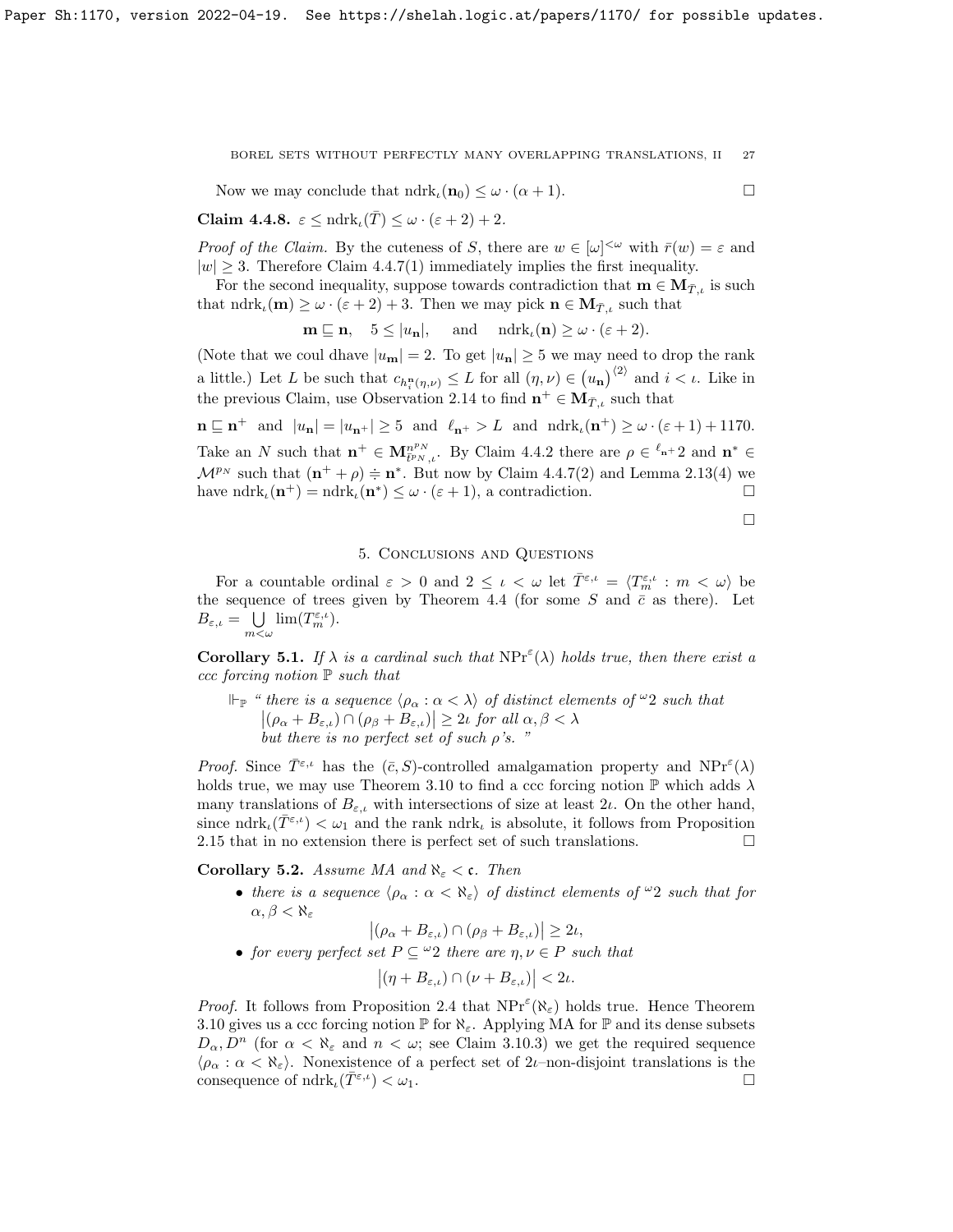**Corollary 5.3.** There exists a sequence  $\langle \eta_{\alpha} : \alpha \langle \omega_1 \rangle$  of distinct elements of  $\omega_2$ such that  $|(\rho_{\alpha} + B_{\varepsilon,\iota}) \cap (\rho_{\beta} + B_{\varepsilon,\iota})| \geq 2\iota$  for all  $\alpha, \beta < \omega_1$ , but there is no perfect set of such  $\eta$ 's.

*Proof.* Since  $ndrk_{\iota}(\overline{T}^{\varepsilon,\iota}) < \omega_1$  we know that there is no perfect set  $P \subseteq {}^{\omega}2$  with the property that  $|( \rho_0 + B_{\varepsilon,\iota}) \cap (\rho_1 + B_{\varepsilon,\iota}) | \geq 2\iota$  for all  $\rho_0, \rho_1 \in P$ . On the other hand, by Theorem 3.10, there is a ccc forcing notion forcing that

(\*) "there is a sequence  $\langle \eta_\alpha : \alpha < \omega_1 \rangle$  of distinct elements of  $\omega_2$  such that  $|(\rho_{\alpha} + B_{\varepsilon,\iota}) \cap (\rho_{\beta} + B_{\varepsilon,\iota})| \geq 2\iota \text{ for all } \alpha, \beta < \omega_1$ ".

By Keisler's Completeness Theorem for logic with the quantifier "there exists uncountably many" [8, Theorem 4.10], the assertion in  $(\ast)$  is absolute between **V** and it ccc forcing extensions. For the sake of completeness, let us present this argument in some detail.

The spectrum of translation  $2\nu$ –non-disjointness

$$
\text{stnd}_{2\iota}(B_{\varepsilon,\iota}) \stackrel{\text{def}}{=} \{(x,y) \in {}^{\omega}2 \times {}^{\omega}2 : |(B_{\varepsilon,\iota} + x) \cap (B_{\varepsilon,\iota} + y)| \ge 2\iota\}
$$

of the  $\Sigma^0_2$  set  $B_{\varepsilon,\iota}$  is a  $\Sigma^0_2$  subset of the product  $\omega_2 \times \omega_2$ . Let  $F_m^* \subseteq \omega_2 \times \omega_2$  be closed sets such that  $\text{strd}_{2\iota}(B_{\varepsilon,\iota}) = \bigcup_{m \leq \omega} F_m^*$  and let

$$
S_m^* = \big\{ (x \upharpoonright n, y \upharpoonright n) : (x, y) \in F_m^* \& n < \omega \big\}.
$$

The assertion ( $\ast$ ) means that there is an uncountable set  $D \subseteq {}^{\omega}2$  such that  $D \times D \subseteq$  $\text{strd}_{2i}(B_{\varepsilon,i})$ . To show the downward absoluteness of  $(\divideontimes)$ , we will essentially repeat the arguments in the proof of Kubis and Shelah [10, Proposition 3.2] (following also the lines presented in Farah, Hrušák and Martínez  $[6]$ .

The language  $\mathcal{L}_{\omega_1\omega}$  (see Keisler [9]) is formed from the first order  $\mathcal{L}$  by allowing countable infinite conjunctions, but only finite quantifiers. Then the language  $\mathcal{L}_{\omega_1\omega}(Q)$  is formed by adding to  $\mathcal{L}_{\omega_1\omega}$  the additional quantifier  $(Qx)$  with the meaning "there are uncountably many x...". The axioms for  $\mathcal{L}_{\omega_1\omega}(Q)$  include:

- all the axiom schemes for  $\mathcal{L}$ ,
- $\bullet \ \neg (Qx)(x=y \lor x=z),$
- $(\forall x)(\varphi \Rightarrow \psi) \Rightarrow ((Qx)\varphi \Rightarrow (Qx)\psi)$ where  $\varphi, \psi$  are formulas,
- $(Qx)\varphi(x...) \Leftrightarrow (Qy)\varphi(y...)$  where  $\varphi(x...)$  is a formula in which y does not occur and  $\varphi(y \dots)$  is obtained by repalcing each free occurence of  $x$  by  $y$ ,
- $(Qy)(\exists x)\varphi \Rightarrow ((\exists x)(Qy)\varphi \vee (Qx)(\exists y)\varphi)$  where  $\varphi$  is a formula,
- $\bullet$   $\land$  $\bigwedge_{n<\omega} (\varphi \Rightarrow \psi_n) \Rightarrow (\varphi \Rightarrow \bigwedge_{n<\omega}$  $\bigwedge_{n<\omega}\psi_n)$
- $\bullet$   $\land$  $\bigwedge_{n<\omega}\psi_n \Rightarrow \psi_m$  (for  $m<\omega$ ),
- $\bullet$   $(Qx) \ \bigvee$  $\bigvee_{n<\omega}\psi_n \Rightarrow \bigvee_{n<\omega}$  $\bigvee_{n<\omega} (Qx)\psi_n$  where  $\bigvee_{n<\omega} \chi_n$  is an abbreviation for  $\neg \bigwedge_{n<\omega}$  $\bigwedge_{n<\omega}\neg\chi_n.$

The rules of inference are modus ponens, generalization and the rule of conjunction: from  $\psi_0, \psi_1, \psi_2, \ldots$  infer  $\bigwedge_{n < \omega} \psi_n$ .

A standard model in  $\mathcal{L}_{\omega_1\omega}(Q)$  is a model M of the first order language of  $\mathcal{L}$ , where the notion of satisfaction is defined in natural way with the  $(Qx)$  clause in the definition being

 $\mathbb{M} \models (Qv_m)\varphi[a_1,\ldots,a_n]$  if and only if

the set  $\{b \in M : \mathbb{M} \models \varphi[a_1, \ldots, a_{m-1}, b, a_{m+1}, \ldots, a_n]\}$  is uncountable.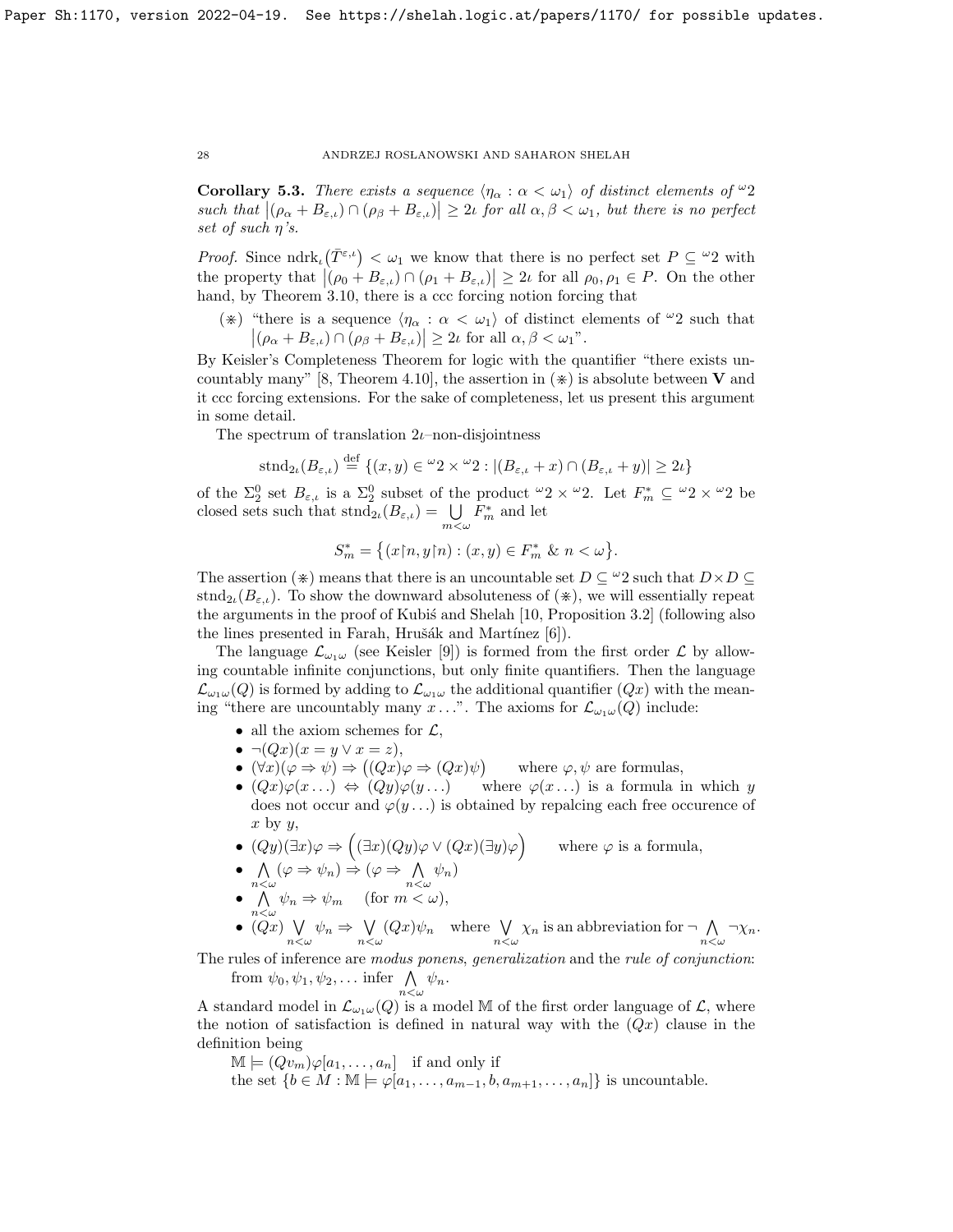The Completeness Theorem for  $\mathcal{L}_{\omega_1\omega}(Q)$  [8, Theorem 4.10] asserts that for a language  $\mathcal{L}_{\omega_1\omega}(Q)$  with a countable vocabulary, a sentence  $\varphi$  of  $\mathcal{L}_{\omega_1\omega}(Q)$  is consistent if and only if  $\varphi$  has a standard model.

We shall use countably many predicates and function symbols and the quantifier Q to describe an uncountable set D of pairwise 2*ι*-non-disjoint translations of  $B_{\varepsilon,\iota} =$  $\bigcup$   $\lim(T_m^{\varepsilon,\iota})$ , i.e.,  $D \subseteq \text{stnd}_{2\iota}(B_{\varepsilon,\iota})$ .  $m<\omega$ 

Let C and D be unary predicates intentionally describing the Cantor space and its uncountable subset D. Constants 0,1 will be used in the usual way and unary function symbols  $P_k(x)$  will mean "the k-th coordinate of x" (for  $k < \omega$ ). Now we define a sentence  $\theta$  in the language  $\mathcal{L}_{\omega_1\omega}(Q)$  for the vocabulary  $\{C, D, 0, 1, P_k\}_{k\lt\omega}$ . First,  $\theta^*$  is the conjunction of the following two sentences:

•  $(\forall x)(C(x) \Rightarrow \wedge)$  $\bigwedge_{k<\omega} (P_k(x) = 0 \vee P_k(x) = 1)\big),$ 

• 
$$
(\forall x, y) ((C(x) \land C(y) \land x \neq y) \Rightarrow \bigvee_{k < \omega} P_k(x) \neq P_k(y)).
$$

Now, for finite sequences  $\rho, \sigma \in {}^n 2$ , a formula  $\phi^{\sigma,\rho}(x, y)$  is

$$
C(x) \wedge C(y) \wedge \bigwedge_{k < n} \big(P_k(x) = \sigma(k) \wedge P_k(y) = \rho(k)\big)
$$

and then for  $n, m < \omega$ , a formula  $\psi_m^n(x, y)$  is

$$
C(x) \wedge C(y) \wedge \bigvee_{(\sigma,\rho) \in S_m^* \cap (n \cdot 2 \times n \cdot 2)} \varphi^{\sigma,\rho}(x,y).
$$

Finally, the formula  $\psi_m(x, y)$  is  $\bigwedge_{n < \omega} \psi_m^n(x, y)$ . Now let  $\theta$  be the sentence

$$
\theta^* \wedge (Qx)D(x) \wedge (\forall x)(D(x) \Rightarrow C(x)) \wedge (\forall x, y)((D(x) \wedge D(y)) \Rightarrow \bigvee_{m < \omega} \psi_m(x, y)).
$$

It should be clear that every standard model of  $\theta$  determines an uncountable square included in  $\text{strd}_{2i}(B_{\varepsilon,i})$  (and vice versa). So we may argue for the absoluteness of  $(\divideontimes)$  as follows.

Suppose ( $\ast$ ) holds in **V**[G]. Then, in **V**[G], the sentence  $\theta$  has a standard model, so it is consistent. But this means that  $\theta$  must be consistent in V, as otherwise we would have a proof of  $\neg \theta$  in **V**. Such a proof, while possibly infinite, can be thought of as a labeled well founded tree. Therefore the same proof would work in  $V[G]$  as well, giving a contradiction. Consequently, the sentence  $\theta$  is consistent in **V** and it has a standard model in **V**. Hence  $(\ast)$  holds in **V**.

The results presented in this paper leave several natural questions open. First of all,

**Problem 5.4.** What is the value of  $\text{ndrk}_{\iota}(\bar{T}^{\varepsilon,\iota})$ ?

A natural question is if we can replace the amalgamation property in Theorem 3.10 with a requirement on the rank ndrk<sub> $\iota(\bar{T})$ </sub>. In the strongest form this would be the following question.

Problem 5.5. Suppose that

- (a)  $T_m \subseteq \omega > 2$  (for  $m < \omega$ ) are trees with no maximal nodes,  $\overline{T} = \langle T_m : m < \omega \rangle$ , and
- (b) ndrk<sub>*i*</sub> is the non-disjointness rank on  $\mathbf{M}_{\bar{T},i}$ ,  $2 \leq i \leq \omega$ ,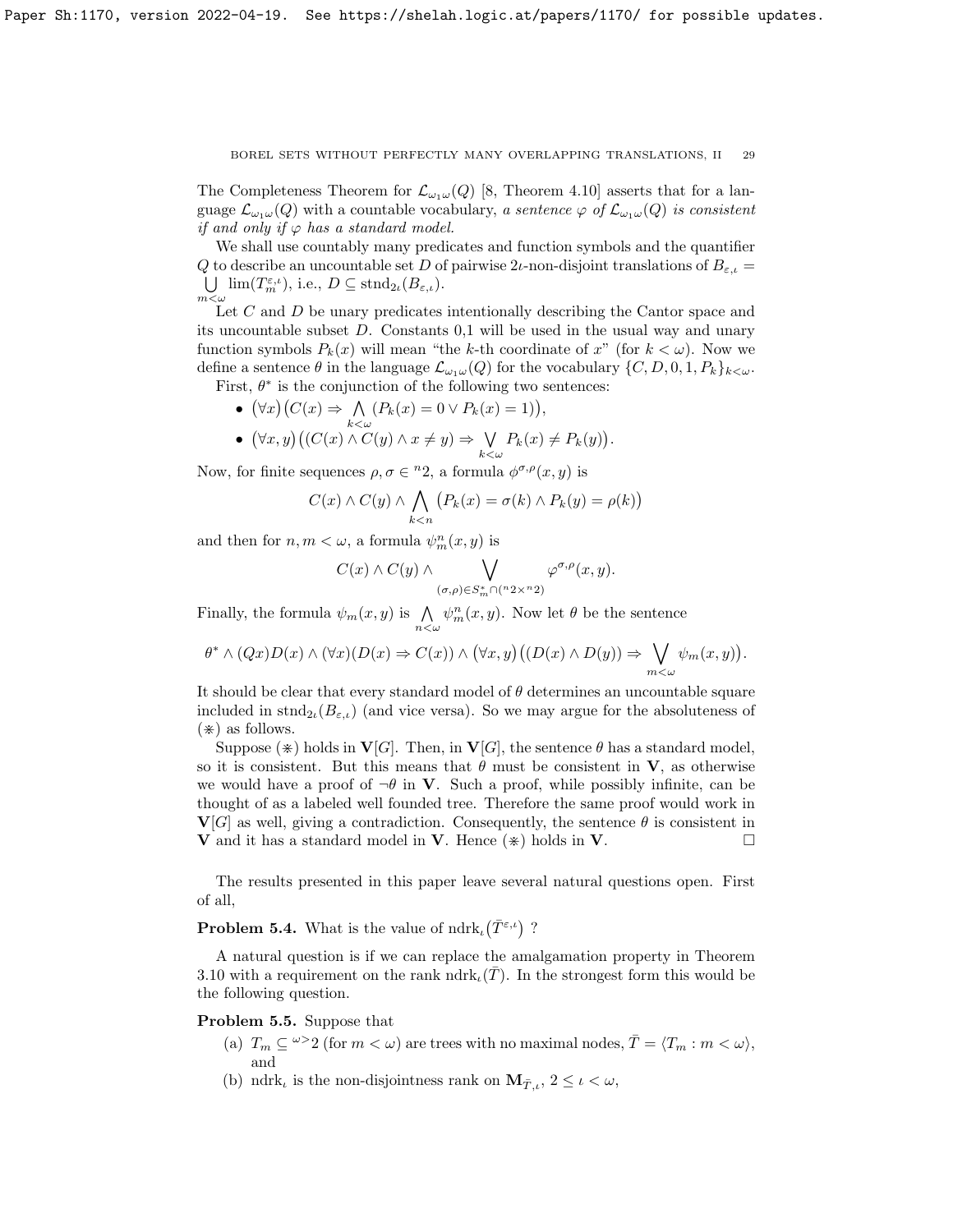(c)  $\varepsilon \leq \text{ndrk}_{\iota}(\overline{T})$ , and  $\lambda$  is a cardinal such that  $\text{NPr}^{\varepsilon}(\lambda)$  holds true, (d)  $B = \bigcup \lim(T_m)$ .  $m<\omega$ 

Does there exist a ccc forcing notion  $\mathbb P$  of size  $\lambda$  such that

 $\Vdash_{\mathbb{P}}$  " there is a sequence  $\langle \eta_{\alpha} : \alpha < \lambda \rangle$  of distinct elements of  $\omega_2$  such that  $|(\rho_{\alpha} + B) \cap (\rho_{\beta} + B)| \ge 2\iota$  for all  $\alpha, \beta < \lambda$ "?

The relevance of  $\iota$  is yet to be discovered:

**Problem 5.6.** Does there exist a sequence  $\overline{T} = \langle T_m : m \langle \omega \rangle$  of trees  $T_m \subseteq \omega > 2$ (for  $m < \omega$ ) such that for some  $2 \leq \iota < \iota' < \omega$  we have  $ndrk_{\iota}(\overline{T}) \neq ndrk_{\iota'}(\overline{T})$ ?

Of course, the next steps could be to investigate  $\text{strd}_{\omega}$  and  $\text{strd}_{\omega_1}$ :

**Problem 5.7.** Is is consistent to have a Borel set  $B \subseteq \mathcal{L}2$  such that

• for some uncountable set H,  $(B + x) \cap (B + y)$  is uncountable for every  $x, y \in H$ , but

• for every perfect set P there are  $x, y \in P$  with  $(B+x) \cap (B+y)$  countable? Similarly if "uncountable / countable" are replaced with "infinite / finite", respectively.

As mentioned before, our arguments relay on the algebraic properties of  $\omega$ 2. So, one should ask for the following. (The constructions in [13] might be relevant here.)

Problem 5.8. Generalize the results of this paper (Theorems 3.10 and 4.4) to the case of Polish groups (not just  $\omega_2$ ).

Hopefully, the investigations of stnd will shed some light on the dual case of  $\text{std}_{\kappa}$ . In particular:

**Problem 5.9.** Is it consistent to have a Borel set  $B \subseteq \mathcal{L}2$  such that

- B has uncountably many pairwise disjoint translations, but
- there is no perfect set of pairwise disjoint translations of B?

Finally, let us recall the big question concerning the "cutting point" in this considerations. let  $\lambda_{\omega_1}$  be the smallest  $\lambda$  such that  $Pr^{\varepsilon}(\lambda)$  holds true for all  $\varepsilon < \omega_1$ (see Definition 2.3).

**Problem 5.10.** Is  $\lambda_{\omega_1} = \aleph_{\omega_1}$  ?

#### **REFERENCES**

- [1] Marek Balcerzak, Andrzej Roslanowski, and Saharon Shelah. Ideals without ccc. Journal of Symbolic Logic, 63:128–147, 1998. arxiv:math/9610219.
- [2] Tomek Bartoszyński and Haim Judah. Set Theory: On the Structure of the Real Line. A K Peters, Wellesley, Massachusetts, 1995.
- [3] Udayan B. Darji and Tamás Keleti. Covering  $\mathbb R$  with translates of a compact set. Proc. Amer. Math. Soc, 131:2593–2596, 2003.
- [4] Márton Elekes and Tamás Keleti. Decomposing the real line into Borel sets closed under addition. MLQ Math. Log. Q., 61:466–473, 2015.
- [5] Márton Elekes and Juris Steprāns. Less than  $2^{\omega}$  many translates of a compact nullset may cover the real line. Fund. Math., 181:89–96, 2004.
- [6] Ilijas Farah, Michael Hrušák and Carlos Azarel Martínez–Ranero. A countable dense homogeneous set of reals of size  $\aleph_1$ . Fund. Math., 186:71-77, 2005.